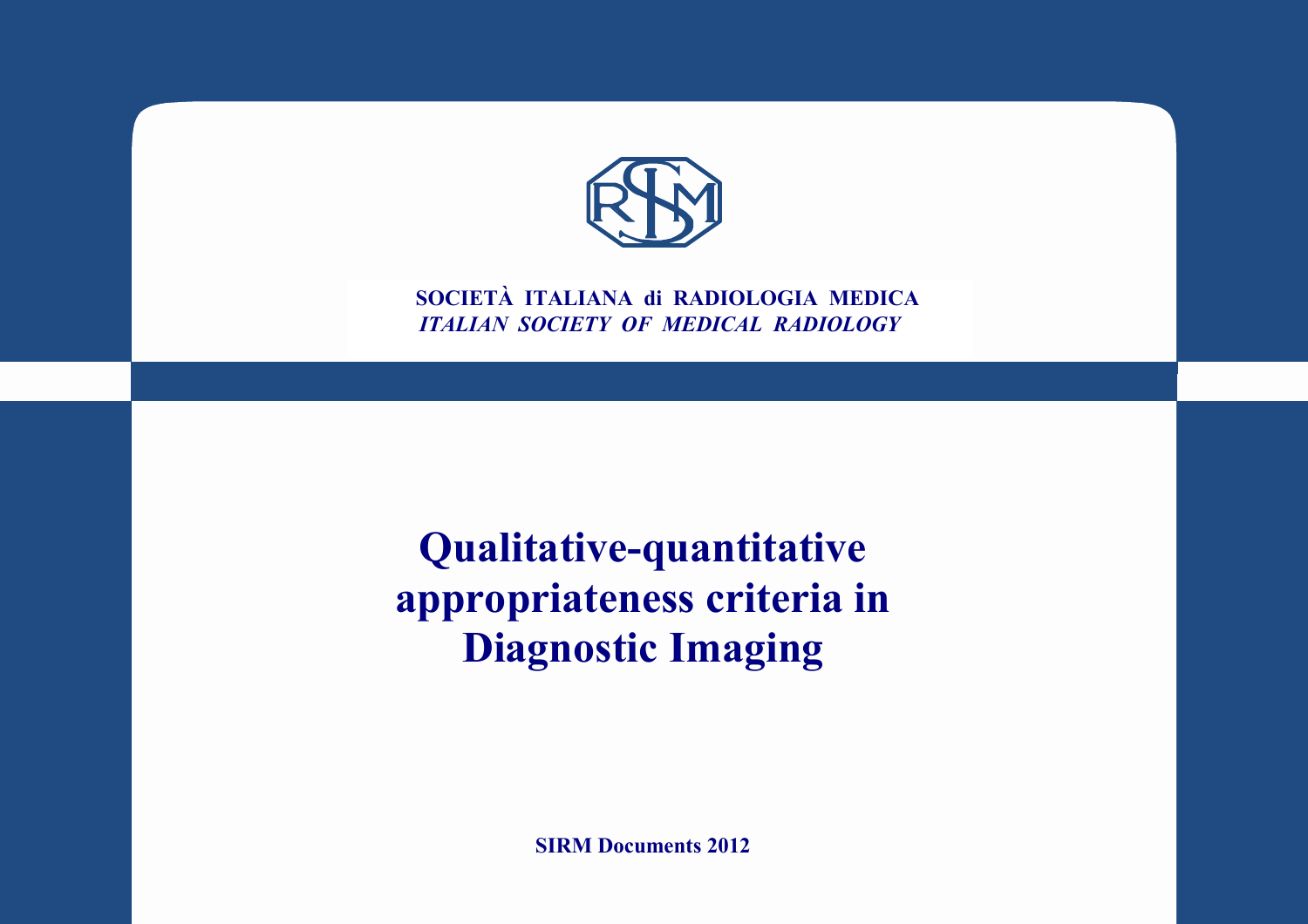## **QUALITATIVE-QUANTITATIVE APPROPRIATENESS CRITERIA IN DIAGNOSTIC IMAGING**

The document "Qualitative-quantitative Appropriateness Criteria in Diagnostic Imaging" was developed during 2011 and endorsed by all members of the working group:

Dr. Corrado Bibbolino (co-ordinator), Dr. Bruno Accarino, Dr. Giorgio Benea, Dr. Antonella Calvisi, Prof. Vincenzo David, Dr. Carlo Faletti, Dr. Nicoletta Gandolfo, Prof. Roberto Grassi, Prof. Carlo Masciocchi, Dr. Ilario Menchi, Prof. Massimo Midiri, Dr. Vittorio Miele, Prof. Antonio Orlacchio, Dr. Enrico Pofi, Dr. Carmelo Privitera, Dr. Paolo Sartori, Dr. Franco Vimercati.

The "Qualitative-quantitative Appropriateness Criteria in Diagnostic Imaging" was approved unanimously by the SIRM Executive Committee meeting held on January 18, 2012 in Montecatini, Italy.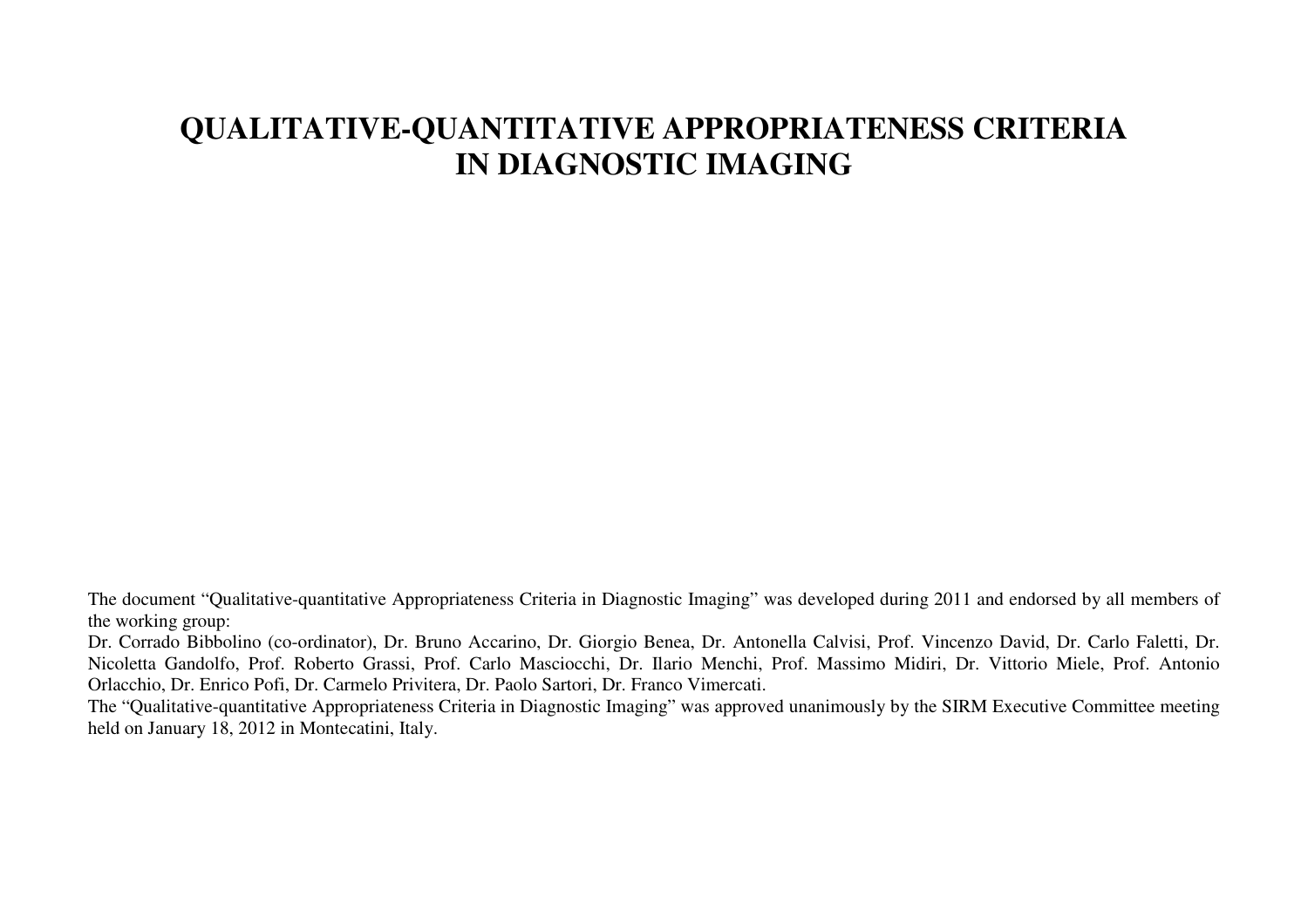## **OVERVIEW**

The "Qualitative-quantitative Appropriateness Criteria in Diagnostic Imaging" was presented during the General Assembly and SIRM's 45th Congress. This work SIRM's initial effort to follow in the steps taken by similar European and international institutions and lay down as far as possible objective and useful criteria for assessing and validating the diagnostic imaging services delivered in Italy.

The need for these criteria appeared critical in view of the dramatic rise in the demand and supply of diagnostic imaging services in the absence of any explicit formulation of the levels of appropriateness.

The introduction to the tables outlines the contents of the report submitted to the SIRM Executive Committee on January 18, 2012 by the panel of experts, after consulting SIRM's organ- and technique-oriented Study Sections (as well as the Study Sections on Resource Management and Contrast Media).

The document adopts the Italian Ministry of Health classification of diseases, complemented with a number of procedures that have been either acknowledged at the Regional level or are currently of being incorporated into the list of the new essential levels of care still to be issued by the Government since early 2010.

It would be advisable to ask the Ministry of Health to put in place measures aimed at reviewing the international classification of diseases that should be under way under the name of ICD10.

Interventional radiology procedures were not considered because guidelines were simultaneously being developed by the Ministry of Health, submitted on January 27, 2012.

This document was developed as an initial model on the basis of previously submitted statistical documents on workloads (the latest in 2006), as well as on the analysis and summary review of documents approved by different Regional and Provincial public administration bodies such as those from Campania, Lazio, Piedmont, Tuscany, and Trento, and by similar bodies Europe and other continents.

This initial model will undergo constant review, updating and extension, in particular with regard to the Minimum Performance Requirements (MPR), as explicitly demanded of a modern scientific association that intends to, and is in a position to, inter-relate with similar international associations and bodies and with society at large.

Globalization, with the real-time publication and exchange of information, makes this inevitable. Acknowledgment of new tasks and roles by those who take on specific appointments within the association's Study Sections and Committees is also inevitable.

This document introduces a new pathway for our scientific association which, through the voluntary contribution of members and board members, does not intend to be replaced by panels of experts who, although authoritative, are sectoral in geographic or professional area and extemporaneously consulted by public or private institutions.

Finally, SIRM personally fulfils its mandate to determine the minimum standards of diagnostic imaging procedures without which there can be no certain guarantee of quality, for the safeguard of patients to whom every radiologist has decided to devote his/her own professional life.

> SIRM Chairman Prof. Antonio Rotondo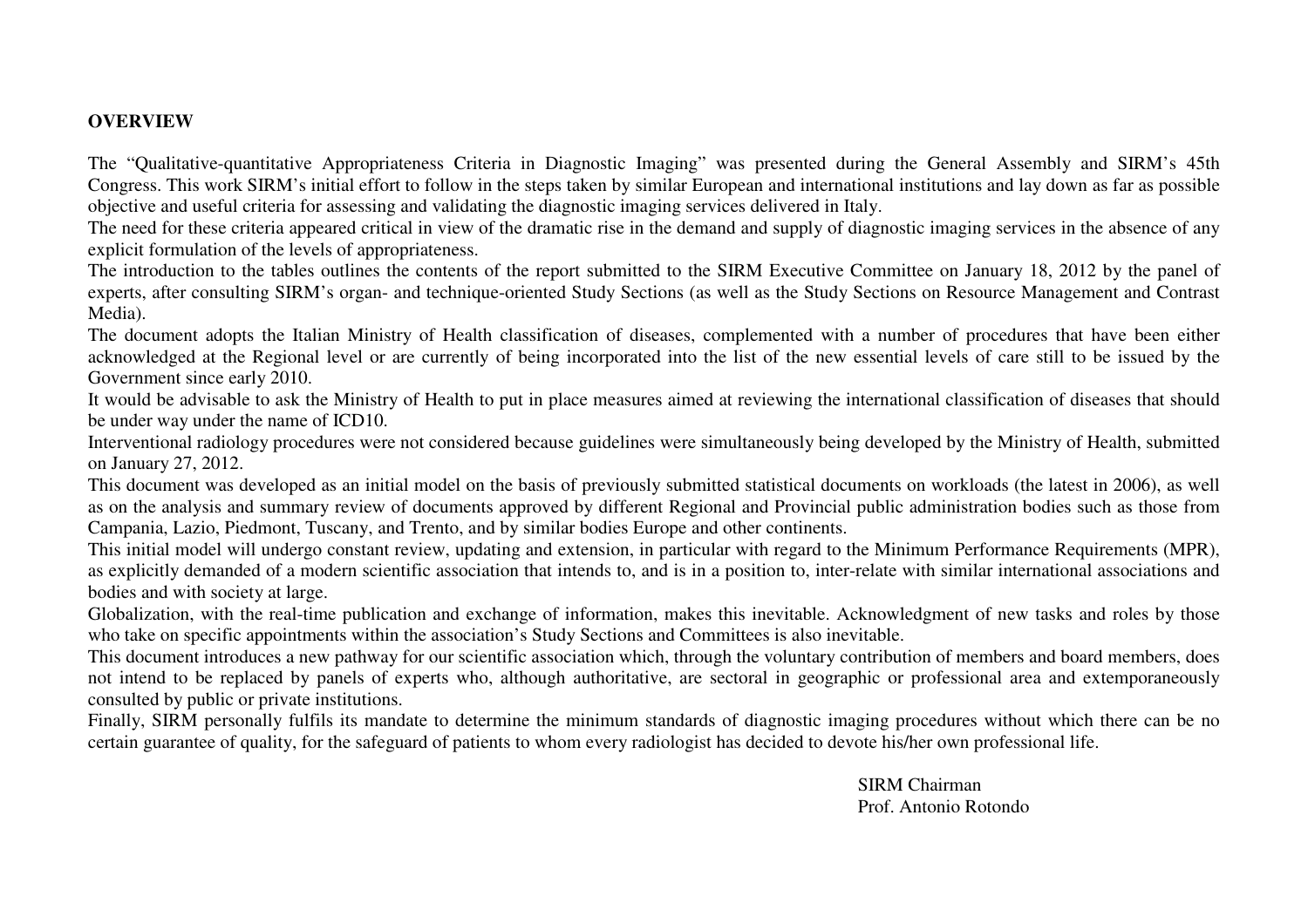## **INTRODUCTION**

Five years after publishing the "Reference criteria for determining the productivity of Radiological Services" developed by SIRM and SNR (National Union of Radiologists), SIRM decided to develop qualitative-quantitative appropriateness criteria in diagnostic imaging as its own contribution to meet the demand for appropriateness coming from individuals and institutions in Italy, in Europe, and worldwide at this specific time in history.

The purpose of this document is to contribute to establishing the minimum organizational and professional criteria for institutional accreditation and help each subject involved in creating diagnostic imaging processes in Italy achieve excellence.

The standard references and the values contained in the document are minimum values calculated on an average case mix of activities, both in inpatient and outpatient settings, based on the analysis of national data identified in part with the help of SIRM's Study Sections.

The document was obtained by setting out quality criteria with regard to methodologic value of procedures and patient centeredness, in the form of Minimum Performance Requirements (MPQ), minimum time of use of premises and equipment (room time) and minimum time for performing the radiological or sonographic medical act (radiologist time).

In this context it should be remembered that the radiological medical act consists of:

- ↵ analysis of the request for the procedure
- $\Box$  analysis of clinical-anamnestic data with assessment of any previous tests
- ↵ justification for the proposed examination (or lack of justification with suggestion for alternative techniques and modalities, if possible)
- ↵ patient information for consent and patient's consent
- ↵ performance of the examination
- ↵ image processing and post-processing
- ↵ image interpreting/reporting

The Minimum Performance Requirements represent the essential acquisitions for each imaging procedure, without which the minimum requirements for technical appropriateness are not achieved.

Room Time is the time needed to perform all room preparatory activities as well as all activities physically involving patients, from their arrival to their leaving the room.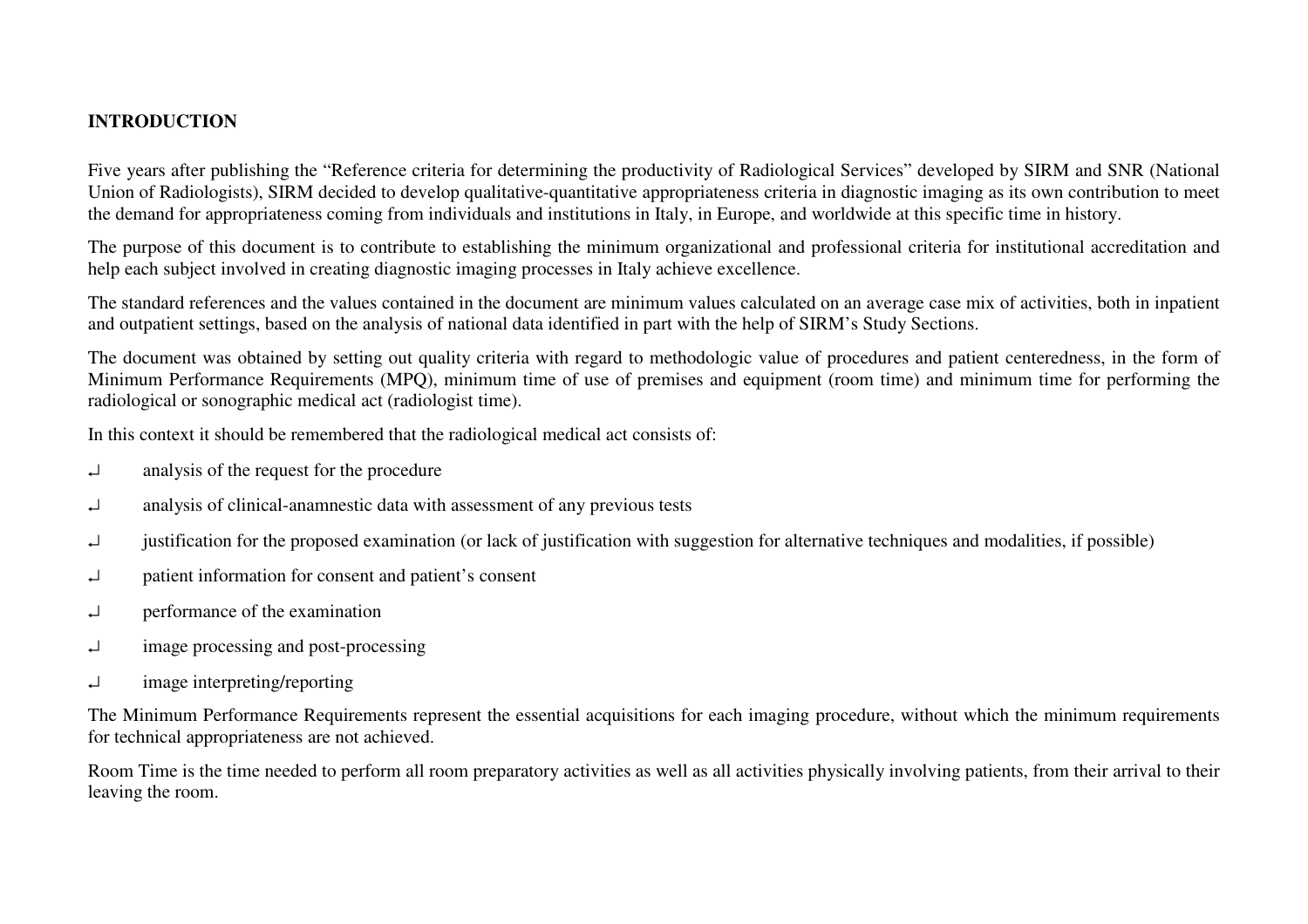Room Time includes:

- ↵ Preparation of the imaging room
- ↵ Patient's arrival and preparation
- ↵ Performance of the examination (machine time)
- ↵ Patient's discharge

In the event of multiple examinations, Room Time can be reduced, for examinations following the first one, by a varying, unpredictable, percentage depending on the imaging modality and working conditions.

Room Time was defined based on cooperative patients; with uncooperative patients (children up to 5 years of age, patients over 80 years of age, patients unable to walk) an incremental multiplier of 1.3 can be used.

With examinations performed under sedation, Room Time cannot be determined in advance.

Radiologist Time refers to the time necessary to perform the radiological medical act according to the Quality Assurance Guidelines for Diagnostic and Interventional Radiology prepared by the Istituto Superiore di Sanità and the relevant SIRM documents.

The document was prepared by the working group experts after consultation with the relevant SIRM Study Sections and based on the Methodology for Determining the Activity Volumes and Productivity of Radiologists of 2006 and the subsequent SIRM-SNR-IMS-SAGO activity census of 2010, relevant international research papers and Regional resolutions adopted by several Italian Regions between 2006 and 2011 (see References).

The values obtained reflect the Radiologist's procedural activity for each examination, which should be distinguished from "Room Time". These values provide scientifically robust benchmarks that are validated by the authoritativeness of the analytical process and are useful for assessing the appropriateness and correct use of resources during both the planning stage and when assessing efficiency ex post.

The 2006 document stated the need to "*Adapt this instrument to all aspects of technological progress in diagnostic radiology and to the rapidly rising demand for diagnostic imaging that accounts for the age-old, at times unsolvable problem of waiting lists in a population that wants an increasingly better healthcare system*". It continued: "*The methodological approach adopted is based on controlled field tests and statistically weighted evaluations introduced by the working group whenever they were faced with professional aspects that could not be optimized during the examination. The study performed and validated in the field does not consider the number of examinations itself but reasserts the notion, introduced in previous surveys, of the chest x-ray equivalent weighted activity volume, a notion that eliminates the differences, in terms of weight/procedure, between the various types of examination performed in one or more different imaging departments. The weight used is related to the actual professional activity of the radiologist, i.e. the time required to perform the activity if good radiological practices are applied, from arrival of the patient to reporting and communication of results*".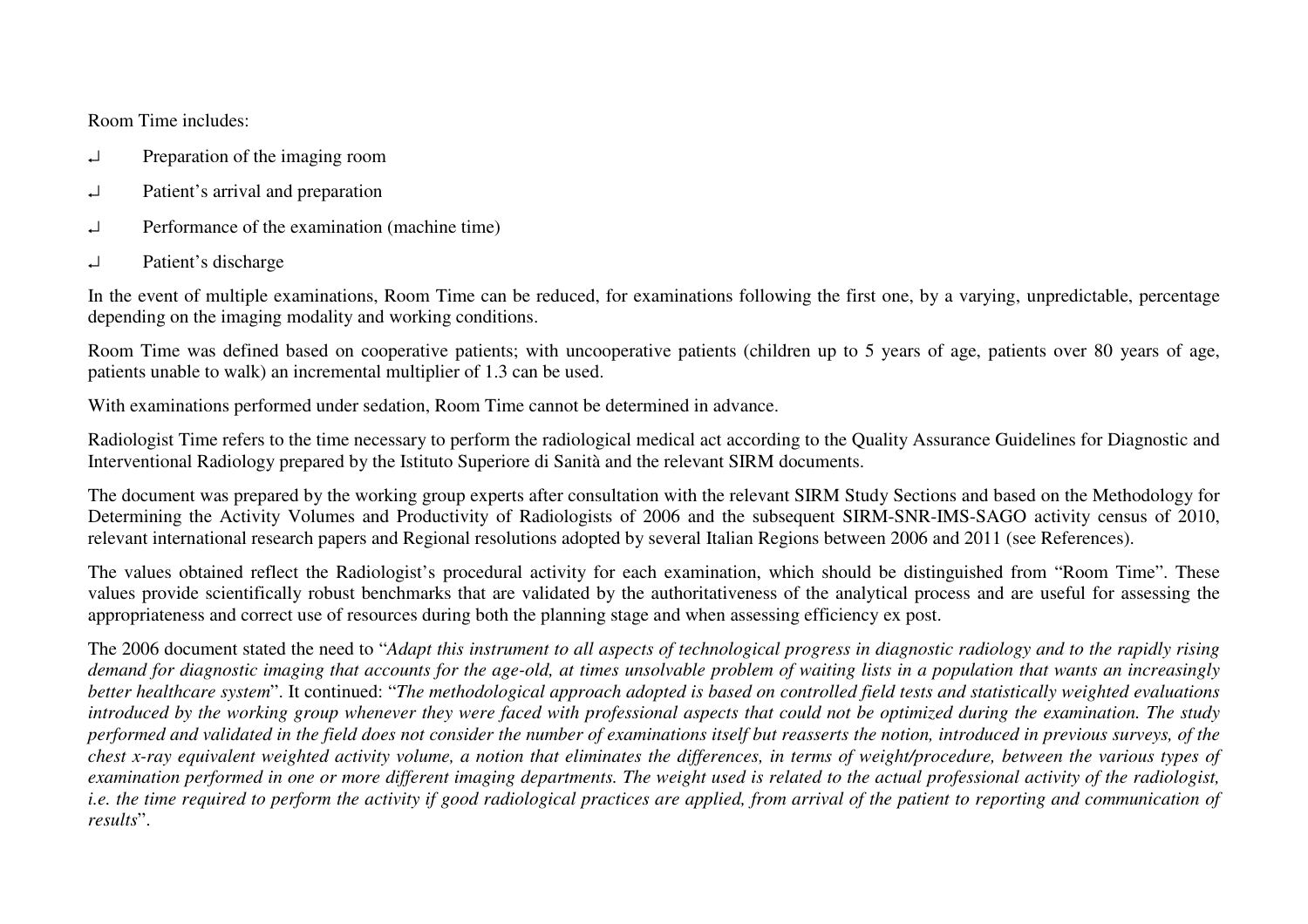These concepts are considered to be still relevant so that the evaluation tables of the chest x-ray equivalent weighted activity volume, revised to account for technological changes and in particular digitization, can be re-proposed in the same form and manner as in the previous document with only quantitative variations resulting from changes in diagnostic, technical and clinical operational capacity.

For x-ray procedures (conventional radiology) the suggested Room Time refers to the time required for a procedure using an analogical or indirect digital imager (CR). This may be cut by 20% if direct digital systems are used.

For ultrasound procedures Room Time and Radiologist Time largely coincide, while the preparation time required for a patient arriving and leaving is counterbalanced by the radiologist's clinical interpretation and reporting time.

As for CT procedures, the impact on examination time of the type of equipment available, nowadays mostly multislice, is not significant.

As for MRI, differences among the equipment used precluded any standardization of Room Time, with different time periods being identified for different equipment classes (class A up to 1 Tesla; class B from 1 Tesla upwards). Some tests are only considered feasible in the presence of certain class B systems. This notion, however, is already incorporated in many recent Italian Regional resolutions often adopted with the cooperation of the SIRM Regional Groups. Furthermore, in consideration of the multiparametric variability of the modality, the Radiologist Time intrinsically related to the acquisition of the MRI study is made up of Radiologist Time A or B, and coincides, with few exceptions, with Room Time, as patient preparation time overlaps with reporting time

SIRM, a body representing Italian radiology, believes that this document should be used to evaluate minimum quality and appropriateness requirements by all public and private institutions concerned with the production and assessment of diagnostic imaging activities at all facilities and in all clinical, educational, administrative and legal medicine settings.

Since this area is susceptible to constant evolution and change due to developments in technology and knowledge, we recommend that a permanent working group be set up for periodic review of the document, in keeping with similar documents developed by equivalent institutions at the international level.

## **References**

- AGENAS Agenzia Nazionale per i Servizi Sanitari Regionali Prestazioni Specialistiche Ambulatoriali Variabilità ed impatto economico dei Nomenclatori Tariffari Regionali al 31-12-2009 http://www.agenas.it/monitoraggio\_costi\_tariffe/monitoraggio\_costi\_tariffe\_prestazioni.htm
- American College of Radiology Practice guidelines e technical standards in http://www.acr.org/SecondaryMainMenuCategories/quality\_safety/guidelines.aspx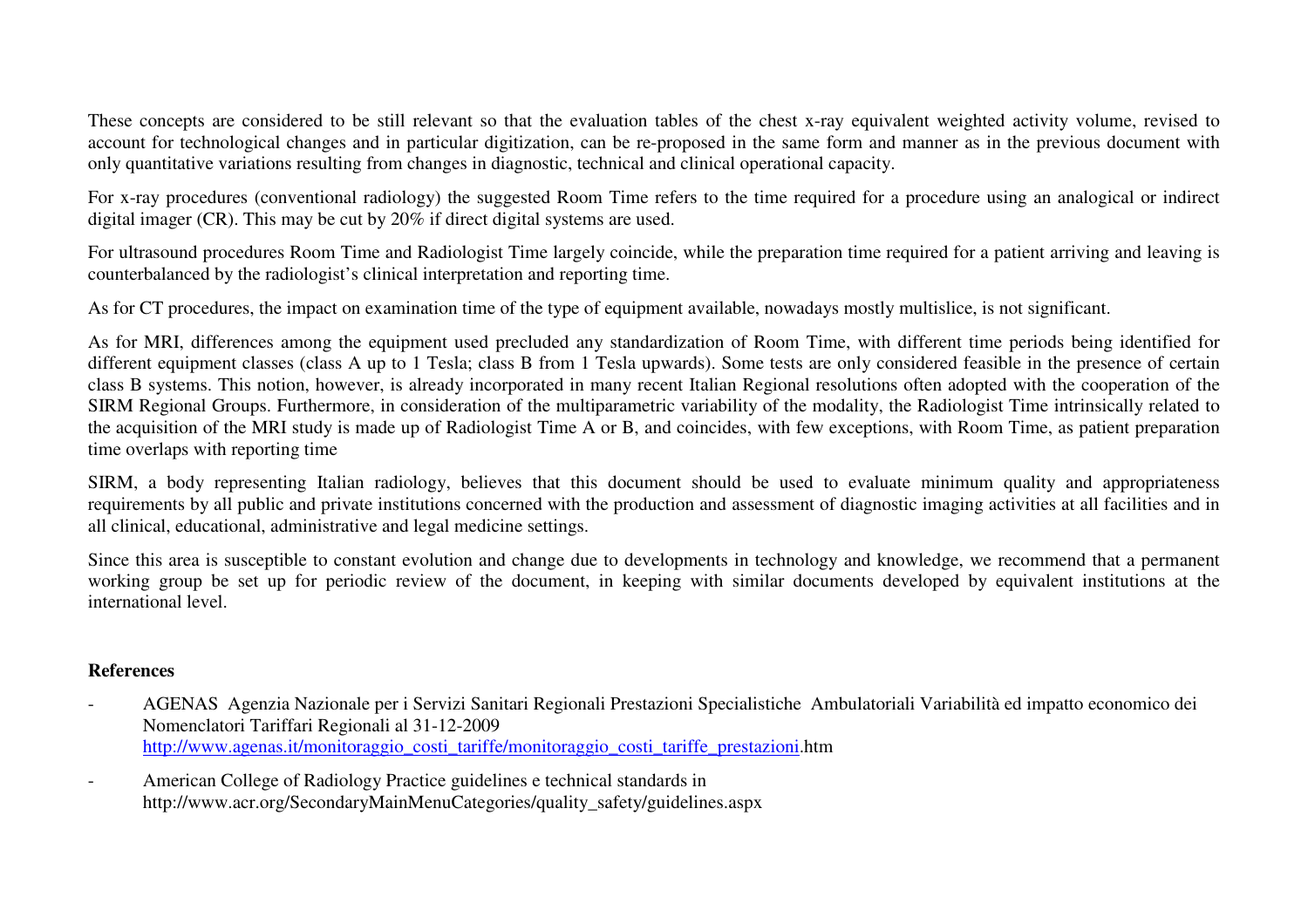- European Guidelines Quality Criteria Computed Tomography Eur 16262 http://w3.tue.nl/fileadmin/sbd/Documenten/Leergang/

- BSM/European Guidelines Quality Criteria Computed Tomography Eur 16252.pdf
- European Guidelines Quality Criteria for Diagnostic Radiographic Images EUR 16260 ftp://ftp.cordis.lu/pub/fp5-euratom/docs/eur16260.pdf
- Fondazione SNR Il Medico e il Management Omicron editore Genova 2010
- i Quaderni dell'ARSS del Veneto. Qn.15. Definizione dei criteri per l'appropriatezza allocativa delle Apparecchiature di Imaging Clinico www.arssveneto.it/html\_pages/documents/Q-15WEB2.pdf
- Rapporti ISTISAN 27/06 Linee guida per la garanzia di qualità in radiologia diagnostica e interventistica
- REGIONE CAMPANIA Giunta Regionale Seduta del 19 aprile 2006 Deliberazione N. 491 Area Generale di Coordinamento N. 19 Piano Sanitario regionale e rapporti con le UU.SS.LL. - Modifiche ed integrazioni alla deliberazione della Giunta Regionale n° 377 del 3 febbraio 1998 avente ad oggetto: Nomenclatore tariffario. Approvazione linee guida. BURC n. 22 15-5-2006
- REGIONE LAZIO Deliberazione Della Giunta Regionale 14 luglio 2006, n. 423. Prestazioni di diagnostica per immagini. Linee guida per macchinari e strutture accreditate con il S.S.R. Integrazione ed aggiornamento deliberazione Giunta Regionale n. 2825/98 e successive modificazioni. BURL n. 25 suppl. ord. N. 7 del 9 settembre 2006.
- REGIONE PIEMONTE Deliberazione della Giunta Regionale 24 maggio 2011, n. 15-2091 Attuazione Piano di rientro. Criteri di appropriatezza prescrittiva e di esecuzione di prestazioni dell'Area Radiologica. Modifiche e aggiornamento del nomenclatore tariffario regionale di cui alla D.G.R. n. 73-13176 del 26.07.04 e s.m.i. http://burl.ipzs.it/burl/burl1.htm
- SIRM SNR Metodologia di determinazione dei volumi di attività e della produttività dei medici radiologi 2006. www.sirm.org/documenti
- SIRM SNR AINR Censimento Nazionale delle Risorse Umane e Tecnologiche dell'Area Radiologica (supplemento al Radiologo 3-2010) Omicron Editore, Genova
- TRENTO APPS Criteri di correttezza tecnica per l'esecuzione di esami ecografici http://www.apss.tn.it/Public/allegati/DOC\_645222\_0.doc
- TRENTO APPS Criteri di correttezza tecnica per l'esecuzione di esami di Risonanza Magnetica http://www.apss.tn.it/Public/allegati/DOC\_645226\_0.doc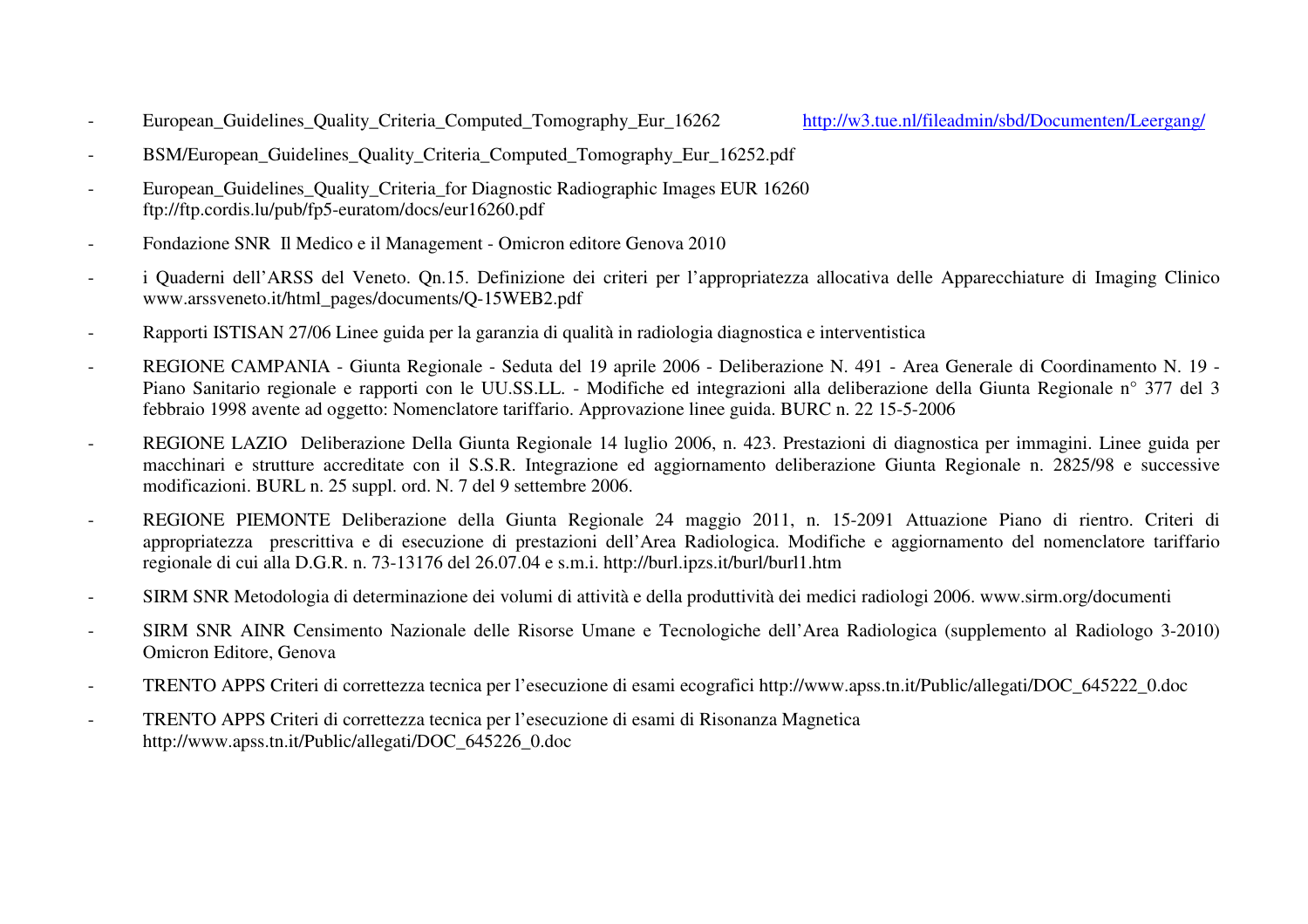| CODE     | <b>DESCRIPTION</b>                                                                                                                                                                   | <b>MINIMUM PERFORMANCE REQUIREMENTS</b><br>(as per the European guidelines listed in the References and the<br>criteria developed by the SIRM Study Sections)                           | ROOM TIME (min) | <b>RADIOLOGIST</b><br><b>TIME</b><br>(min) |
|----------|--------------------------------------------------------------------------------------------------------------------------------------------------------------------------------------|-----------------------------------------------------------------------------------------------------------------------------------------------------------------------------------------|-----------------|--------------------------------------------|
| 87.04.1  | X-RAY OF LARYNX INCLUDING TOMOGRAPHY.<br><b>Examination without</b><br>contrast and dynamic examination                                                                              | At least 4 tomograms at rest and 3 during phonation                                                                                                                                     | 20              | 15                                         |
| 87.05    | <b>DACRYOCYSTOGRAPHY</b>                                                                                                                                                             | At least 3 documented scans                                                                                                                                                             | 20              | 30                                         |
| 87.06    | <b>PHARYNGOGRAPHY</b><br>Includes: examination<br>without contrast                                                                                                                   | Falls within the swallowing study protocol                                                                                                                                              | 15              | 20                                         |
| 87.06.1  | X-RAY OF SALIVARY GLANDS WITH CONTRAST, UNILATERAL STUDY<br>Includes: examiantion without contrast                                                                                   | Introduction of iodinated water or fat-soluble contrast agent through<br>cannulation of the glandular duct. Acquisition of at least two<br>radiograms in the AP and oblique projections | 20              | 30                                         |
| 87.07    | LARINGOGRAPHY WITH CONTRAST<br>Includes: examination<br>without contrast                                                                                                             | Examination in 2 projections                                                                                                                                                            | 15              | 20                                         |
| 87.09.1  | X-RAY OF THE SOFT TISSUES OF FACE, HEAD, AND NECK Examination without<br>contrast of: larynx, nasopharynx, salivary glands                                                           | 2 orthogonal projections                                                                                                                                                                | 10              | 6                                          |
| 87.09.2  | X-RAY OF THE PHARYNGO-CRICO-ESOPHAGEAL-CARDIAL SEGMENT Functional<br>study of the upper digestive tract, with barium or water-soluble contrast material.<br>Includes: videorecording | Videorecording for at least 3 min.                                                                                                                                                      | 40              | 50                                         |
| 87:11:01 | X-RAY OF THE DENTAL ARCH                                                                                                                                                             | 1 panoramic radiogram obtained using an orthopantomograph                                                                                                                               | 10              | 6                                          |
| 87.11.2  | X-RAY WITH AN OCCLUSAL VIEW OF THE DENTAL ARCHES. Two arches: upper<br>and lower                                                                                                     | 1 acquisition                                                                                                                                                                           | 10              | 6                                          |
| 87.11.3  | ORTHOPANTOMOGRAPHY OF DENTAL ARCHES Complete upper and lower dental<br>arches (OPT)                                                                                                  | panoramic radiogram obtained using an orthopantomograph                                                                                                                                 | 10              | 6                                          |
| 87.11.4  | TOMOGRAPHY OF DENTAL ARCHES                                                                                                                                                          | No longer used in radiologic clinical practice                                                                                                                                          | 10              | 10                                         |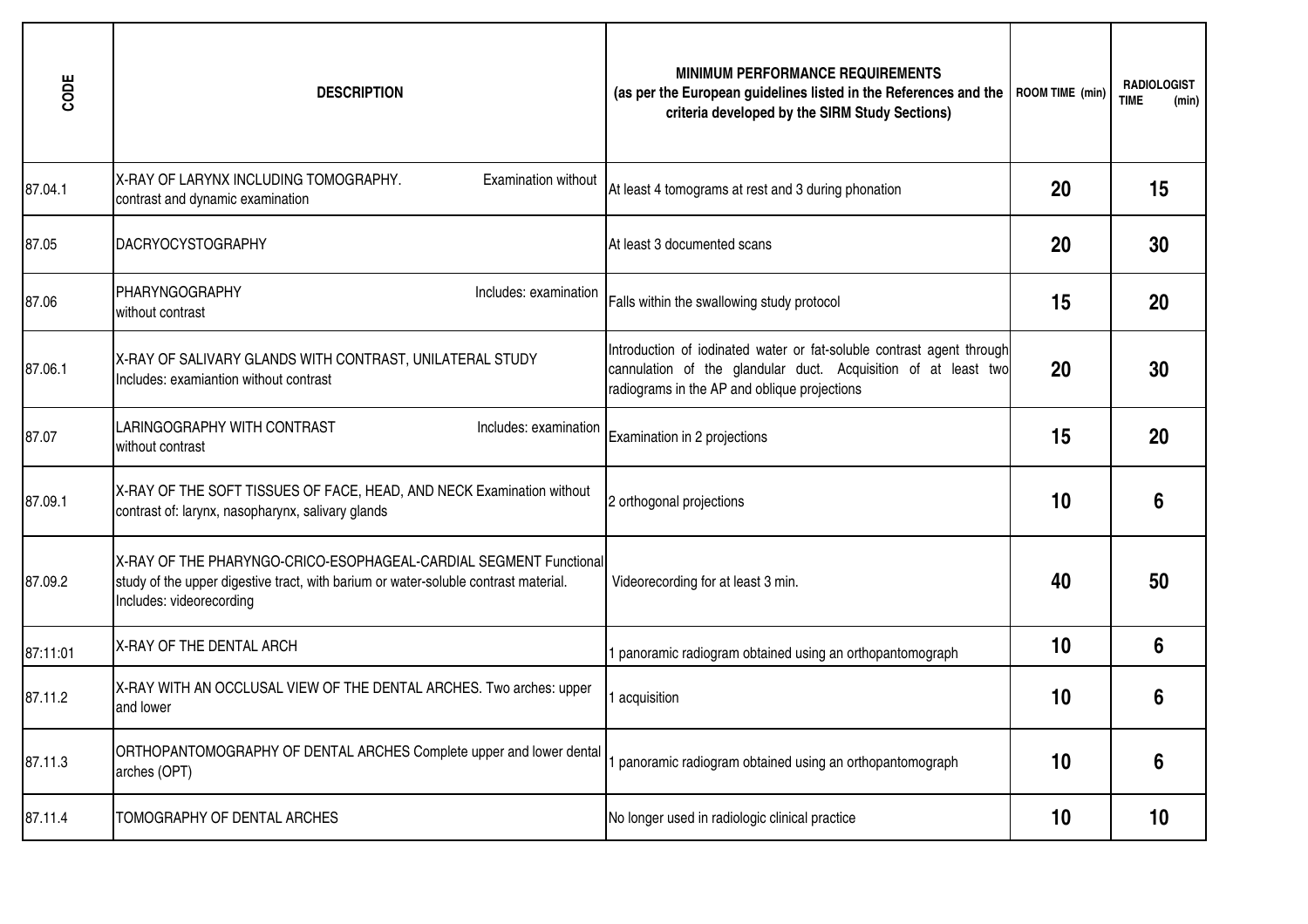| 87.12.1  | CRANIAL TELERADIOGRAPHY For orthodontic cephalometry                                                                 | I radiogram in lateral projection (if necessary one PA projection or<br>both projections) | 10 | 6               |
|----------|----------------------------------------------------------------------------------------------------------------------|-------------------------------------------------------------------------------------------|----|-----------------|
| 87.12.2  | INTRAORAL X-RAY. Not associable with 89.7B.5                                                                         | acquisition for every two elements                                                        | 10 | 6               |
| 87.13.1  | UNILATERAL TEMPOROMANDIBULAR ARTHROGRAPHY Includes: examination<br>without contrast                                  | No longer used in radiologic clinical practice                                            |    |                 |
| 87.13.2  | TEMPOROMANDIBULAR ARTHROGRAPHY WITH BILATERAL CONTRAST<br>Including: examination without contrast                    | No longer used in radiologic clinical practice                                            |    |                 |
| 87:16:01 | OTHER X-RAY OF FACIAL BONES                                                                                          | 2 orthogonal projections                                                                  | 10 | 6               |
| 87:16:02 | TOMOGRAPHY OF THE TEMPOROMANDIBULAR JOINT. Bilateral baseline and<br>dynamic. Includes: examination without contrast | At least 6 tomographic acquisitions                                                       | 15 | 10 <sup>°</sup> |
| 87.16.3  | UNILATERAL TOMOGRAPHY OF THE TEMPOROMANDIBULAR JOINT. Includes:<br>examination without contrast                      | At least 6 tomographic acquisitions                                                       | 15 | 10 <sup>°</sup> |
| 87.16.4  | BILATERAL TOMOGRAPHY OF THE TEMPOROMANDIBULAR JOINT. Includes:<br>examination without contrast                       | At least 4 tomographic acquisitions                                                       | 15 | 10              |
| 87.16.6  | UNILATERAL X-RAY OF THE TEMPOROMANDIBULAR JOINT                                                                      | To be performed with an OPT device                                                        | 10 | 6               |
| 87.16.7  | <b>X-RAY OF THE HEMIMANDIBLE</b>                                                                                     | Single oblique projection                                                                 | 10 | 6               |
| 87:17:02 | X-RAY OF THE SELLA TURCICA                                                                                           | At least 2 projections                                                                    | 10 | 6               |
| 87.17.3  | RADIOLOGICAL ASSESSMENT OF CEREBROSPINAL FLUID SHUNTS                                                                | At least 2 projections                                                                    | 10 | 6               |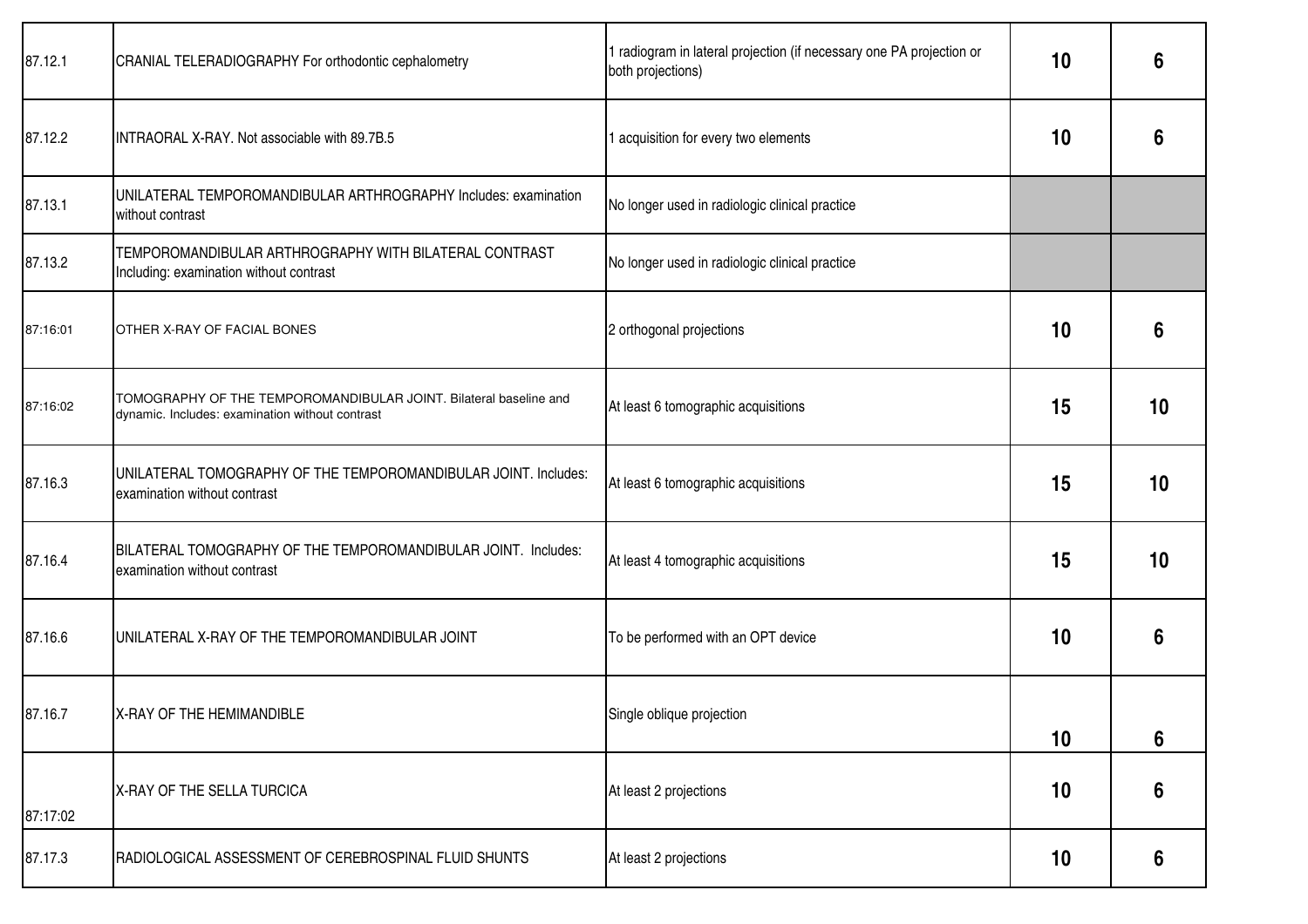| 87.17.4 | STANDARD X-RAY OF SKULL.                                                                                                                                                                                                                                                            | At least 3 projections                                                                                                            | 10'             | 6               |
|---------|-------------------------------------------------------------------------------------------------------------------------------------------------------------------------------------------------------------------------------------------------------------------------------------|-----------------------------------------------------------------------------------------------------------------------------------|-----------------|-----------------|
| 87.22.1 | STANDARD X-RAY OF THE CERVICAL SPINE. Not associable with 87.22.2; 87.22.3                                                                                                                                                                                                          | Examination conducted in the standard projections and complying with<br>the appropriateness criteria defined by the Study Section | 10              | 6               |
| 87.22.2 | X-RAY OF THE CERVICAL SPINE - A DYNAMIC STUDY Not associable with 87.22.1; Examination conducted in the standard projections and complying with<br>87.22.3;                                                                                                                         | the appropriateness criteria defined by the Study Section                                                                         | 13              | 10              |
| 87.22.3 | STANDARD X-RAY OF THE CERVICAL SPINE WITH A DYNAMIC STUDY Not<br>associable with 87.22.1; 87.22.2                                                                                                                                                                                   | Examination conducted in the standard projections and complying with<br>the appropriateness criteria defined by the Study Section | 13              | 10              |
| 87.23.1 | STANDARD X-RAY OF THE THORACIC SPINE. Not associable with 87.23.2; 87.23.3                                                                                                                                                                                                          | Examination conducted in the standard projections and complying with<br>the appropriateness criteria defined by the Study Section | 10              | 6               |
| 87.23.2 | X-RAY OF THE THORACIC SPINE - DYNAMIC STUDY. Not associable with 87.23.1;<br>87.23.3                                                                                                                                                                                                | Examination conducted in the standard projections and complying with<br>the appropriateness criteria defined by the Study Section | 10              | 6               |
| 87.23.3 | X-RAY OF THE THORACIC SPINE WITH OBLIQUE PROJECTIONS. Not associable<br>with 87.23.1; 87.23.2                                                                                                                                                                                       | Examination conducted in the standard projections and complying with<br>the appropriateness criteria defined by the Study Section | 13              | 10              |
| 87.23.4 | THORACIC VERTEBRAL MORPHOMETRIC X-RAY. Evaluation of the heights of<br>vertebral bodies on LL x-ray of the spine for the quantitative definition of a benign<br>osteoporotic fracture, with either radiological or DXA techniques. Not associable with<br>87.23.1; 87.23.2; 87.23.3 | Examination conducted in the standard projections and complying with<br>the appropriateness criteria defined by the Study Section | 10              | 10              |
| 87.24.1 | X-RAY OF LUMBOSACRAL SPINE. Not associable with 87.24.2; 87.24.3; 87.24.4;<br>87.24.5                                                                                                                                                                                               | Examination conducted in the standard projections and complying with<br>the appropriateness criteria defined by the Study Section | 10 <sup>°</sup> | 6               |
| 87.24.2 | X-RAY OF THE LUMBOSACRAL SPINE - DYNAMIC STUDY. Not associable with<br>87.24.1; 87.24.3; 87.24.4; 87.24.5                                                                                                                                                                           | Examination conducted in the standard projections and complying with<br>the appropriateness criteria defined by the Study Section | 13              | 10              |
| 87.24.3 | STANDARD X-RAY OF THE LUMBOSACRAL SPINE WITH OBLIQUE<br>PROJECTIONS. Not associable with 87.24.1; 87.24.3; 87.24.4; 87.24.5;                                                                                                                                                        | Examination conducted in the standard projections and complying with<br>the appropriateness criteria defined by the Study Section | 13              | 10 <sup>°</sup> |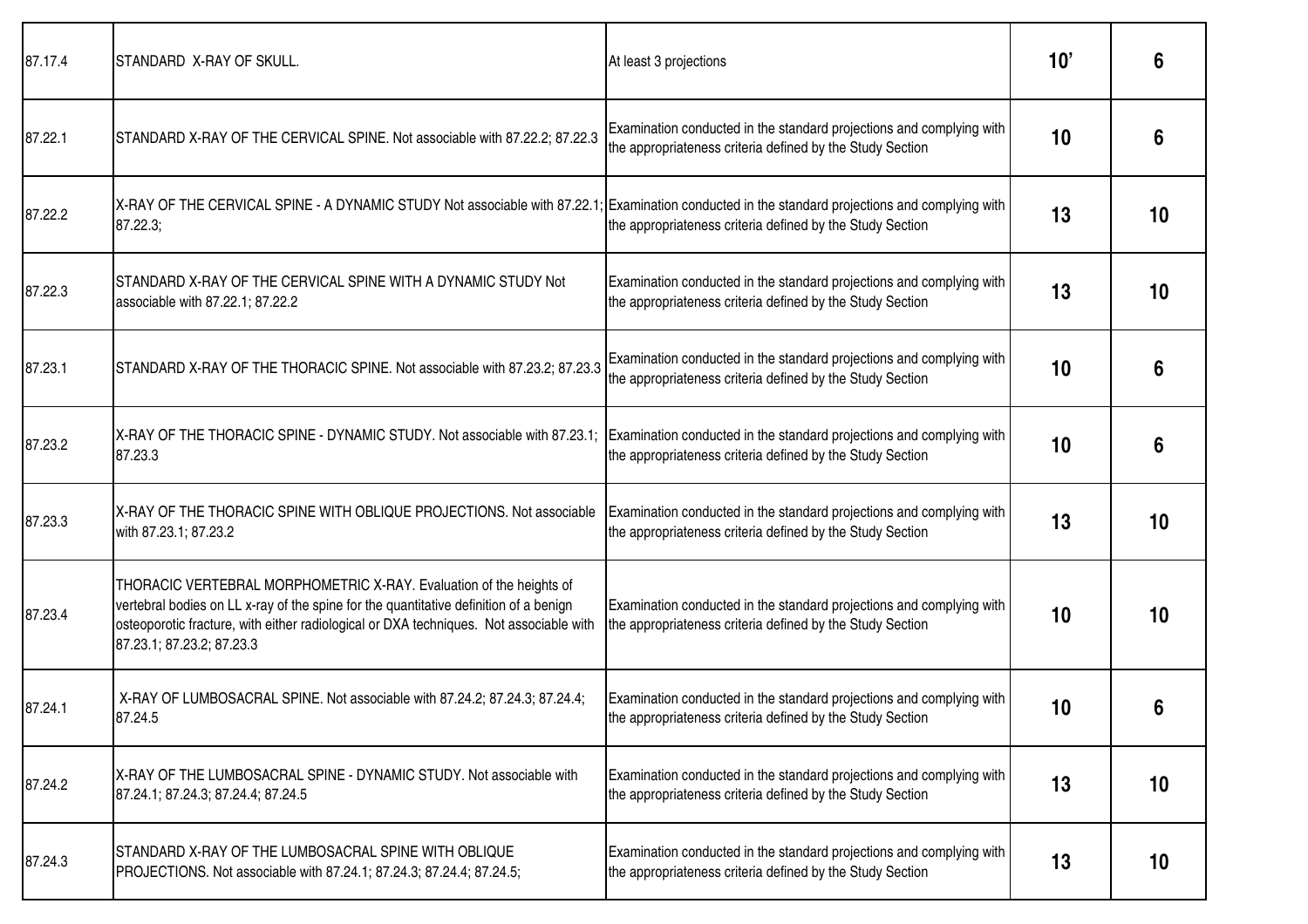| 87.24.4 | STANDARD X-RAY OF THE SACROCOCCYX. Not associable with 87.24.1; 87.24.2;<br>87.24.3; 87.24.4; 87.24.5                                                                                                                                                                                                                                                                           | Examination conducted in the standard projections and complying with<br>the appropriateness criteria defined by the Study Section   | 10 | 6  |
|---------|---------------------------------------------------------------------------------------------------------------------------------------------------------------------------------------------------------------------------------------------------------------------------------------------------------------------------------------------------------------------------------|-------------------------------------------------------------------------------------------------------------------------------------|----|----|
| 87.24.5 | LUMBAR VERTEBRAL MORPHOMETRIC X-RAY. Evaluation of the heights of<br>vertebral bodies on a lateral x-ray of the spine for the quantitative definition of a benign Examination conducted in the standard projections and complying with<br>osteoporotic fracture, with either radiological or DXA techniques. Not associable with<br>87.24.1; 87.24.2; 87.24.3; 87.24.4; 87.24.5 | the appropriateness criteria defined by the Study Section                                                                           | 10 | 10 |
| 87.29   | FULL WEIGHT-BEARING X-RAY OF SPINE AND PELVIS.                                                                                                                                                                                                                                                                                                                                  | Examination conducted in the standard projections and complying with<br>the appropriateness criteria defined by the Study Section   | 10 | 10 |
| 87.35   | UNILATERAL GALACTOGRAPHY [DUCTOGRAPHY, DUCTOGALACTOGRAPHY]                                                                                                                                                                                                                                                                                                                      | Procedure performed in compliance with the appropriateness criteria<br>laid out in the FONCAM guidelines                            | 30 | 40 |
| 87.37.1 | <b>BILATERAL MAMMOGRAPHY</b>                                                                                                                                                                                                                                                                                                                                                    | Bilateral mammography in the two standard projections complying with<br>the appropriateness criteria defined by the Study Section   | 15 | 20 |
| 87.37.2 | UNILATERAL MAMMOGRAPHY                                                                                                                                                                                                                                                                                                                                                          | Unilateral mammography in the two standard projections complying<br>with theappropriateness criteria defined by the Study Section   | 10 | 15 |
| 87.43.1 | BILATERAL SKELETAL SURVEY OF THE RIBS. Radiographic survey of thoracic<br>skeleton excluding the vertebral column                                                                                                                                                                                                                                                               | Examination conducted in the standard projections and complying with<br>the appropriateness criteria defined by the Study Section   | 13 | 10 |
| 87.43.3 | UNILATERAL SKELETAL SURVEY OF THE RIBS.                                                                                                                                                                                                                                                                                                                                         | Examination conducted in the standard projections and complying with<br>the appropriateness criteria defined by the Study Section   | 10 | 6  |
| 87.43.4 | X-RAY OF THE STERNUM                                                                                                                                                                                                                                                                                                                                                            | Examination conducted in the standard projections and complying with<br>the appropriateness criteria defined by the Study Section   | 10 | 6  |
| 87.43.5 | X-RAY OF THE CLAVICLE                                                                                                                                                                                                                                                                                                                                                           | Examination conducted in the standard projections and complying with<br>the appropriateness criteria defined by the Study Section   | 10 | 6  |
| 87.44.1 | X-RAY OF THE CHEST                                                                                                                                                                                                                                                                                                                                                              | An examination performed in the standard projections and complying<br>with the appropriateness criteria defined at a European level | 10 | 6  |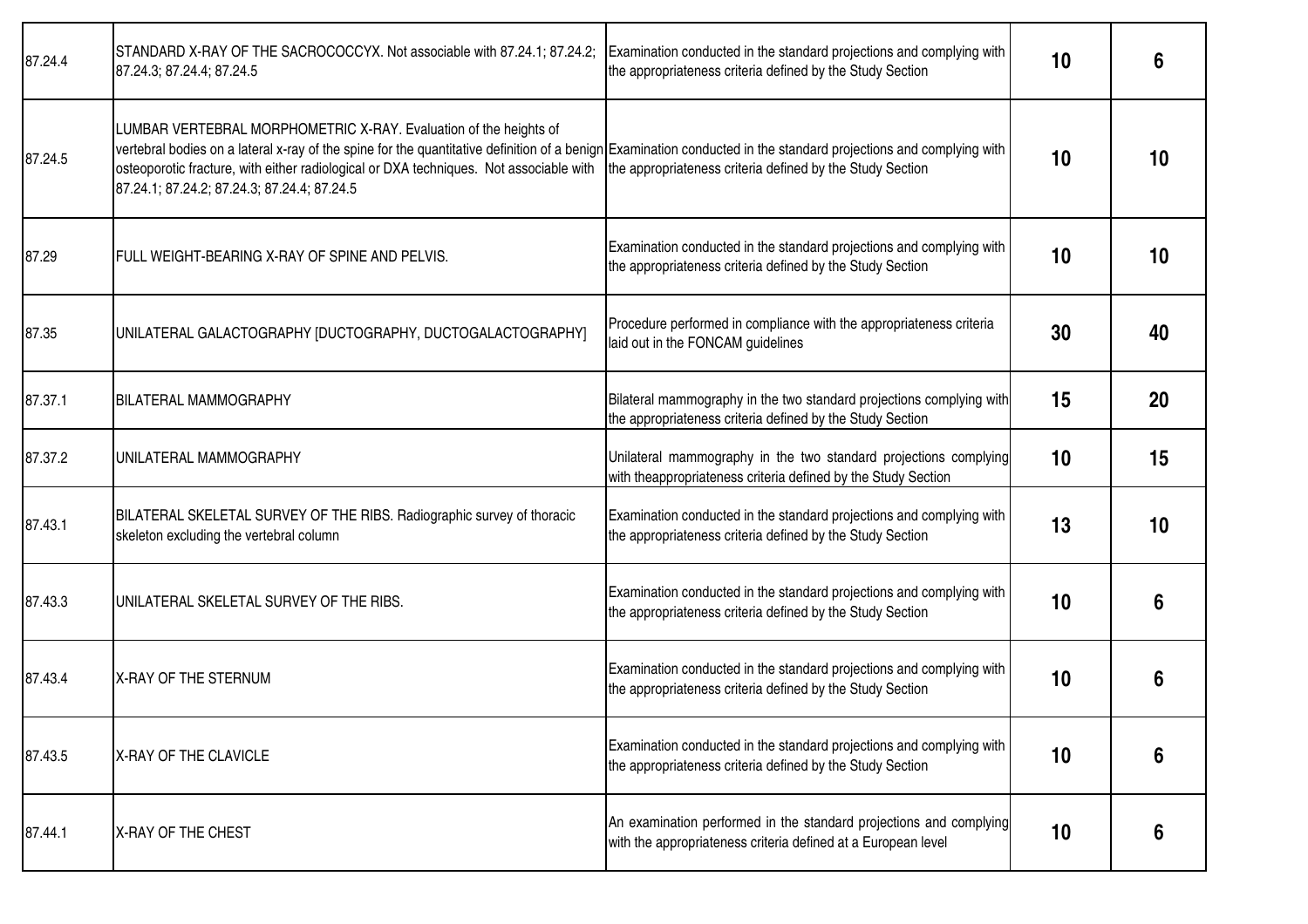| 87.54.1 | TRANSCATHETER CHOLANGIOGRAPHY. Including an examination without contrast   At least 3 documented acquisitions                                                                                                               |                                     | 15 | 20 |
|---------|-----------------------------------------------------------------------------------------------------------------------------------------------------------------------------------------------------------------------------|-------------------------------------|----|----|
| 87.61   | COMPLETE X-RAY OF THE DIGESTIVE TRACT WITH BARIUM OR WATER-<br>SOLUBLE CONTRAST MATERIAL                                                                                                                                    | At least 10 documented acquisitions | 35 | 40 |
| 87.62   | SINGLE CONTRAST X-RAY OF THE UPPER GASTROINTESTINAL TRACT WITH<br>BARIUM OR WATER-SOLUBLE CONTRAST Serial study of the upper gastrointestinal At least 6 documented acquisitions<br>tract (esophagus, stomach and duodenum) |                                     | 20 | 25 |
| 87.62.1 | X-RAY OF THE ESOPHAGUS WITH A SINGLE CONTRAST AGENT                                                                                                                                                                         | At least 3 documented acquisitions  | 10 | 15 |
| 87.62.2 | DOUBLE CONTRAST X-RAY OF THE ESOPHAGUS                                                                                                                                                                                      | At least 4 documented acquisitions  | 10 | 15 |
| 87.62.3 | DOUBLE CONTRAST X-RAY OF THE ESOPHAGUS, STOMACH AND DUODENUM.<br>Not associable with 87.61, 87.62, 87.62.1, 87.62.2, 87.63, 87.64.1, 87.65.1, 87.65.2,<br>87.65.3                                                           | At least 10 documented acquisitions | 25 | 30 |
| 87.63   | SINGLE CONTRAST SERIAL STUDY OF THE SMALL INTESTINE                                                                                                                                                                         | At least 5 documented acquisitions  | 25 | 30 |
| 87.64.1 | <b>INTESTINAL TRANSIT TIME</b>                                                                                                                                                                                              | At least 2 documented acquisitions  | 20 | 25 |
| 87.65.1 | SIMPLE CONTRAST ENEMA WITH BARIUM OR WATER-SOLUBLE CONTRAST                                                                                                                                                                 | At least 5 documented acquisitions  | 25 | 30 |
| 87.65.2 | DOUBLE-CONTRAST COLON ENEMA                                                                                                                                                                                                 | At least 10 documented acquisitions | 30 | 40 |
| 87.65.3 | DOUBLE-CONTRAST SMALL INTESTINE ENEMA (with enteroclysis)                                                                                                                                                                   | At least 8 documented acquisitions  | 40 | 50 |
| 87.69.2 | LOOPOGRAM FOR ANORECTAL ATRESIA                                                                                                                                                                                             | At least 2 documented acquisitions  | 15 | 20 |
| 87.69.3 | <b>DEFECOGRAPHY</b>                                                                                                                                                                                                         | At least 5 documented acquisitions  | 15 | 20 |
| 87.69.4 | ENTERO-COLPO-CYSTO-DEFECOGRAPHY                                                                                                                                                                                             | At least 5 documented acquisitions  | 30 | 40 |
| 87.73   | INTRAVENOUS UROGRAPHY Includes: examination without contrast, cystography<br>and possible renal tomography                                                                                                                  | At least 10 documented acquisitions | 30 | 40 |
| 87.74.1 | UNILATERAL RETROGRADE PYELOGRAPHY. Includes: examination without<br>contrast                                                                                                                                                | At least 4 documented acquisitions  | 30 | 40 |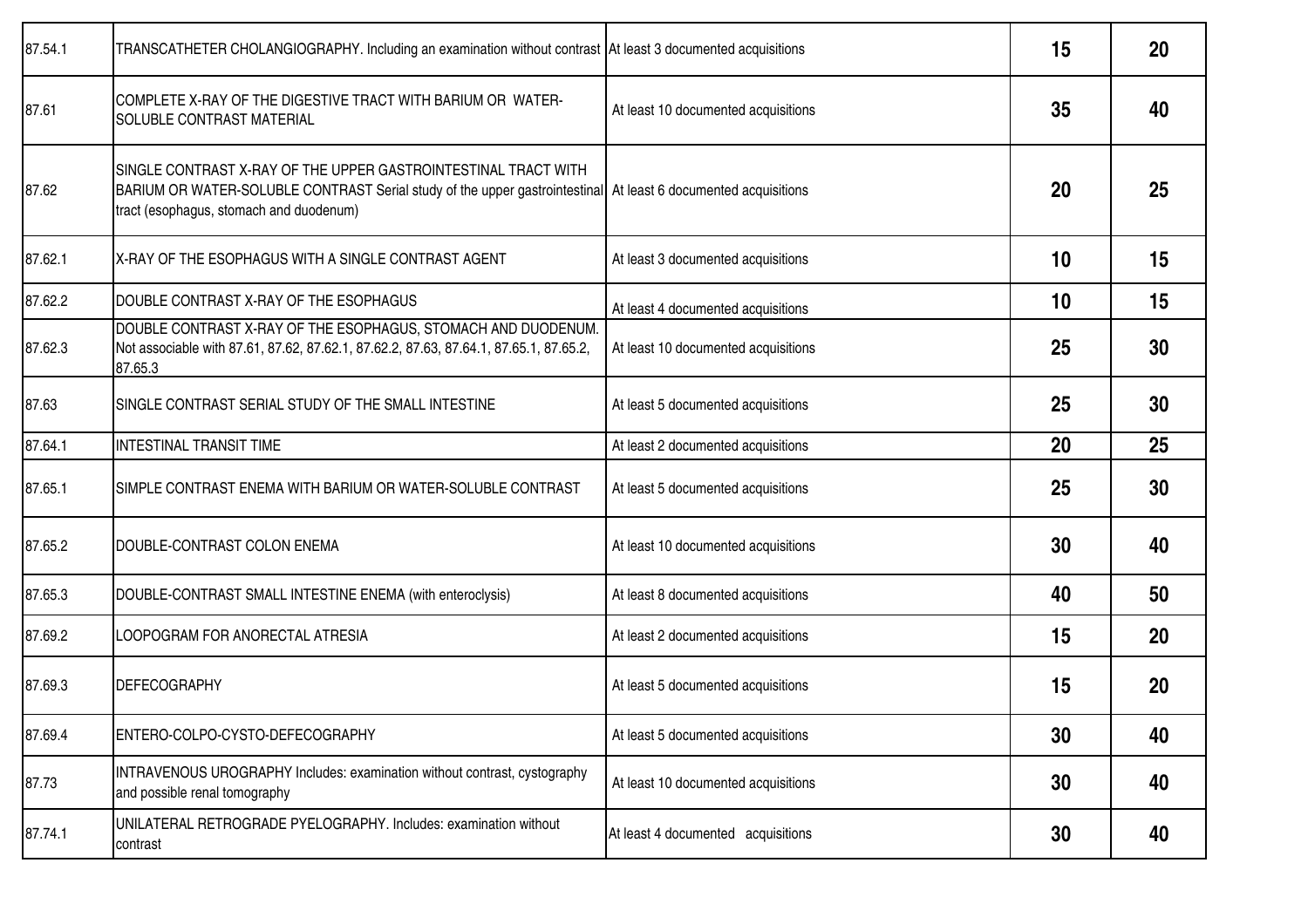| 87.74.2 | BILATERAL RETROGRADE PYELOGRAPHY Includes: examination without contrast At least 8 documented acquisitions |                                                                                                                                   | 40 | 50 |
|---------|------------------------------------------------------------------------------------------------------------|-----------------------------------------------------------------------------------------------------------------------------------|----|----|
| 87.75.1 | UNILATERAL TRANSPYELOSTOMIC PYELOGRAPHY. Includes: examination<br>without contrast                         | At least 3 documented acquisitions                                                                                                | 15 | 20 |
| 87.76   | RETROGRADE AND VOIDING CYSTOURETHROGRAPHY                                                                  | At least 7 documented acquisitions                                                                                                | 40 | 50 |
| 87.76.1 | <b>VOIDING CYSTOURETHROGRAPHY</b>                                                                          | At least 5 documented acquisitions                                                                                                | 20 | 30 |
| 87.79.1 | RETROGRADE URETHROGRAPHY                                                                                   | At least 4 documented acquisitions                                                                                                | 20 | 30 |
| 87.83   | HYSTEROSALPINGOGRAPHY Includes: examination without contrast                                               | At least 6 documented acquisitions                                                                                                | 20 | 30 |
| 88.03.2 | <b>FISTULOGRAPHY</b>                                                                                       | Non standardizable                                                                                                                | 15 | 20 |
| 88.19   | ABDOMINAL X-RAY [X-RAY OF THE ABDOMEN] [X-RAY OF THE VOIDED<br>URINARY SYSTEM] WITHOUT CONTRAST            | At least 2 documented acquisitions                                                                                                | 10 | 6  |
| 88.21.1 | X-RAY OF THE UPPER THORACIC OUTLET - STUDY OF THE CLAVICLE AND OF<br>THE STERNOCLAVICULAR JOINT            | Examination conducted in the standard projections and complying with<br>the appropriateness criteria defined by the Study Section | 10 | 6  |
| 88.21.2 | X-RAY OF THE SHOULDER                                                                                      | Examination conducted in the standard projections and complying with<br>the appropriateness criteria defined by the Study Section | 10 | 6  |
| 88.21.3 | X-RAY OF THE ARM                                                                                           | Examination conducted in the standard projections                                                                                 | 10 | 6  |
| 88.22.1 | X-RAY OF THE ELBOW                                                                                         | Examination conducted in the standard projections and complying with<br>the appropriateness criteria defined by the Study Section | 10 | 6  |
| 88.22.2 | X-RAY OF THE FOREARM                                                                                       | Examination conducted in the standard projections and complying with<br>the appropriateness criteria defined by the Study Section | 10 | 6  |
| 88.23.1 | X-RAY OF THE WRIST                                                                                         | Examination conducted in the standard projections and complying with<br>the appropriateness criteria defined by the Study Section | 10 | 6  |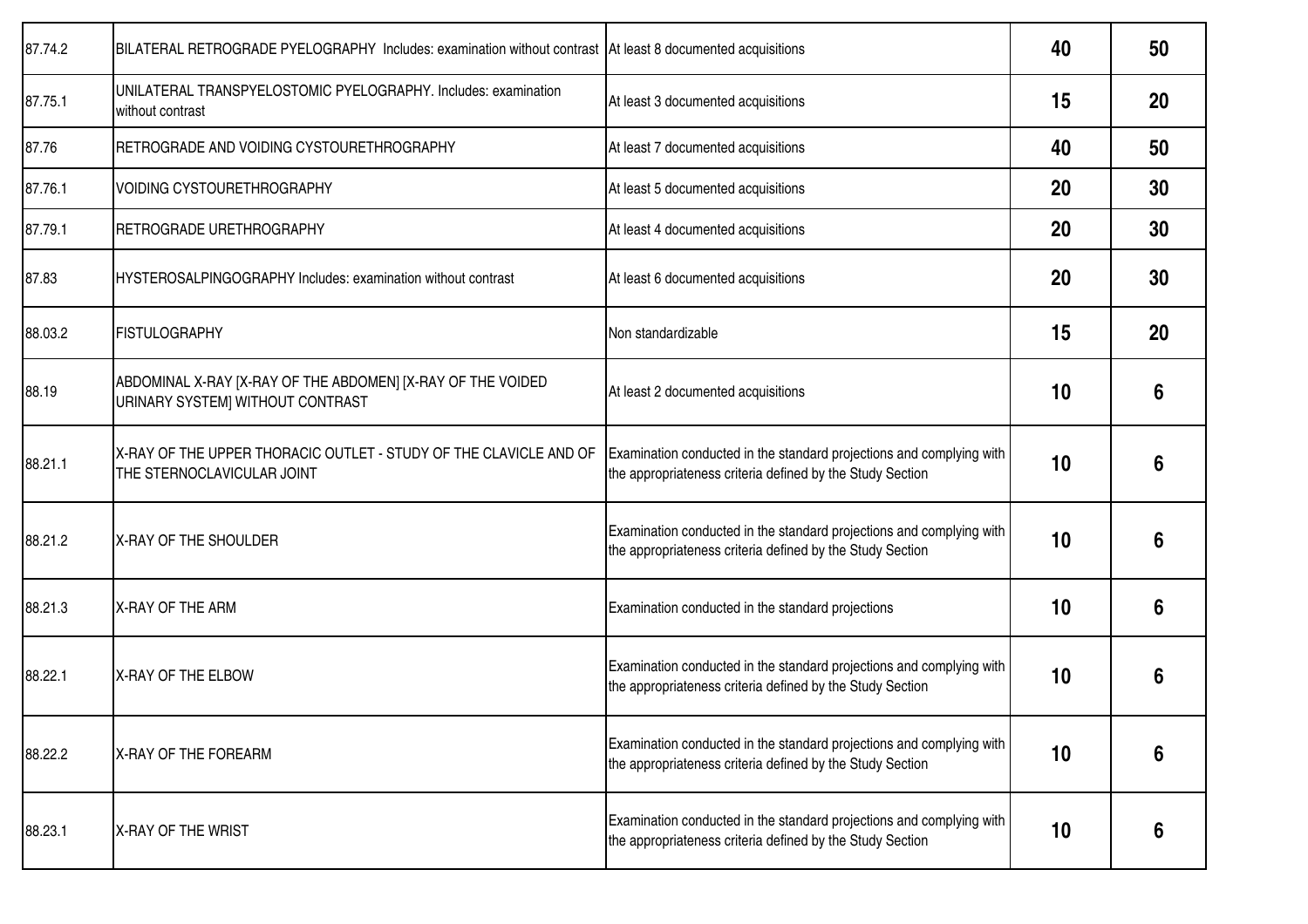| 88.23.2 | X-RAY OF THE HAND                                                                                        | Examination conducted in the standard projections and complying with<br>the appropriateness criteria defined by the Study Section | 10 | 6  |
|---------|----------------------------------------------------------------------------------------------------------|-----------------------------------------------------------------------------------------------------------------------------------|----|----|
| 88.26.1 | X-RAY OF THE PELVIS AND OF THE SACROILIAC JOINTS                                                         | Examination conducted in the standard projections and complying with<br>the appropriateness criteria defined by the Study Section | 10 | 6  |
| 88.26.2 | <b>IX-RAY OF THE HIP</b>                                                                                 | Examination conducted in the standard projections and complying with<br>the appropriateness criteria defined by the Study Section | 10 | 6  |
| 88.27.1 | <b>X-RAY OF THE FEMUR</b>                                                                                | Examination conducted in the standard projections and complying with<br>the appropriateness criteria defined by the Study Section | 10 | 6  |
| 88.27.2 | <b>IX-RAY OF THE KNEE</b>                                                                                | Examination conducted in the standard projections and complying with<br>the appropriateness criteria defined by the Study Section | 10 | 6  |
| 88.27.3 | X-RAY OF THE LEG                                                                                         | Examination conducted in the standard projections and complying with<br>the appropriateness criteria defined by the Study Section | 10 | 6  |
| 88.28.1 | X-RAY OF THE ANKLE                                                                                       | Examination conducted in the standard projections and complying with<br>the appropriateness criteria defined by the Study Section | 10 | 6  |
| 88.28.2 | X-RAY OF THE FOOT                                                                                        | Examination conducted in the standard projections and complying with<br>the appropriateness criteria defined by the Study Section | 10 | 6  |
| 88.29.1 | FULL X-RAY OF WEIGHT-BEARING LOWER EXTREMITIES AND PELVIS                                                | Examination conducted in the standard projections and complying with<br>the appropriateness criteria defined by the Study Section | 10 | 10 |
| 88.29.3 | DYNAMIC STUDY OF JOINTS UNDER STRESS (AND/OR WEIGHT-BEARING) For<br>each peripheral joint                | Examination conducted in the standard projections and complying with<br>the appropriateness criteria defined by the Study Section | 10 | 10 |
| 88.31.1 | FULL X-RAY OF AN INFANT                                                                                  | At least 1 documented acquisition                                                                                                 | 13 | 10 |
| 88.32   | ARTHROGRAPHY WITH CONTRAST. Excluding arthrography of the<br>temporomandibular joint (87.13.1, 87.13.2). | Examination not used in clinical radiological practice                                                                            |    |    |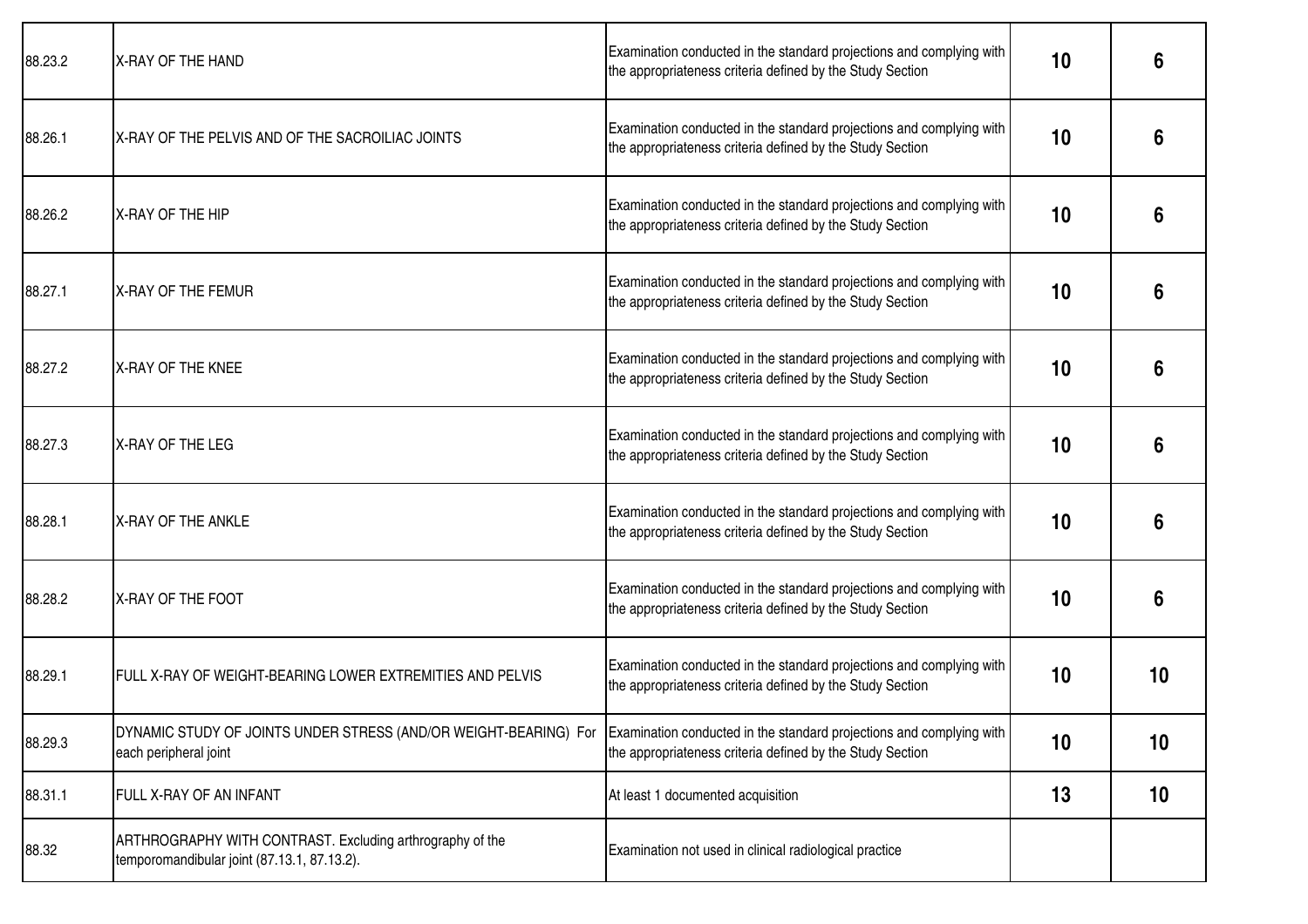| 88.33.1 | <b>ISTUDY OF BONE AGE</b>                  | 0-18 years X-ray of the left hand and wrist. Evaluation according to<br>Greulich-Pyle. Greulich WW, PyleSI: Radiographic Atlas of Skeletal<br>Development of the Hand Wrist, 2nd edition. Stanford, CA: Stanford<br>University Press, 1959. | 10 | 20 |
|---------|--------------------------------------------|---------------------------------------------------------------------------------------------------------------------------------------------------------------------------------------------------------------------------------------------|----|----|
| 88.99.3 | <b>BONE DENSITOMETRY - WHOLE BODY DXA</b>  | Examination conducted in the standard projections and complying with<br>the appropriateness criteria defined by the Study Section                                                                                                           | 20 |    |
| 88.99.6 | <b>BONE DENSITOMETRY - LUMBAR DXA</b>      | Examination conducted in the standard projections and complying with<br>the appropriateness criteria defined by the Study Section                                                                                                           | 15 |    |
| 88.99.7 | <b>BONE DENSITOMETRY - FEMORAL DXA</b>     | Examination conducted in the standard projections and complying with<br>the appropriateness criteria defined by the Study Section                                                                                                           | 15 |    |
| 88.99.8 | <b>BONE DENSITOMETRY - ULTRADISTAL DXA</b> | Examination conducted in the standard projections and complying with<br>the appropriateness criteria defined by the Study Section                                                                                                           | 15 |    |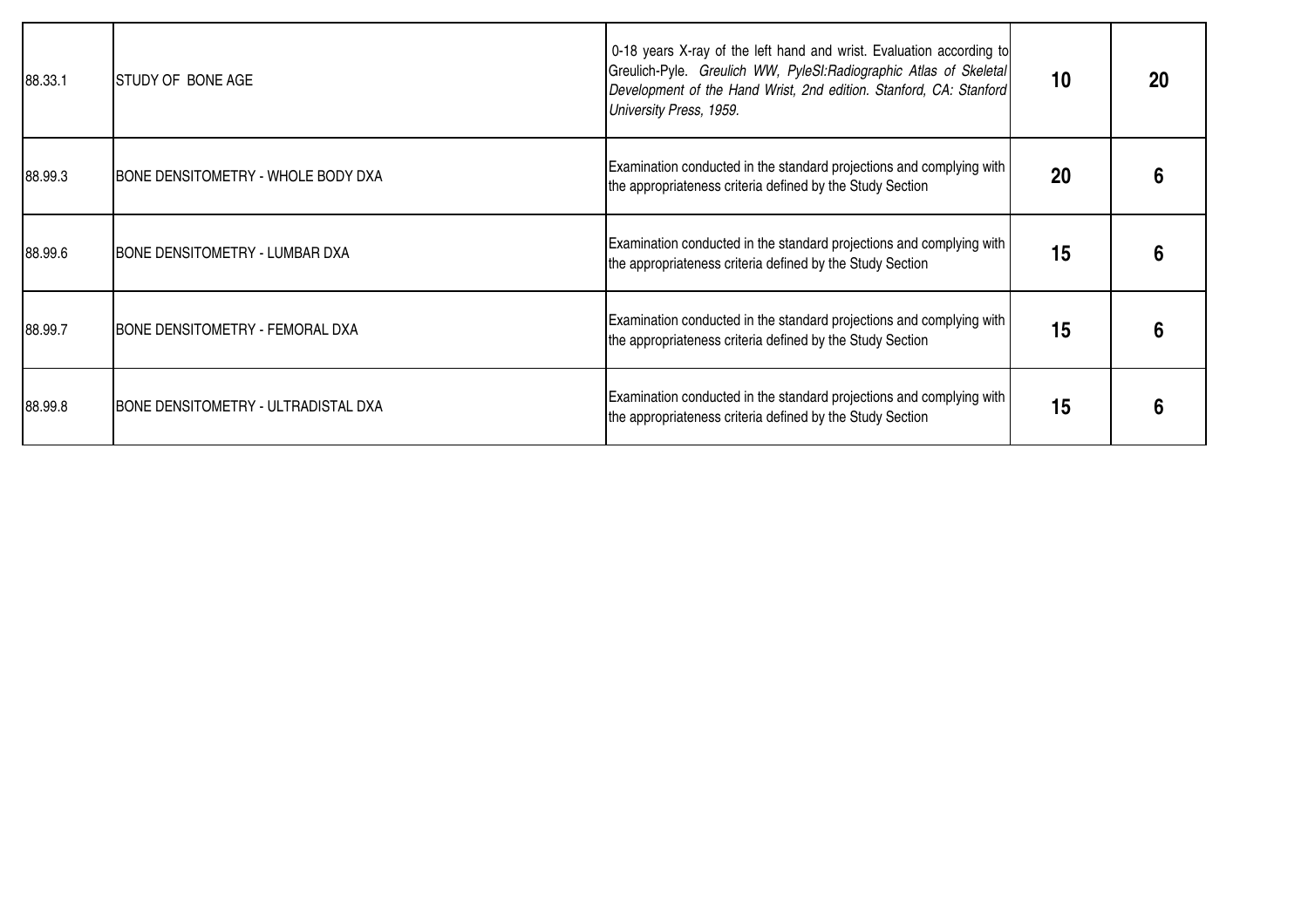| CODE    | <b>DESCRIPTION</b>                                                                                                                                                                                                                            | Minimum performance requirements (MPR)                                                                                                                                             | <b>ROOM TIME</b><br>(min)<br><b>RADIOLOGIST</b><br>TIME (min) |
|---------|-----------------------------------------------------------------------------------------------------------------------------------------------------------------------------------------------------------------------------------------------|------------------------------------------------------------------------------------------------------------------------------------------------------------------------------------|---------------------------------------------------------------|
| 88.71.1 | US ENCEPHALOGRAPHY Transfontanellary ultrasound                                                                                                                                                                                               | Patency of the anterior fontanelle A minimum of 3 coronal scans and 3 sagittal scans.<br>Micro-convex probe and linear probe for the peripheral spaces of the vault                | 10                                                            |
| 88.71.2 | TRANSCRANIAL DOPPLER STUDY With spectral analysis after a physical or<br>pharmacologic stress test                                                                                                                                            | Through bone windows with pre- and post-stress evaluation                                                                                                                          | 20                                                            |
| 88.71.3 | <b>TRANSCRANIAL COLOR-DOPPLER US</b>                                                                                                                                                                                                          | Through bone windows with pre- and post-stress evaluation                                                                                                                          | 20                                                            |
| 88.71.4 | US DIAGNOSIS OF THE HEAD AND NECK Ultrasonography of: major salivary<br>glands, thyroid, parathyroid glands, muscular structures of the neck, lymph node<br>groups                                                                            | Evaluation of the floor of the mouth, major salivary glands, lymph nodes of the neck and,<br>on specific request, of the thyroid. Documentation of orthogonal scans for each organ | 20                                                            |
| 88.71.5 | TRANSCRANIAL COLOR-DOPPLER US WITH AND WITHOUT CONTRAST                                                                                                                                                                                       | Through bone windows before and after IV contrast                                                                                                                                  | 30                                                            |
|         | <b>I</b> ULTRASONOGRAPHY OF THE EYE                                                                                                                                                                                                           | With a dedicated probe                                                                                                                                                             | 15                                                            |
|         | COLOR-DOPPLER US OF THE EYE                                                                                                                                                                                                                   | With a dedicated probe                                                                                                                                                             | 20                                                            |
| 88.71.6 | TRANSCRANIAL DOPPLER MONITORING FOR A MICROEMBOLISM [MESh].                                                                                                                                                                                   | With a dedicated probe                                                                                                                                                             | 15                                                            |
| 88.72.5 | FETAL CARDIAC (COLOR) DOPPLER US                                                                                                                                                                                                              | With dedicated probe and sw                                                                                                                                                        | 20                                                            |
| 88.73.1 | BILATERAL BREAST US. Including ultrasound of the axillary cavity                                                                                                                                                                              | Study of the parenchyma and of the overlying layers. Adequate documentation of at<br>least one image for each quadrant and one image of the axillary cavity                        | 20                                                            |
| 88.73.2 | UNILATERAL BREAST US. Including ultrasound of the axillary cavity                                                                                                                                                                             | As for bilateral US                                                                                                                                                                | 20                                                            |
| 88.73.3 | CHEST US.                                                                                                                                                                                                                                     | Evaluation of the parenchyma and of the pleural cavity, heart excluded                                                                                                             | 20                                                            |
| 88.73.5 | (COLOR) DOPPLER US OF SUPRA-AORTIC TRUNKS. Including: carotid, vertrebral,<br>brachiocephalic and subclavian trunks. At rest or after a physical or pharmacologic<br>stress test. Evaluation of quantitative and semiquantitative indicators. | Morphological and flowmetry evaluation, in baseline conditions and after stimulation of<br><b>SATs</b>                                                                             | 30                                                            |
| 88.73.6 | (COLOR) DOPPLER US OF THE NECK VEINS. Including: jugular, subclavian,<br>innominate veins.                                                                                                                                                    | Morphological and flowmetry evaluation, in baseline conditions and after stimulation of<br>the neck vessels                                                                        | 20                                                            |
| 88.73.7 | COLOR DOPPLER US OF PARATHYROID GLANDS                                                                                                                                                                                                        | Morphological and functional evaluation without IV contrast, of glandular structures and<br>internal low.                                                                          | 20                                                            |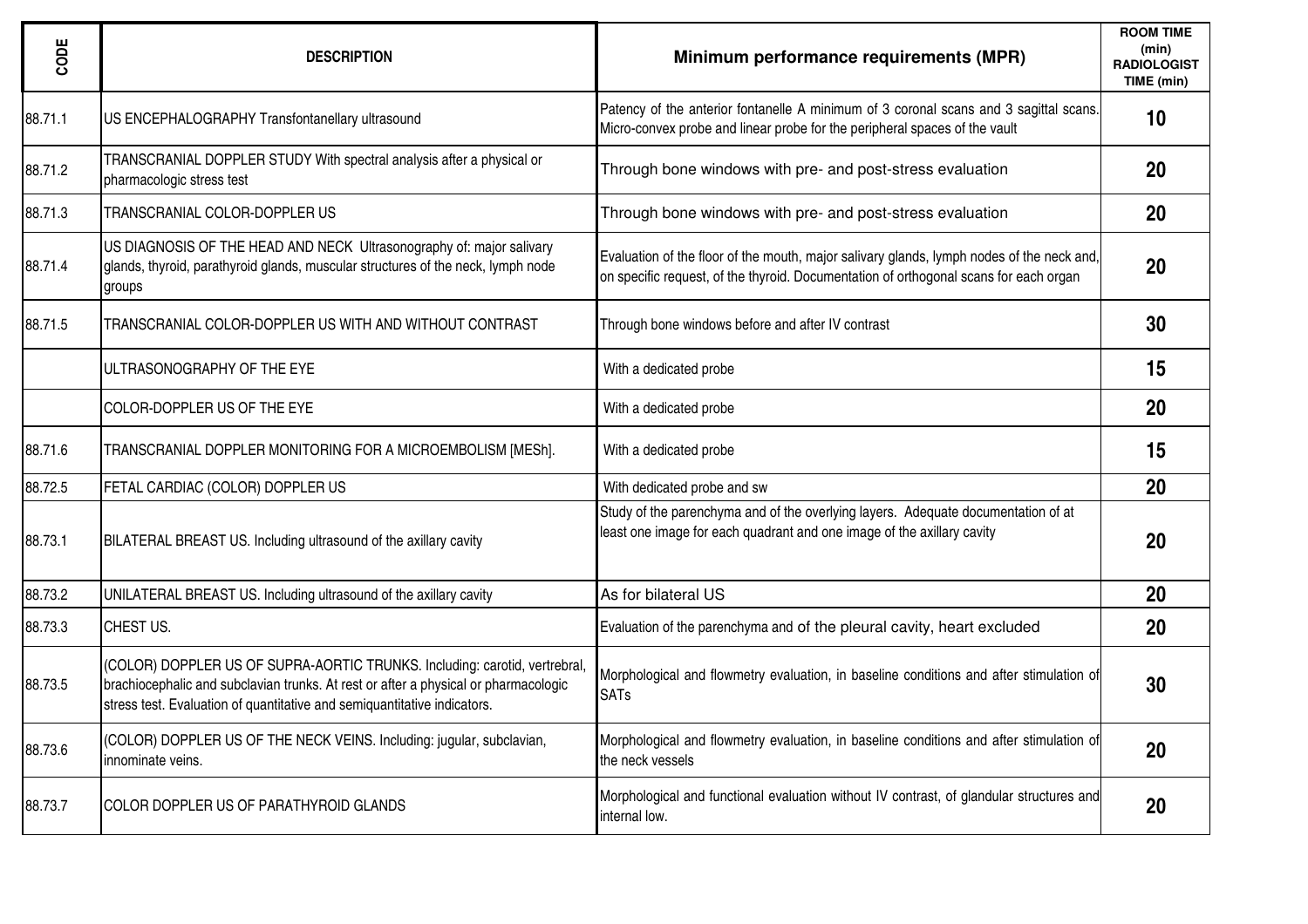| 88.74.1 | UPPER ABDOMINAL US Including: liver, biliary tract, gallbladder, spleno-portal venous<br>axis, pancreas, spleen, kidneys, abdominal aorta and large vessels with supraumbilical<br>site or course, lymph nodes, any pathologic masses of peritoneal or retroperitoneal<br>origin. Including possible integration with color Doppler. Not associable with 88.75.1,<br>88.76.1 | Study and document with orthogonal scans at least the liver, biliary tract, gallbladder,<br>pancreas, spleen, kidneys, aorta, portal axis                                                                                                                    | 20              |
|---------|------------------------------------------------------------------------------------------------------------------------------------------------------------------------------------------------------------------------------------------------------------------------------------------------------------------------------------------------------------------------------|--------------------------------------------------------------------------------------------------------------------------------------------------------------------------------------------------------------------------------------------------------------|-----------------|
| 88.74.6 | US STUDY OF THE GASTRIC EMPTYING TIME. Including possible color Doppler<br>integration                                                                                                                                                                                                                                                                                       | Morphological and functional study of the stomach with continuous observation for at<br>least 15 min                                                                                                                                                         | 20              |
| 88.74.7 | US STUDY OF GASTROESOPHAGEAL REFLUX. Including possible color Doppler<br>integration                                                                                                                                                                                                                                                                                         | Morphological and functional study of the gastroesophageal junction with continuous<br>observation for at least 15 min                                                                                                                                       | 20              |
| 88.74.8 | US OF THE DIGESTIVE TRACT. Including possible color Doppler integration                                                                                                                                                                                                                                                                                                      | Study the stomach and the intestine                                                                                                                                                                                                                          | 20              |
| 88.74.9 | COLOR-DOPPLER US OF RENAL ARTERIES. Study of renovascular hypertension.<br>Including qualitative and semiquantitative indicators                                                                                                                                                                                                                                             | Morphological and flowmetry evaluation in baseline conditions and after stimulation of<br>renal arteries. Documentation of Doppler trace at the emergence, at middle third and at<br>hilum                                                                   | 30              |
| 88.74.A | COLOR-DOPPLER US OF SPLANCHNIC VESSELS. Including a morphological<br>evaluation and qualitative and semiquantitative indicators                                                                                                                                                                                                                                              | Morphological and flowmetry evaluation in baseline conditions and after stimulation of<br>splanchnic vessels                                                                                                                                                 | 20              |
| 88.75.1 | US OF THE LOWER ABDOMEN. Including: ureters, bladder, prostate, male or female<br>pelvis. Not associable with 88.74.1, 88.76.1, 88.79.5, 88.79.6                                                                                                                                                                                                                             | Study and document with orthogonal scans at I                                                                                                                                                                                                                | 20              |
| 88.76.1 | US OF THE ENTIRE ABDOMEN. Not associable with 88.74.1, 88.75.1                                                                                                                                                                                                                                                                                                               | Study and analyze at least liver, biliary tract, gallbladder, pancreas, spleen, aorta,<br>kidneys, bladder, pelvis.                                                                                                                                          | 20              |
| 88.76.3 | COLOR DOPPLER US OF LARGE ABDOMINAL ARTERIAL OR VENOUS VESSELS.<br>Excluding splanchnic vessels                                                                                                                                                                                                                                                                              | Study of the abdopminal aorta, iliac arteries, ilac veins and inferior vena cava                                                                                                                                                                             | 30              |
| 88.76.4 | COLOR DOPPLER US OF LARGE ABDOMINAL ARTERIAL OR VENOUS VESSELS<br>WITH OR WITHOUT CONTRAST.TH OR WITHOUT CONTRAST. Excluding Study of the abdopminal aorta, iliac arteries, ilac veins and inferior vena cava<br>splanchnic vessels                                                                                                                                          |                                                                                                                                                                                                                                                              | 30              |
| 88.76.5 | COLOR-DOPPLER US OF SPLANCHNIC VESSELS                                                                                                                                                                                                                                                                                                                                       | Morphological and flowmetry evaluation with documentation of splanchnic vessels in<br>baseline conditions                                                                                                                                                    | 20              |
| 88.76.6 | COLOR-DOPPLER US OF SPLANCHNIC VESSELS WITH CONTRAST                                                                                                                                                                                                                                                                                                                         | Flowmetry evaluation of splanchnic vessels after contrast                                                                                                                                                                                                    | 30              |
| 88.77.4 | COLOR-DOPPLER US OF THE ARTERIES AND/OR VEINS OF THE LOWER<br><b>EXTREMITIES.</b> At rest. Including evaluation of quantitative and semiquantitative<br>indicators.                                                                                                                                                                                                          | Flowmetry evaluation of the vessels of lower extremities. Documentation of common<br>and superficial femoral arteries, popliteal artery, and tibial arteries. Documentation of<br>Doppler trace of superficial and deep venous circulation at various levels | 20              |
| 88.77.5 | COLOR-DOPPLER US OF THE ARTERIES AND/OR VEINS OF LOWER<br><b>EXTREMITIES.</b> At rest and after physical or pharmacologic stress test. Including<br>evaluation of qualitative and semiquantitative indicators.                                                                                                                                                               | Flowmetry evaluation of the vessels of lower extremities. After stimulation or on exertion                                                                                                                                                                   | 30 <sub>o</sub> |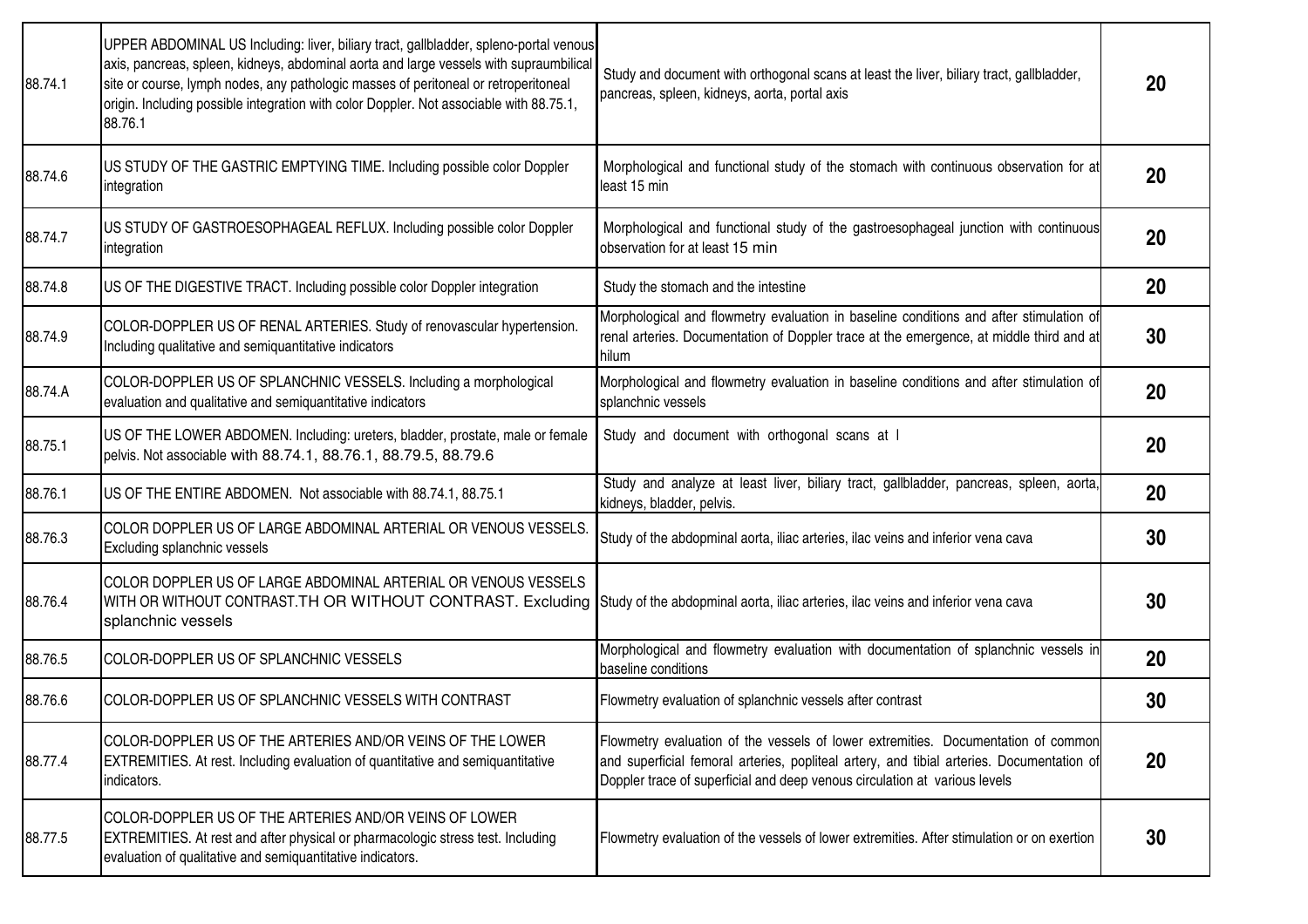| 88.77.6 | COLOR-DOPPLER US OF THE ARTERIES AND/OR VEINS OF UPPER<br><b>EXTREMITIES.</b> At rest. Including evaluation of quantitative and semiquantitative<br>indicators.                                                | Flowmetry evaluation of the vessels of upper extremities. Documentation of the<br>subclavian, axillary and brachial arteries. Documentation of the Doppler trace of<br>superficial and deep circulation at various levels | 20                    |
|---------|----------------------------------------------------------------------------------------------------------------------------------------------------------------------------------------------------------------|---------------------------------------------------------------------------------------------------------------------------------------------------------------------------------------------------------------------------|-----------------------|
| 88.77.7 | COLOR-DOPPLER US OF THE ARTERIES AND/OR VEINS OF UPPER<br>EXTREMITIES. At rest or after either physical or pharmacologic stress test. Including<br>evaluation of quantitative and semiquantitative indicators. | Flowmetry evaluation of the vessels of lower extremities after stimulation or on exertion                                                                                                                                 | 30                    |
| 88.78.1 | US MONITORING OF THE OVULATORY CYCLE. Not associable with: lower<br>abdominal US 88.75.1, whole abdominal US 88.76.1. /(a minimum of 4<br>sessions)                                                            | See lower abdominal ultrasound for the first session and evaluation of the adnexa in the<br>subsequent ones                                                                                                               | $15$ (per<br>session) |
| 88.78.2 | GYNECOLOGICAL US with an abdominal or transvaginal probe. Not associable with<br>88.75.1 and 88.76.1                                                                                                           | See lower abdominal and/or transvaginal ultrasound                                                                                                                                                                        | <b>20</b>             |
| 88.79.1 | ULTRASOUND OF SKIN AND SUBCUTANEOUS TISSUE. Study of soft tissues.                                                                                                                                             | High-resolution multi-frequency electronic linear probes, power Doppler module. At least<br>2 orthogonal scans for each region examined                                                                                   | 20                    |
| 88.79.3 | muscle region.                                                                                                                                                                                                 | MUSCULOTENDINEOUS AND OSTEOARTICULAR ULTRASOUND. For each joint or High-resolution multi-frequency electronic linear probes, power Doppler module. At least<br>2 orthogonal scans for each region examined                | 20                    |
|         | ULTRASOUND OF SKIN AND SUBCUTANEOUS TISSUE WITH IV CONTRAST.<br>Study of soft tissues.                                                                                                                         | High-resolution probes, power Doppler module. At least 2 orthogonal scans<br>documented for each region examined                                                                                                          | 20                    |
|         | MUSCULOTENDINEOUS AND OSTEOARTICULAR ULTRASOUND WITH IV<br>CONTRAST For each joint or muscle region. Including possible color Doppler<br>integration                                                           | High-resolution multi-frequency electronic linear probes, power Doppler module. At least<br>2 orthogonal scans documented for each region examined                                                                        | 20                    |
| 88.79.2 | <b>IHIP ULTRASOUND IN INFANTS</b>                                                                                                                                                                              | 0-3 months according to method of Graf. R. Graf: Hip Sonography Diagnosis and<br>Management of Infant Hip Dysplasia Springer-Verlag Berlin and Heidelberg GmbH &<br>Co. K 14 Agosto 2006 (REV)                            | 20                    |
| 88.79.4 | TRANSESOPHAGEAL CHEST ULTRASOUND                                                                                                                                                                               | dedicated probe                                                                                                                                                                                                           | 30                    |
| 88.79.5 | PENIS ULTRASOUND. Not associable with 88.79.D                                                                                                                                                                  | High-resolution multi-frequency electronic linear probes, power Doppler<br>module. Baseline study of penis                                                                                                                | 20                    |
| 88.79.6 | SCROTAL ULTRASOUND. Including testicles and testicular adnexa.                                                                                                                                                 | Dedicated linear probes. Study of testicles and epididymes, scrotal sac, spermatic cord                                                                                                                                   | 20                    |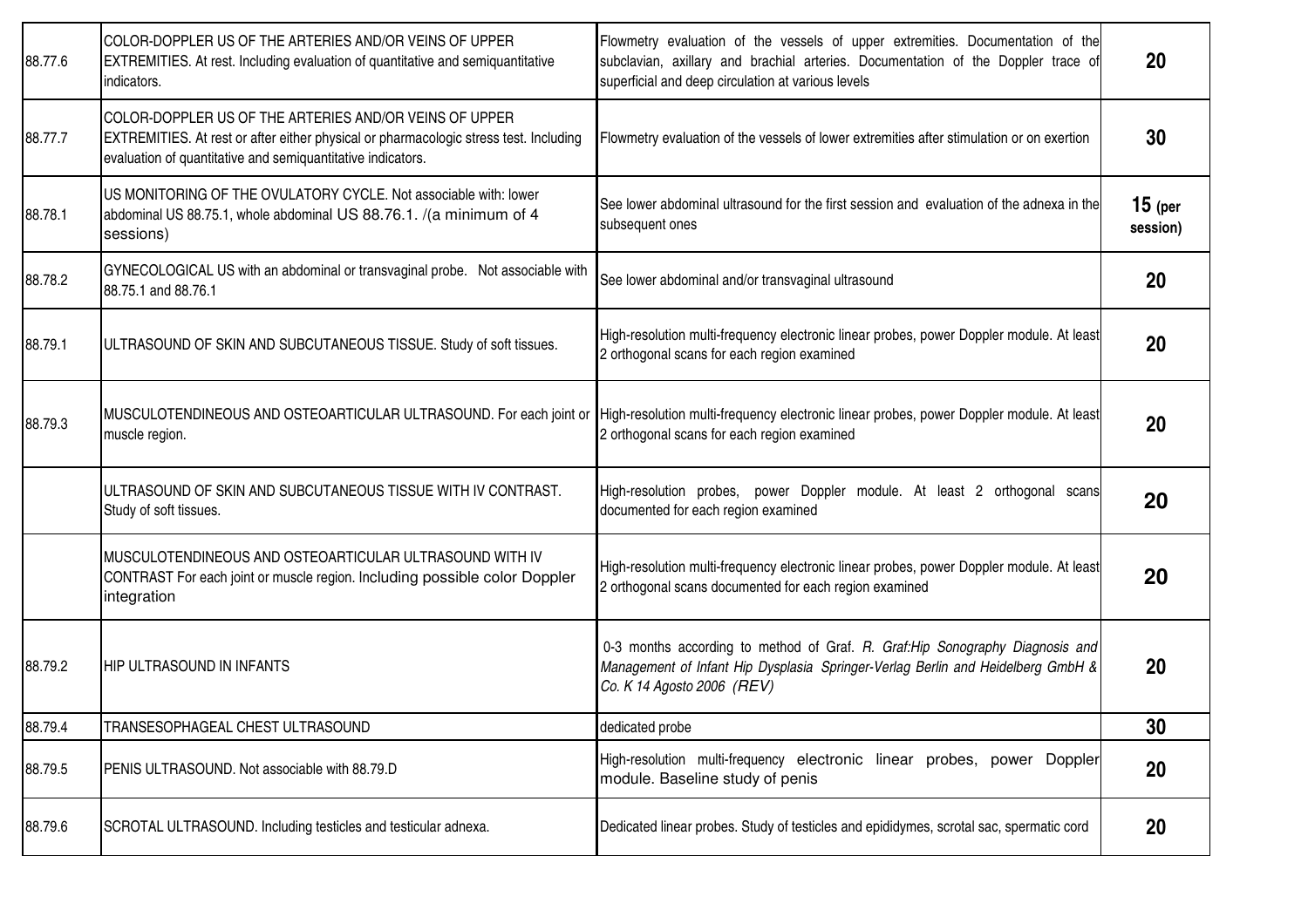| 88.79.8 | TRANSRECTAL ULTRASOUND Including ultrasound of the lower abdomen. Not<br>associable with 88.75.1 and 88.76.1                                                                     | Study of the prostate in men, study of the pelvic organs in women                                                                  | 20        |
|---------|----------------------------------------------------------------------------------------------------------------------------------------------------------------------------------|------------------------------------------------------------------------------------------------------------------------------------|-----------|
| 88.79.9 | ULTRASOUND OF THE INGUINOCRURAL REGION. Including possible color<br>Doppler integration                                                                                          | Study of vesicoureteral reflux in subjects aged 0 - 14 years                                                                       | 20        |
| 88.79.A | ABDOMINAL WALL ULTRASOUND. Study of hernia or muscle diastasis. Including<br>possible color Doppler integration                                                                  | Dedicated linear and surface probe                                                                                                 | 20        |
| 88.79.B | CYSTOSONOGRAPHY WITH CONTRAST. Not associable with 88.75.1                                                                                                                       | Study of vesicoureteral reflux in subjects aged 0 - 14 years. Documentation of study<br>planes and of any abnormalities detected   | 30        |
| 88.79.C | TRANSESOPHAGEAL MEDIASTINAL ULTRASOUND Not associable with 88.72.4                                                                                                               | Dedicated endoscopic US probe                                                                                                      | 30        |
| 88.79.D | DYNAMIC COLOR-DOPPLER US OF PENIS WITH DRUG STIMULATION. Including a<br>morphological evaluation and qualitative and semiquantitative indicators. Not<br>associable with 88.79.5 | Morphological and vascular study of the corpora cavernosa of penis. Indicated in the<br>analysis of erectile dysfunctions          | 30        |
| 88.79.E | SCROTAL COLOR-DOPPLER US. Study of varicocele and testicular torsion. Including<br>a morphological evaluation and qualitative and semiquantitative indicators                    | Dedicated linear probe study of testicles, epididymes, scrotal sac, spermatic cord                                                 | <b>20</b> |
| 88.79.F | ENDOANAL ULTRASOUND Including possible color Doppler integration                                                                                                                 | Morphologic study and documentation of the anal canal                                                                              | 20        |
| 88.79.G | TRANSRECTAL PROSTATE ULTRASOUND. Including ultrasound of the lower<br>abdomen. Including possible color Doppler integration. Not associable with 88.75.1 and<br>88.76.1          | Study of prostate in men                                                                                                           | 20        |
| 88.79.H | ORGAN-TARGETED ULTRASOUND WITH CONTRAST. Including a possible<br>integration of color Doppler.                                                                                   | Dedicated probe with a dedicated algorithm for contrast administration baseline study                                              | 30        |
| 88.79.J | ULTRASOUND CONTRAST DURING BASELINE EXAMINATIO                                                                                                                                   | Dedicated probe with a dedicated algorithm for contrast administration                                                             | 10        |
| 88.79.K | ULTRASOUND OF INTESTINAL LOOPS. Not associable with 88.74.1, 88.75.1 e<br>88.76.1                                                                                                | Study of the small and large intestine                                                                                             | 20        |
| 88.99.5 | ULTRASOUND BONE DENSITOMETRY                                                                                                                                                     | Adequate documentation of results on the segments                                                                                  | 20        |
| 87.83.1 | HYSTEROSALPINGO-CONTRAST SONOGRAPHY not associable with 87.83 and<br>87.83.2                                                                                                     | Morphological study and documentation, after introduction of liquid, of the female pelvic<br>organs and patency of fallopian tubes | 30        |
| 87.83.2 | HYSTEROSONOGRAPHY not associable with 88.78.2                                                                                                                                    | Morphological study and documentation, after introduction of liquid, of the female pelvis<br>organs                                | 30        |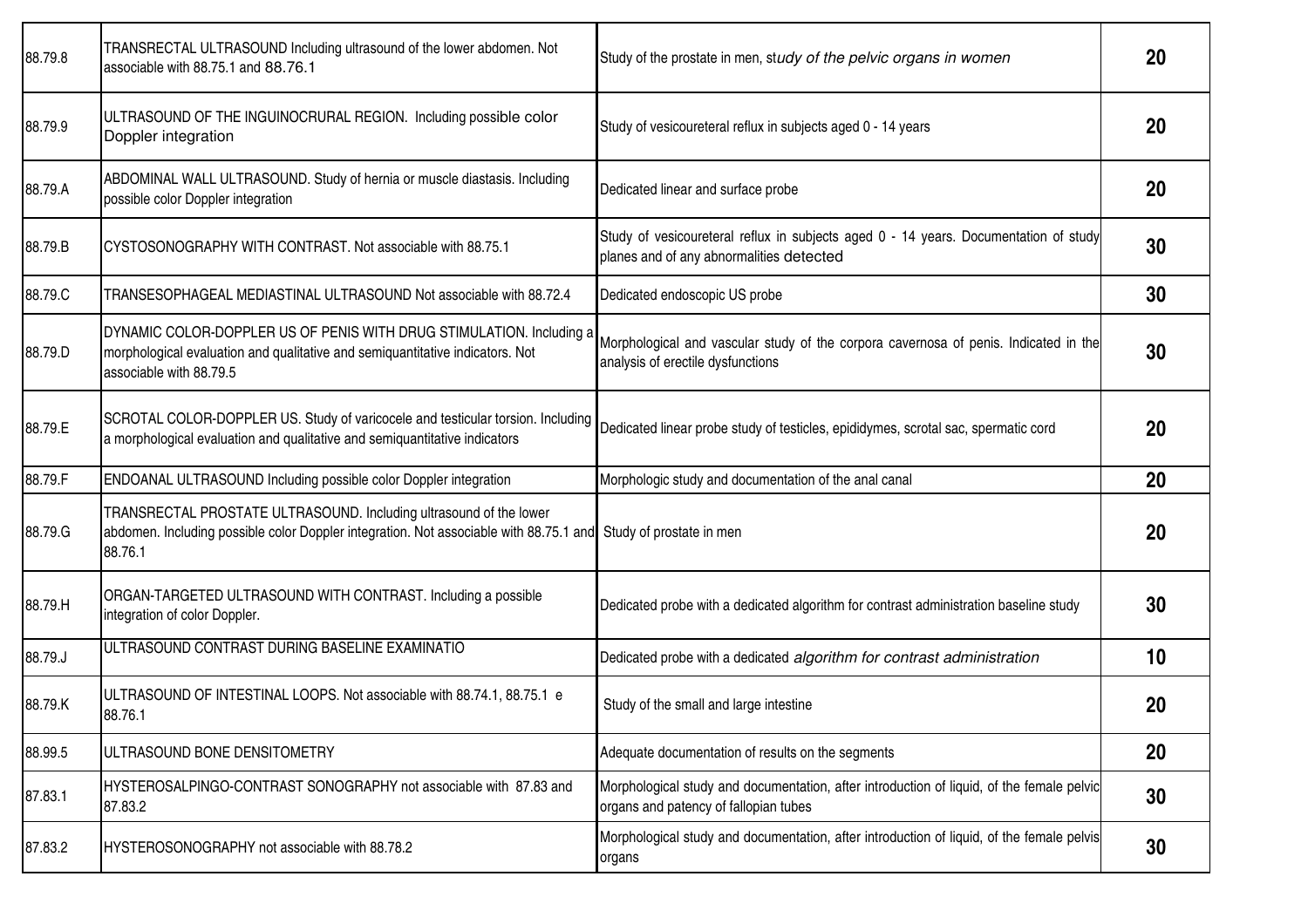| CODE    | <b>DESCRIPTION</b>                                                                                                                                                                | <b>MINIMUM PERFORMNCE REQUIREMENTS</b>                                                                                                                              | <b>ROOM TIME</b> | <b>RADIOLOGIST</b><br><b>TIME</b> |
|---------|-----------------------------------------------------------------------------------------------------------------------------------------------------------------------------------|---------------------------------------------------------------------------------------------------------------------------------------------------------------------|------------------|-----------------------------------|
| 87.03   | BRAIN CT Not associable with CT of the Sella Turcica (87.03.A)<br>and CT of the Orbits (87.03.C)                                                                                  | Reconstruction thickness not exceeding 4 mm.                                                                                                                        | 12               | 15                                |
| 87.03.1 | BRAIN CT WITHOUT AND WITH CONTRAST Not associable with<br>CT of the Sella Turcica with and without contrast (87.03.B) and CT<br>of the Orbits with and without contrast (87.03.D) | Reconstruction thickness not exceeding 4 mm.                                                                                                                        | 15               | 18                                |
| 87.03.2 | CT OF FACIAL BONES [jaw, mandible, paranasal sinuses,<br>ethmoid bone, temporomandibular joints]                                                                                  | Acquisition with a thickness < 2 mm Reformatting in the coronal<br>planes. If required, 3D reconstruction (COD.88.90.2)                                             | 12               | 15                                |
| 87.03.3 | CT OF FACIAL BONES WITHOUT AND WITH CONTRAST<br>[maxillary, mandibular, paranasal sinuses, ethmoid bone,<br>temporomandibular joints]                                             | Acquisition with a thickness < 2 mm Reformatting in the coronal<br>planes. If required, 3D reconstruction (COD.88.90.2) of arterial<br>and equilibrium phase images | 15               | 18                                |
| 87.03.5 | CT OF THE EAR [middle and internal ear, petrous bones and<br>mastoids, base of skull and cerebellopontine angle]                                                                  | Acquisition with a thickness < 1 mm Reformatting in the coronal<br>planes.                                                                                          | 12               | 15                                |
| 87.03.6 | CT OF THE EAR WITHOUT AND WITH CONTRAST [middle and<br>internal ear, petrous bones and mastoids, base of skull and<br>cerebellopontine angle]                                     | Acquisition with a thickness < 1 mm Reformatting in the coronal<br>planes. Single post-contrast acquisition in the late phase                                       | 15               | 18                                |
| 87.03.7 | CT OF THE NECK [salivary glands, thyroid and parathyroid<br>glands, pharynx, larynx, cervical esophagus]                                                                          | Acquisition with a thickness < 3 mm Reformatting in the coronal<br>planes.                                                                                          | 12               | 15                                |
| 87.03.8 | CT OF THE NECK WITHOUT AND WITH CONTRAST [salivary<br>glands, thyroid and parathyroid glands, pharynx, larynx, cervical<br>esophagus]                                             | Scan with a thickness < 3 mm Reformatting in the coronal planes<br>At least 2 spirals after contrast in order to assess the arterial and<br>equilibrium phases      | 15               | 18                                |
| 87.03.9 | CT OF SALIVARY GLANDS [SIALO-CT]                                                                                                                                                  | Scan with a thickness < 2 mm Reformatting in the coronal planes<br>If required, at least 1 spiral after contrast in the ductal system                               | 20               | 30                                |
| 87.03.A | CT OF THE SELLA TURCICA (selective study)                                                                                                                                         | Reconstruction thickness not exceeding 2 mm.                                                                                                                        | 12               | 15                                |
| 87.03.B | CT OF THE SELLA TURCICA WITHOUT AND WITH CONTRAST<br>(selective study)                                                                                                            | Reconstruction thickness not exceeding 2 mm.                                                                                                                        | 15               | 18                                |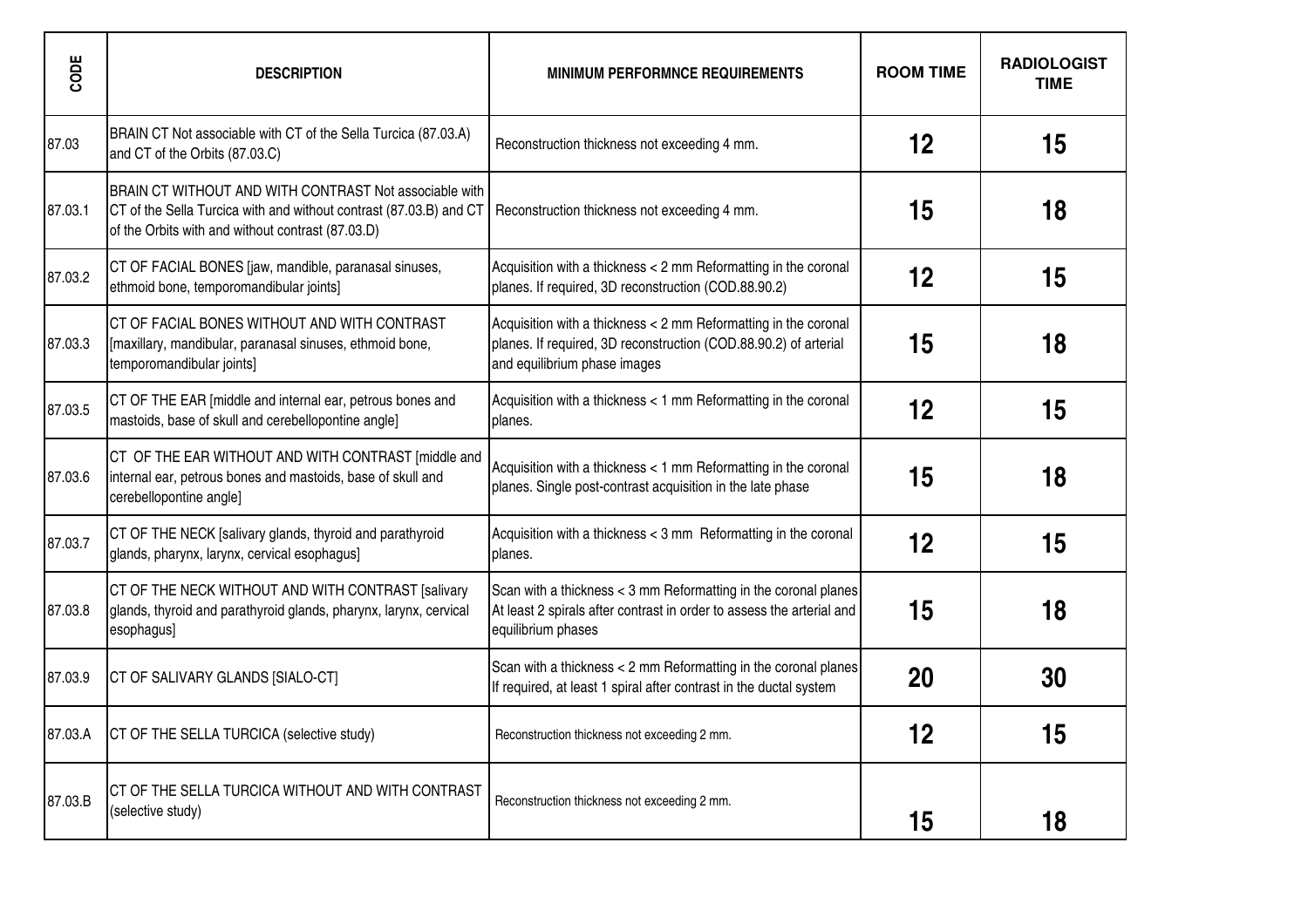| 87.03.C | CT OF THE ORBITS (selective study)                                                                                                                                                         | Reconstruction thickness not exceeding 2 mm.                                                                | 12 | 15 |
|---------|--------------------------------------------------------------------------------------------------------------------------------------------------------------------------------------------|-------------------------------------------------------------------------------------------------------------|----|----|
| 87.03.D | CT OF THE ORBITS WITHOUT AND WITH CONTRAST (selective<br>study)                                                                                                                            | Reconstruction thickness not exceeding 2 mm.                                                                | 15 | 18 |
| 87.03.E | CT OF A SINGLE DENTAL ARCH [DENTALSCAN]                                                                                                                                                    | Scan with a thickness < 1 mm PANOREX reformatting and para-axial<br>reconstructions for each dental element | 12 | 15 |
| 87.03.F | CT OF THE DENTAL ARCHES [DENTALSCAN]                                                                                                                                                       | Scan with a thickness < 1 mm PANOREX reformatting and para-axial<br>reconstructions for each dental element | 15 | 18 |
| 87.41   | CT OF THE CHEST [lungs, thoracic aorta, trachea, esophagus,<br>sternum, ribs, mediastinum]                                                                                                 | Single breath-hold. Thin layers with possible MPR reconstruction                                            | 12 | 18 |
| 87.41.1 | CT OF THE CHEST WITHOUT AND WITH CONTRAST [lungs,<br>thoracic aorta, trachea, esophagus, sternum, ribs, mediastinum]                                                                       | Single breath-hold. Thin layers with possible MPR reconstruction                                            | 20 | 25 |
| 87.41.2 | HIGH-RESOLUTION CT OF THE CHEST                                                                                                                                                            | Thickness $<$ 2 mm                                                                                          | 15 | 18 |
| 87.42.4 | <b>CARDIAC CT</b>                                                                                                                                                                          | Prospective cardiac synchronization. Collimation 2-3 mm                                                     | 15 | 18 |
| 87.42.5 | CARDIAC CT WITHOUT AND WITH CONTRAST                                                                                                                                                       | Prospective or retrospective cardiac synchronization. Collimation $\leq 1$<br>mm.                           | 40 | 60 |
| 87.42.6 | <b>CORONARY CT ANGIOGRAPHY</b>                                                                                                                                                             | Prospective or retrospective cardiac synchronization. Collimation ≤ 1<br>mm.                                | 40 | 60 |
| 88.01.1 | UPPER ABDOMINAL CT. Including: liver and biliary tract,<br>pancreas, spleen, retroperitoneal space, stomach, duodenum,<br>small bowel, large abdominal vessels, kidneys and adrenal glands | 1 scan, thickness $\leq$ 5 mm                                                                               | 12 | 18 |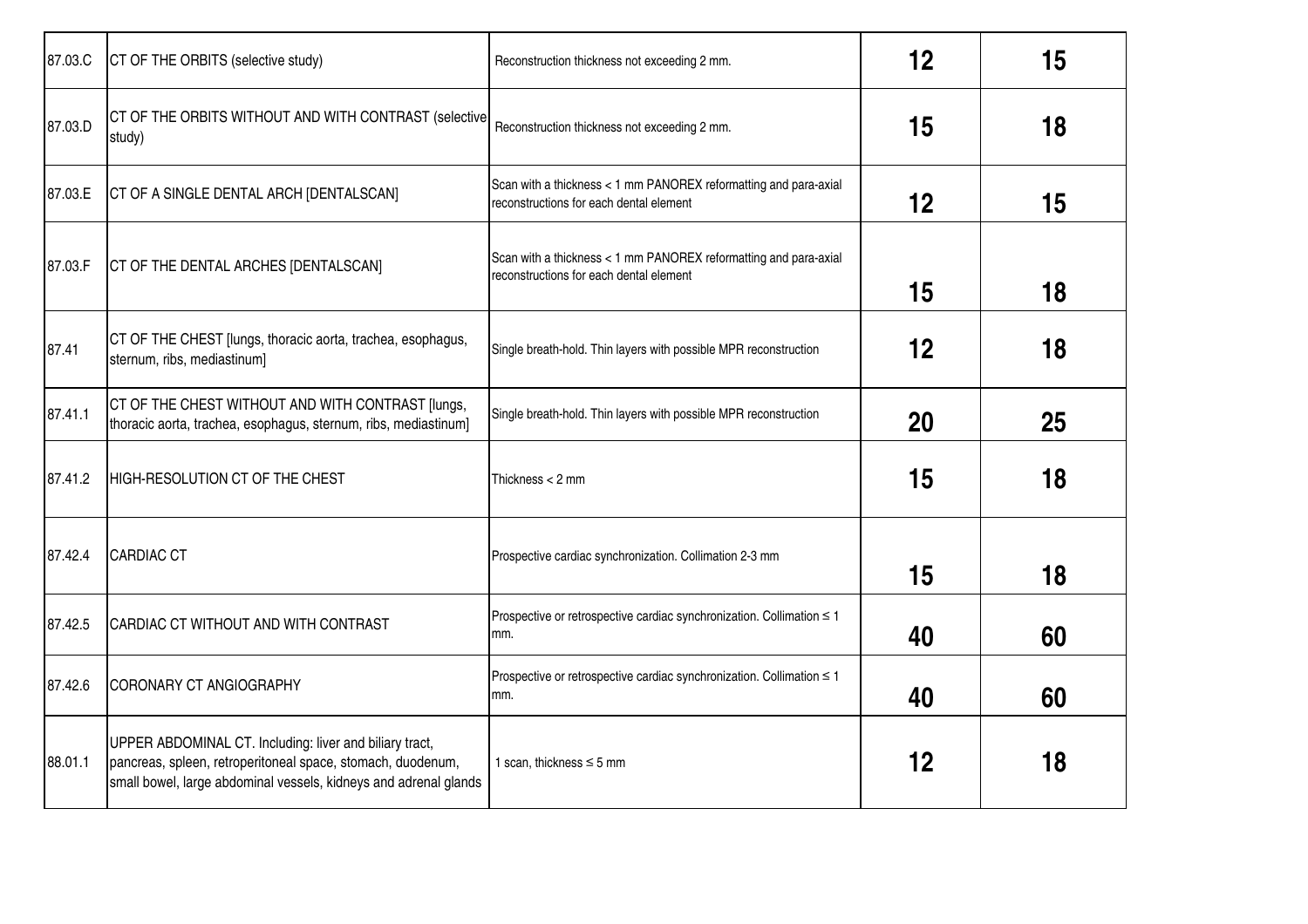| 88.01.2 | UPPER ABDOMINAL CT WITHOUT AND WITH CONTRAST.<br>Including: liver and biliary tract, pancreas, spleen, retroperitoneal<br>space, stomach, duodenum, small bowel, large abdominal vessels,<br>kidneys and adrenal glands | At least 3 scans, thickness $\leq$ 3 mm       | 20        | 25        |
|---------|-------------------------------------------------------------------------------------------------------------------------------------------------------------------------------------------------------------------------|-----------------------------------------------|-----------|-----------|
| 88.01.3 | LOWER ABDOMINAL CT. Including: pelvis, colon and rectum,<br>bladder, uterus and adnexa or prostate                                                                                                                      | 1 scan, thickness $\leq$ 5 mm                 | 12        | 18        |
| 88.01.4 | LOWER ABDOMINAL CT WITHOUT AND WITH CONTRAST.<br>Including: pelvis, colon and rectum, bladder, uterus and adnexa or<br>prostate                                                                                         | 3 scans slice thickness $\leq$ 3 mm           | 20        | 25        |
| 88.01.5 | <b>CT OF THE WHOLE ABDOMEN</b>                                                                                                                                                                                          | 1 scan, slice thickness $\leq$ 5 mm           | 12        | 20        |
| 88.01.6 | CT OF THE WHOLE ABDOMEN WITHOUT AND WITH<br><b>CONTRAST</b>                                                                                                                                                             | At least 3 scans, slice thickness $\leq$ 3 mm | 20        | 30        |
|         | CT OF THE STOMACH WITH CONTRAST                                                                                                                                                                                         | 1 scan, slice thickness $\leq$ 5 mm, + MPR    | 15        | 20        |
| 88.01.7 | MULTIPHASE LIVER CT. Not associable with 88.01.1 and 88.01.2   4 scans, thickness $\leq$ 3 mm                                                                                                                           |                                               | 20        | 25        |
| 88.01.8 | SMALL BOWEL CT [ENEMA CT] (with enteroclysis). Including<br>a possible study of the extraintestinal abdomen. Not<br>associable with 88.01.1 and 88.01.2                                                                 | 1 scan, thickness $\leq$ 3 mm, + MPR          | 40        | 60        |
|         | SMALL BOWEL CT WITH CONTRAST (orally)                                                                                                                                                                                   | 1 scan, thickness $\leq$ 3 mm + MPR           | 10        | 15        |
| 88.01.9 | COLON CT. Including a possible study of the extraintestinal<br>abdomen and virtual colonoscopy. Not associable with 88.01.1,<br>88.01.2, 88.01.3, 88.01.4, 88.01.5, 88.01.6.                                            | 1 scan, thickness $\leq$ 3 mm + MPR           | 30        | 40        |
|         | VIRTUAL CT COLONOSCOPY                                                                                                                                                                                                  | 2 scans + 2D, 3D virtual study, etc.          | 20        | <b>20</b> |
| 88.02.1 | CT UROGRAPHY. Including a possible study of the extraurinary<br>abdomen. Not associable with 88.01.1, 88.01.2, 88.01.3, 88.01.4,<br>88.01.5, 88.01.6.                                                                   | At least 3 scans, thickness $\leq 1.25$ mm    | <b>20</b> | 30        |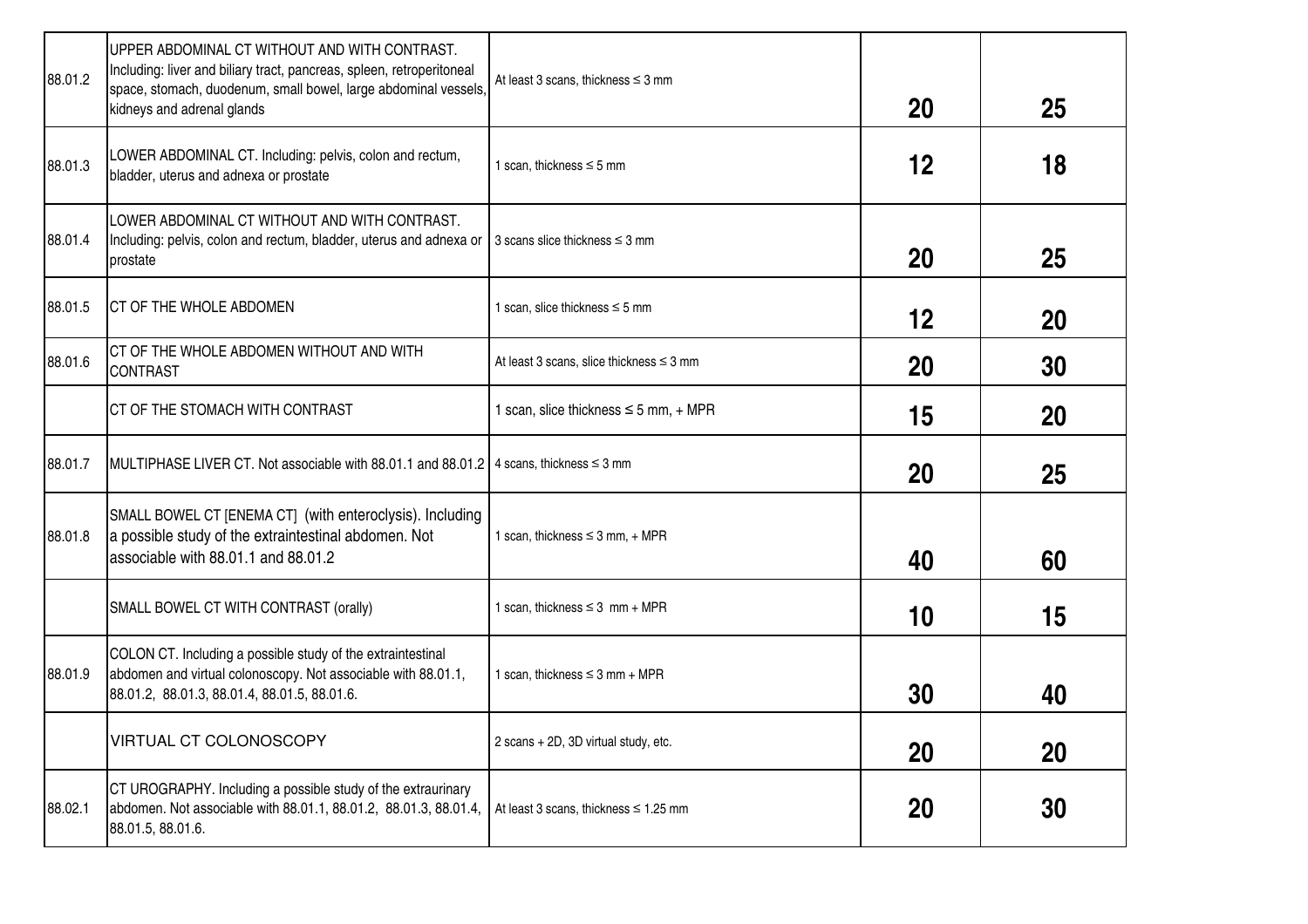| 88.38.5 | CT OF THE PELVIS AND SACROILIAC JOINTS                                                                                                                                                                                                | At least 1 scan, thickness $\leq$ 3 mm    | 12 | 15 |
|---------|---------------------------------------------------------------------------------------------------------------------------------------------------------------------------------------------------------------------------------------|-------------------------------------------|----|----|
| 88.38.8 | CT ARTHROGRAPHY Shoulder, elbow or knee                                                                                                                                                                                               | At least 1 scan, thickness $\leq 1.25$ mm | 30 | 40 |
| 88.38.9 | WHOLE BODY CT FOR ONCOLOGICAL STAGING. At least three<br>anatomic regions                                                                                                                                                             | see required regions                      | 30 | 40 |
| 88.38.A | CT OF THE SPINAL COLUMN AND OF THE CERVICAL SPINAL<br>CANAL Including a possible evaluation of neck structures. Not<br>associable with 87.03.7 and with 88.38.9                                                                       | At least 1 scan, thickness $\leq$ 3 mm    | 12 | 15 |
| 88.38.B | ICT OF THE SPINAL COLUMN AND OF THE THORACIC SPINAL<br>CANAL. Including a possible evaluation of chest structures. Not<br>associable with 87.41, 87.41.1, 87.41.2, 88.38.9                                                            | At least 1 scan, thickness $\leq$ 3 mm    | 12 | 15 |
| 88.38.C | CT OF THE SPINAL COLUMN, OF THE LUMBOSACRAL SPINAL<br>CANAL AND OF THE SACRUM/COCCYX. Including a possible<br>evaluation of chest structures. Not associable with 88.01.1,<br>88.01.3, 88.01.5, 88.38.9                               | At least 1 scan, thickness $\leq$ 3 mm    | 12 | 15 |
| 88.38.D | CT OF THE SPINAL COLUMN AND OF THE CERVICAL SPINAL<br>CANAL WITHOUT AND WITH CONTRAST. Including a possible<br>evaluation of neck structures. Not associable with 87.03.8 and<br>88.38.9                                              | At least 1 scan, thickness $\leq$ 3 mm    | 15 | 18 |
| 88.38.E | CT OF THE SPINAL COLUMN AND OF THE THORACIC SPINAL<br>CANAL WITHOUT AND WITH CONTRAST. Including a possible<br>evaluation of chest structures. Not associable with 87.41, 87.41.1,<br>87.41.2, 88.38.9                                | At least 1 scan, thickness $\leq$ 3 mm    | 15 | 18 |
| 88.38.F | CT OF THE SPINAL COLUMN, OF THE LUMBOSACRAL SPINAL<br>CANAL AND OF THE SACRUM/COCCYX WITHOUT AND WITH<br>CONTRAST. Including a possible evaluation of abdominal<br>structures. Not associable with 88.01.2, 88.01.4, 88.01.6, 88.38.9 | At least 1 scan, thickness $\leq$ 3 mm    | 15 | 18 |
| 88.38.G | CT OF THE SHOULDER. Not associable with 88.38.H and<br>88.38.N                                                                                                                                                                        | At least 1 scan, thickness $\leq$ 3 mm    | 12 | 15 |
| 88.38.H | ICT OF THE ARM. Not associable with 88.38.G and 88.38.N                                                                                                                                                                               | At least 1 scan, thickness $\leq$ 3 mm    | 12 | 15 |
| 88.38.J | CT OF THE ELBOW. Not associable with 88.38.K and 88.38.P                                                                                                                                                                              | At least 1 scan, thickness $\leq$ 3 mm    | 12 | 15 |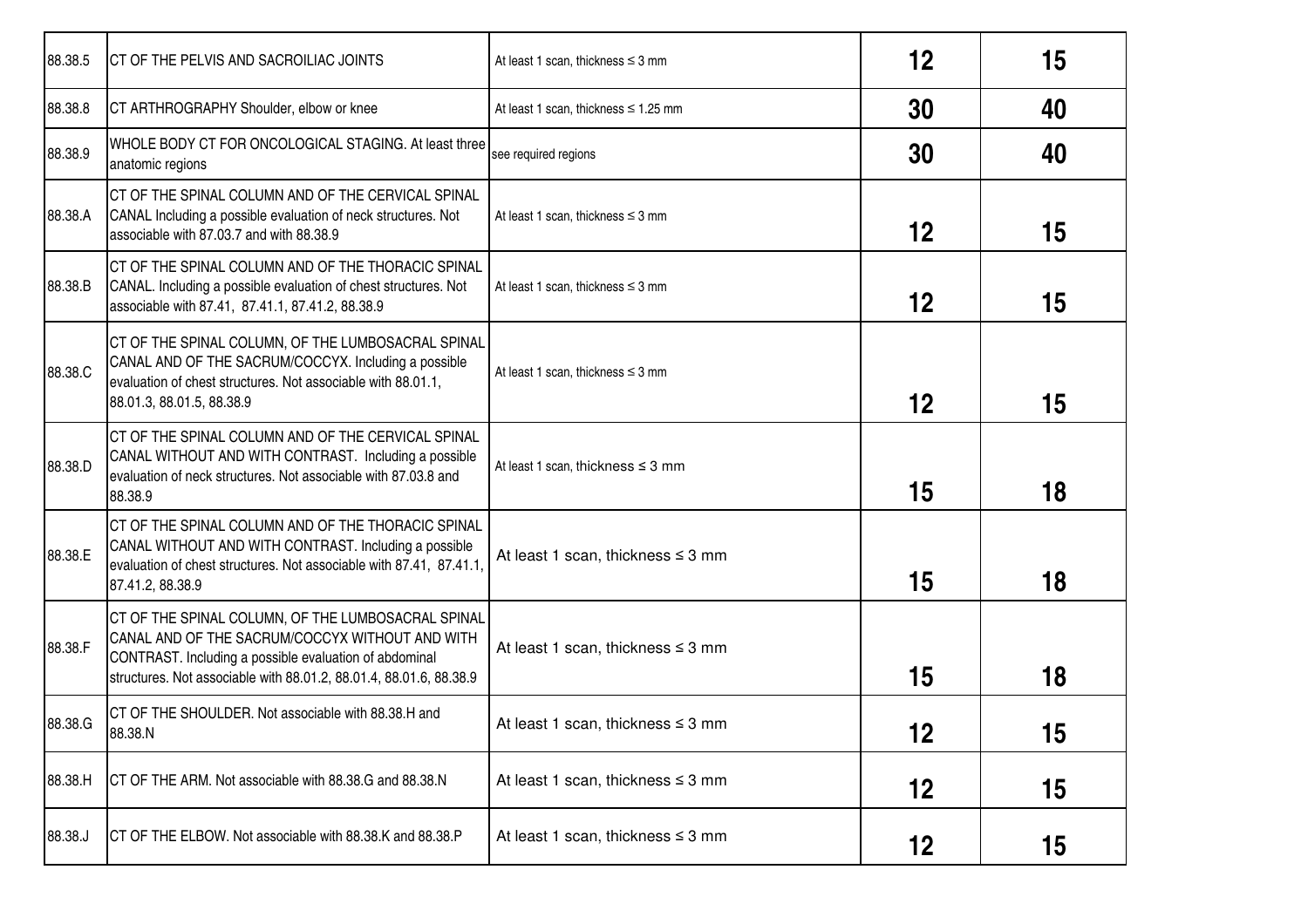| 88.38.K | CT OF THE FOREARM. Not associable with 88.38.J and 88.38.P                               | At least 1 scan, thickness $\leq$ 3 mm | 12 | 15 |
|---------|------------------------------------------------------------------------------------------|----------------------------------------|----|----|
| 88.38.L | CT OF THE WRIST. Not associable with 88.38.M and 88.38.Q                                 | At least 1 scan, thickness $\leq$ 3 mm | 12 | 15 |
| 88.38.M | CT OF THE HAND. Not associable with 88.38.L and 88.38.Q                                  | At least 1 scan, thickness $\leq$ 3 mm | 12 | 15 |
| 88.38.N | CT OF SHOULDER AND ARM. Not associable with 88.38.G and<br>88.38.H                       | At least 1 scan, thickness $\leq$ 3 mm | 12 | 15 |
| 88.38.P | CT OF ELBOW AND FOREARM. Not associable with 88.38.J and<br>88.38.K                      | At least 1 scan, thickness $\leq$ 3 mm | 12 | 15 |
| 88.38.Q | CT OF WRIST AND HAND. Not associable with 88.38.L and<br>88.38.M                         | At least 1 scan, thickness $\leq$ 3 mm | 12 | 15 |
| 88.38.R | CT OF THE SHOULDER WITHOUT AND WITH CONTRAST. Not<br>associable with 88.38.S and 88.38.X | At least 1 scan, thickness $\leq$ 3 mm | 15 | 18 |
| 88.38.S | CT OF THE ARM WITHOUT AND WITH CONTRAST. Not<br>associable with 88.38.R and 88.38.X      | At least 1 scan, thickness $\leq$ 3 mm | 15 | 18 |
| 88.38.T | ICT OF THE ELBOW WITHOUT AND WITH CONTRAST. Not<br>associable with 88.38.U and 88.38.Y   | At least 1 scan, thickness $\leq$ 3 mm | 15 | 18 |
| 88.38.U | CT OF THE FOREARM WITHOUT AND WITH CONTRAST. Not<br>associable with 88.38.T and 88.38.Y  | At least 1 scan, thickness $\leq$ 3 mm | 15 | 18 |
| 88.38.V | CT OF THE WRIST WITHOUT AND WITH CONTRAST. Not<br>associable with 88.38.W and 88.38.Z    | At least 1 scan, thickness $\leq$ 3 mm | 15 | 18 |
| 88.38.W | CT OF THE HAND WITHOUT AND WITH CONTRAST. Not<br>associable with 88.38.V and 88.38.Z     | At least 1 scan, thickness $\leq$ 3 mm | 15 | 18 |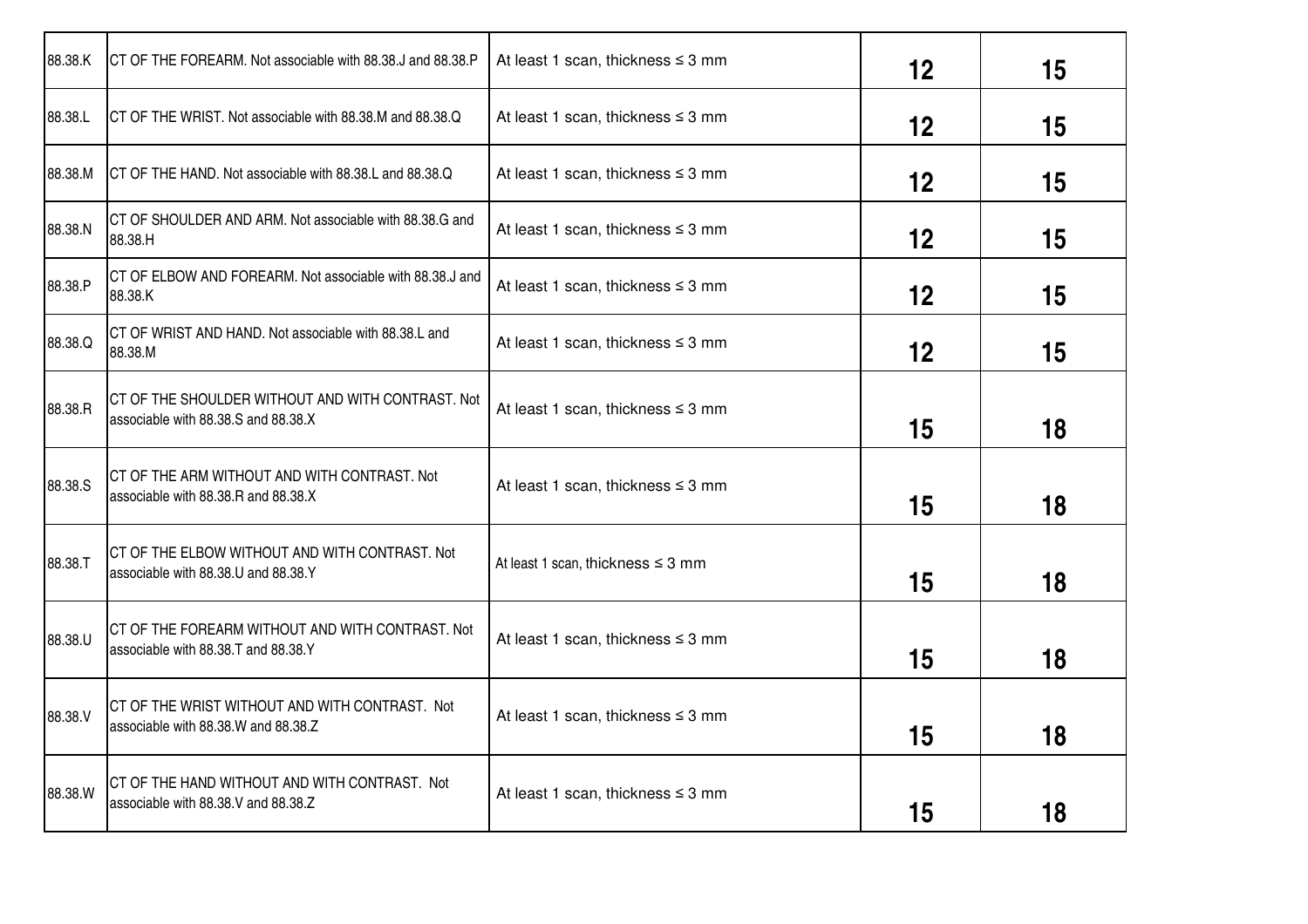| 88.38.X  | CT OF SHOULDER AND ARM WITHOUT AND WITH<br>CONTRAST. Not associable with 88.38.R and 88.38.S            | At least 1 scan, thickness $\leq$ 3 mm | 15 | 18 |
|----------|---------------------------------------------------------------------------------------------------------|----------------------------------------|----|----|
| 88.38.Y  | CT OF THE ELBOW AND FOREARM WITHOUT AND WITH<br>CONTRAST. Not associable with 88.38.T and 88.38.U       | At least 1 scan, thickness $\leq$ 3 mm | 15 | 18 |
| 88.38. Z | CT OF THE WRIST AND HAND WITHOUT AND WITH<br>CONTRAST. Not associable with 88.38.V and 88.38.W          | At least 1 scan, thickness $\leq$ 3 mm | 15 | 18 |
| 88.39.2  | CT OF THE COXOFEMORAL JOINT. Not associable with 88.39.3<br>and 88.38.5                                 | At least 1 scan, thickness $\leq$ 3 mm | 12 | 15 |
| 88.39.3  | CT OF THE THIGH [CT OF THE FEMUR]. Not associable with<br>88.39.2, 88.38.5 and 88.39.4                  | At least 1 scan, thickness $\leq$ 3 mm | 12 | 15 |
| 88.39.4  | CT OF THE KNEE. Not associable with 88.39.3 and 88.39.5                                                 | At least 1 scan, thickness $\leq$ 3 mm | 12 | 15 |
| 88.39.5  | CT OF THE LEG. Not associable with 88.39.4 and 88.39.6                                                  | At least 1 scan, thickness $\leq$ 3 mm | 12 | 15 |
| 88.39.6  | CT OF THE ANKLE. Not associable with 88.39.7 and 88.39.5                                                | At least 1 scan, thickness $\leq$ 3 mm | 12 | 15 |
| 88.39.7  | CT OF THE FOOT. Not associable with 88.39.6                                                             | At least 1 scan, thickness $\leq$ 3 mm | 12 | 15 |
| 88.39.8  | CT OF KNEE AND LEG. Not associable with 88.39.4 and 88.39.5                                             | At least 1 scan, thickness $\leq$ 3 mm | 12 | 15 |
| 88.39.9  | CT OF ANKLE AND FOOT. Not associable with 88.39.7 and<br>88.39.6                                        | At least 1 scan, thickness $\leq$ 3 mm | 12 | 15 |
| 88.39.A  | CT OF THE COXOFEMORAL JOINT WITHOUT AND WITH<br>CONTRAST. Not associable with 88.39.B and 88.38.5       | At least 1 scan, thickness $\leq$ 3 mm | 15 | 18 |
| 88.39.B  | CT OF THE THIGH [CT OF THE FEMUR] WITHOUT AND WITH<br>CONTRAST. Not associable with 88.39.A and 88.39.C | At least 1 scan, thickness $\leq$ 3 mm | 15 | 18 |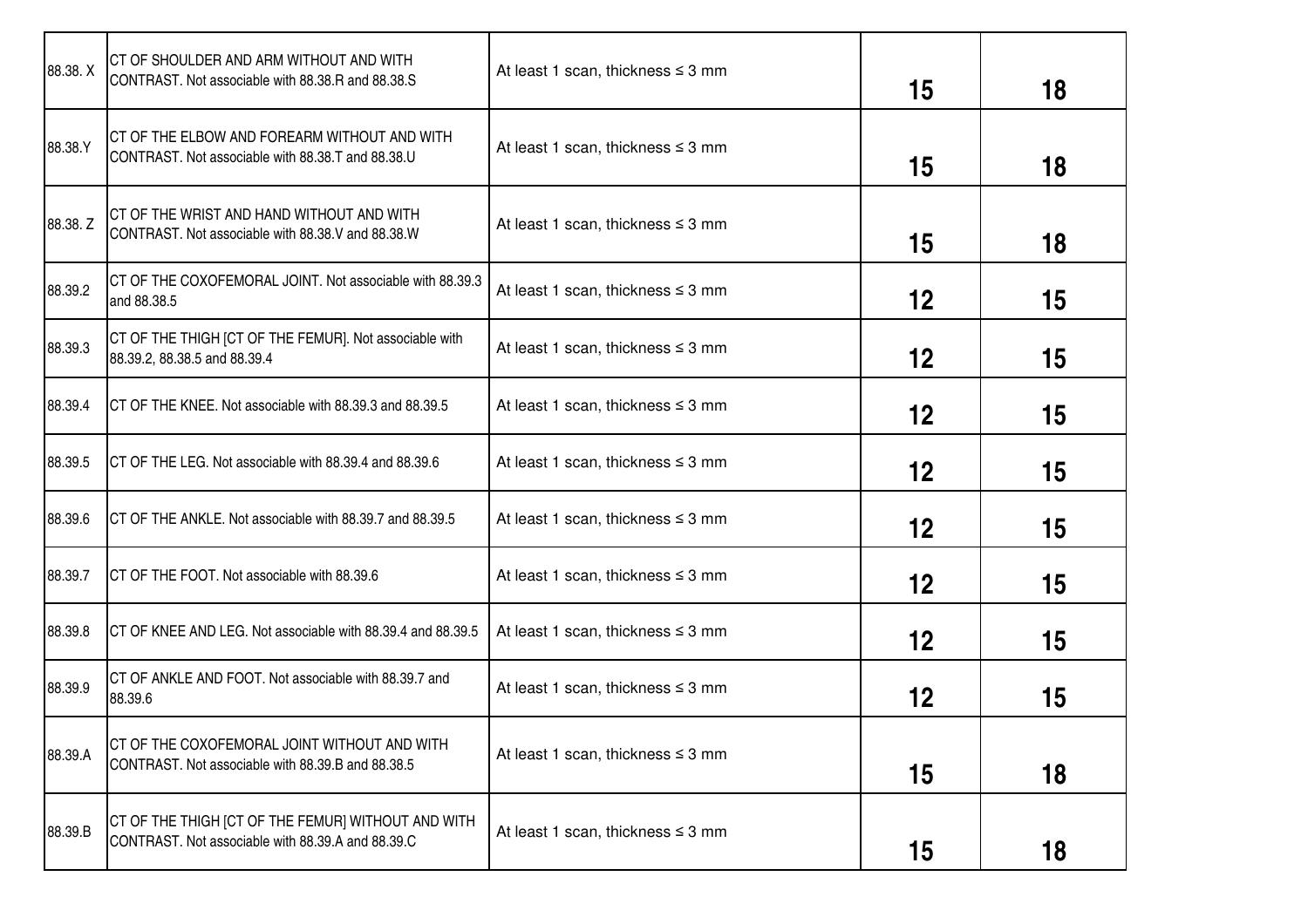| 88.39.C  | CT OF THE KNEE WITHOUT AND WITH CONTRAST Not<br>associable with 88.39.B and 88.39.D                            | At least 1 scan, thickness $\leq$ 3 mm                                                                      | 15        | 18 |
|----------|----------------------------------------------------------------------------------------------------------------|-------------------------------------------------------------------------------------------------------------|-----------|----|
| 88.39.D  | CT OF THE LEG WITHOUT AND WITH CONTRAST. Not<br>associable with 88.39.C and 88.39.E                            | At least 1 scan, thickness $\leq$ 3 mm                                                                      | 15        | 18 |
| 88.39.E  | CT OF THE ANKLE WITHOUT AND WITH CONTRAST. Not<br>associable with 88.39.D and 88.39.F                          | At least 1 scan, thickness $\leq$ 3 mm                                                                      | 15        | 18 |
| 88.39.F  | CT OF THE FOOT WITHOUT AND WITH CONTRAST. Not<br>associable with 88.39.E                                       | At least 1 scan, thickness $\leq$ 3 mm                                                                      | 15        | 18 |
| 88.39.G  | CT OF KNEE AND LEG WITHOUT AND WITH CONTRAST. Not<br>associable with 88.39.C and 88.39.D                       | At least 1 scan, thickness $\leq$ 3 mm                                                                      | 15        | 18 |
| 88.39.H  | CT OF ANKLE AND FOOT WITHOUT AND WITH CONTRAST.<br>Not associable with: 88.39.9, 88.39.E and 88.39.F           | At least 1 scan, thickness $\leq$ 3 mm                                                                      | 15        | 18 |
| inserted | CT ARTHROGRAPHY (ARTHRO-CT) OF THE WRIST                                                                       | At least 1 scan, thickness $\leq 1.25$ mm                                                                   | 30        | 40 |
| inserted | CT ARTHROGRAPHY (ARTHRO-CT) OF THE HIP                                                                         | At least 1 scan, thickness $\leq 1.25$ mm                                                                   | 30        | 40 |
| inserted | CT ARTHROGRAPHY (ARTHRO-CT) OF THE ANKLE                                                                       | At least 1 scan, thickness $\leq 1.25$ mm                                                                   | 30        | 40 |
| 88.41.1  | CT ANGIOGRAPHY OF INTRACRANIAL VESSELS. Not<br>associable with 88.41.2 and 88.41.3                             | 1 scan with contrast, thickness ≤ 1.25 mm with MPR and 3D<br>reconstruction                                 | 20        | 40 |
| 88.41.2  | CT ANGIOGRAPHY OF VESSELS AND OF THE NECK<br>[CAROTID ARTERIES]. Not associable with 88.41.1 and 88.41.3       | Pre-contrast and arterial phase evaluation in a caudal-cranial acquisition<br>of both carotid vascular axes | 20        | 40 |
| 88.41.3  | CT ANGIOGRAPHY OF INTRACRANIAL AND NECK VESSELS<br>[CAROTID ARTERIES]. Not associable with 88.41.1 and 88.41.2 | 1 scan with contrast, thickness ≤ 1.25 mm with MPR and 3D<br>reconstruction                                 | 20        | 50 |
| 88.43    | CT ANGIOGRAPHY OF THE PULMONARY CIRCULATION                                                                    | Single breath-hold. Thin slices with possible MPR reconstruction                                            | <b>20</b> | 30 |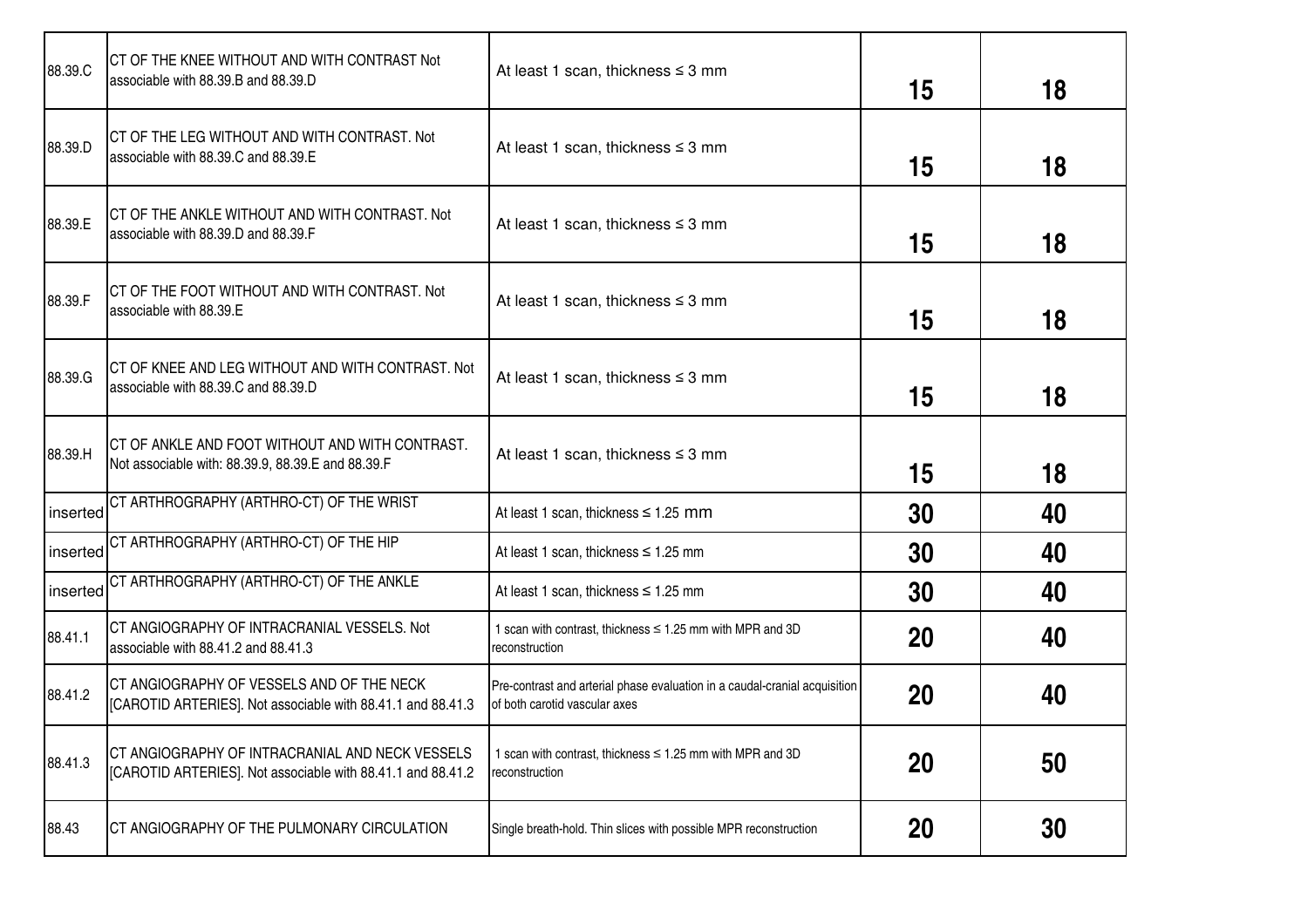| 88.44.1 | CT ANGIOGRAPHY OF THE THORACIC AORTA. Not associable<br>with 88.47.1 and 88.47.2                               | Single beath-hold. Thin slices with possible MPR reconstruction                  | 20 | 30 |
|---------|----------------------------------------------------------------------------------------------------------------|----------------------------------------------------------------------------------|----|----|
| 88.45   | <b>ICT ANGIOGRAPHY OF RENAL ARTERIES. Not associable with</b><br>88.45.1                                       | 1 scan with contrast, thickness $\leq$ 1.25 mm with MPR and 3D<br>reconstruction | 20 | 30 |
| 88.45.1 | CT ANGIOGRAPHY OF THE ABDOMINAL AORTA AND OF THE<br>RENAL ARTERIES. Not associable with 88.45 and 88.47.1      | I scan with contrast, thickness $\leq$ 1.25 mm with MPR and 3D<br>reconstruction | 20 | 30 |
| 88.47.1 | CT ANGIOGRAPHY OF THE ABDOMINAL AORTA. Not<br>associable with 88.44.1 and 88.47.2                              | 1 scan with contrast, thickness $\leq$ 1.25 mm with MPR and 3D<br>reconstruction | 20 | 30 |
| 88.47.2 | CT ANGIOGRAPHY OF THE THORACO-ABDOMINAL AORTA.<br>Not associable with 88.44.1 and 88.47.1                      | I scan with contrast, thickness $\leq$ 1.25 mm with MPR and 3D<br>reconstruction | 20 | 30 |
| 88.47.3 | CT ANGIOGRAPHY OF THE ABDOMINAL AORTA AND OF THE<br>LOWER EXTREMITIES. Not associable with 88.48.1 and 88.47.1 | I scan with contrast, thickness $\leq 1.25$ mm with MPR and 3D<br>reconstruction | 20 | 50 |
| 88.48.1 | CT ANGIOGRAPHY OF THE LOWER EXTREMITIES Not<br>associable with 88.47.1 and 88.47.3                             | 1 scan with contrast, thickness $\leq$ 1.25 mm with MPR and 3D<br>reconstruction | 20 | 40 |
| 88.49.2 | CT ANGIOGRAPHY OF THE UPPER EXTREMITIES                                                                        | scan with contrast, thickness $\leq$ 1.25 mm with MPR and 3D<br>reconstruction   | 20 | 40 |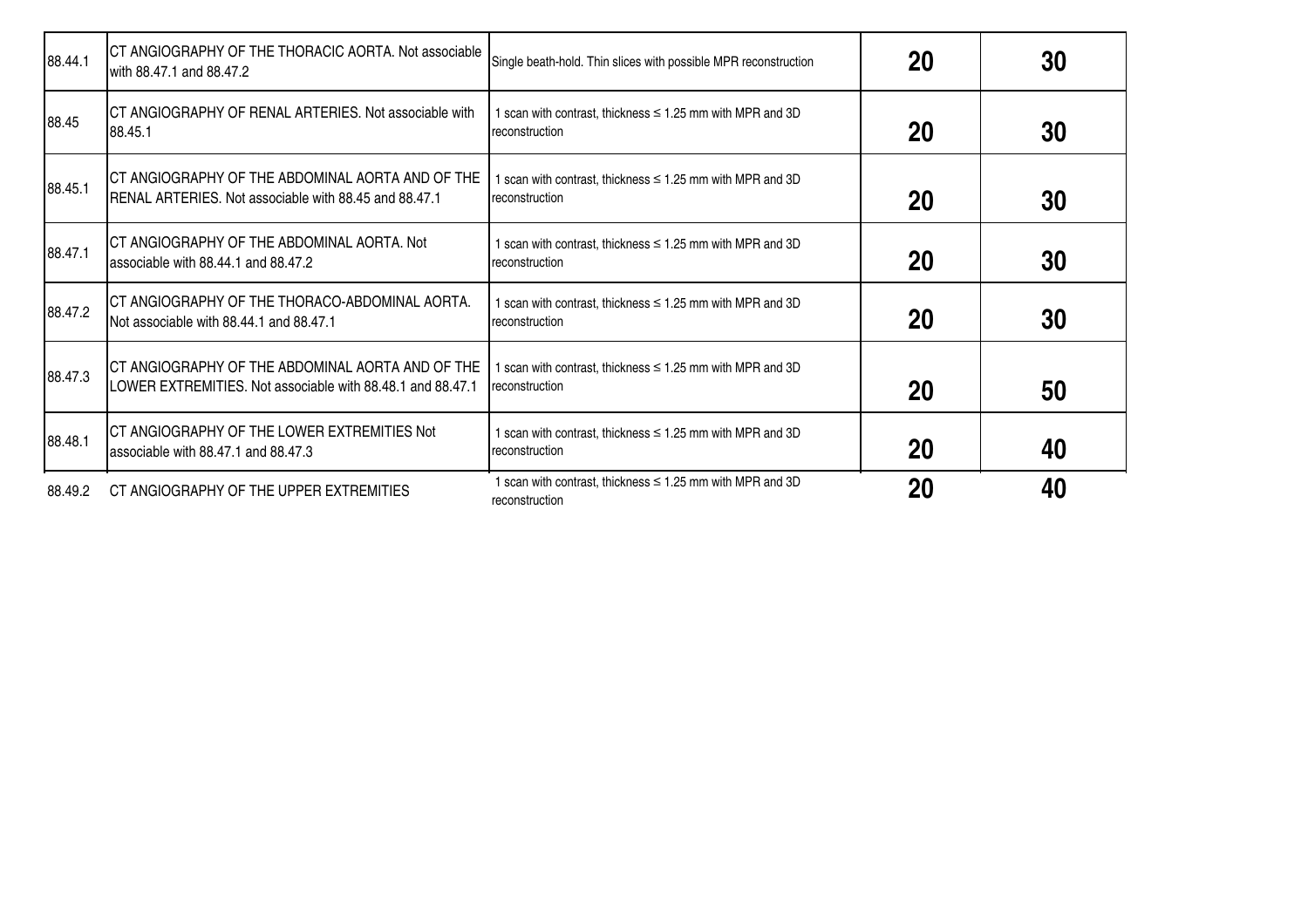| CODE    | <b>DESCRIPTION</b>                                                                                                                                                                                                          | MINIMUM PERFORMANCE REQUIREMENTS                                                                                                                                                                      | ⋖<br>ROOM TIME  | <b>RADIOLOGIST</b><br><b>TIME A</b> | m<br>ROOM TIME | <b>RADIOLOGIST</b><br><b>TIME B</b> |
|---------|-----------------------------------------------------------------------------------------------------------------------------------------------------------------------------------------------------------------------------|-------------------------------------------------------------------------------------------------------------------------------------------------------------------------------------------------------|-----------------|-------------------------------------|----------------|-------------------------------------|
|         |                                                                                                                                                                                                                             |                                                                                                                                                                                                       | A < 1T          | <b>MTA</b>                          | B > 1T         | <b>MTB</b>                          |
| 88.91.1 | MRI OF BRAIN AND BRAIN STEM, OF THE CRANIOSPINAL<br>JUNCTION AND OF ITS VASCULAR REGION                                                                                                                                     | At least 5 scans and sequences in the different scanning planes with a<br>thickness not exceeding 5 mm.                                                                                               | 30              | 30                                  | 20             | 20                                  |
| 88.91.2 | MRI OF BRAIN AND BRAIN STEM, OF THE CRANIOSPINAL<br>JUNCTION AND OF ITS VASCULAR REGION WITHOUT AND WITH<br><b>CONTRAST</b>                                                                                                 | At least 5 scans and sequences in the different scanning planes and 3<br>after IV contrast with a thickness not exceeding 5 mm.                                                                       | 40              | 40                                  | 30             | 30                                  |
| 88.91.5 | MR ANGIOGRAPHY OF THE INTRACRANIAL VASCULAR REGION                                                                                                                                                                          | TOF sequence with multiplanar reconstructions                                                                                                                                                         | not performable | not performable                     | 20             | 20                                  |
| 88.91.6 | MRI OF THE NECK [pharynx, larynx, parotid-salivary glands, thyroid-<br>parathyroid glands]. Including: respective vascular region                                                                                           | AT LEAST 4 SEQUENCES IN THE 3 ORTHOGONAL PLANES                                                                                                                                                       | 30              | 30                                  | 20             | 20                                  |
| 88.91.7 | MRI OF THE NECK WITHOUT AND WITH CONTRAST [pharynx,<br>larynx, parotid-salivary glands, thyroid-parathyroid glands]. Including:<br>respective vascular region                                                               | AT LEAST 4 SEQUENCES IN THE 3 ORTHOGONAL PLANES + 1<br>DYNAMIC SEQUENCE AND 2 SEQUENCES AFTER CONTRAST                                                                                                | 40              | 40                                  | 30             | 30                                  |
| 88.91.8 | MR ANGIOGRAPHY OF NECK VESSELS                                                                                                                                                                                              | TOF sequence with multiplanar reconstructions                                                                                                                                                         | not performable | not performable                     | 20             | 20                                  |
| 88.91.A | MRI OF THE FACIAL BONES [jaw, mandible, nasal cavities, paranasal<br>sinuses, ethmoid bone]. Including: respective vascular region. Not<br>associable with 88.91.B, 88.91.C; 88.91.D; 88.91.E; 88.91.F                      | AT LEAST 4 SEQUENCES IN THE 3 ORTHOGONAL PLANES                                                                                                                                                       | 30              | 30                                  | 20             | 20                                  |
| 88.91.B | MRI OF THE UNILATERAL AND/OR BILATERAL<br>TEMPOROMANDIBULAR JOINT. Including: respective vascular<br>region. Including any possible dynamic examination. Not associable<br>with 88.91.A, 88.91.C; 88.91.D; 88.91.E; 88.91.F | EXAMINATION TO BE PERFORMED WITH A DEDICATED ANTENNA.<br>BILATERAL IF POSSIBLE. WITH T1 AND T2 ACQUISITIONS IN THE<br>THREE ORTHOGONAL PLANES WITH DYNAMIC EVALUATION IN THE<br><b>SAGITTAL PLANE</b> | 40              | 40                                  | 30             | 30                                  |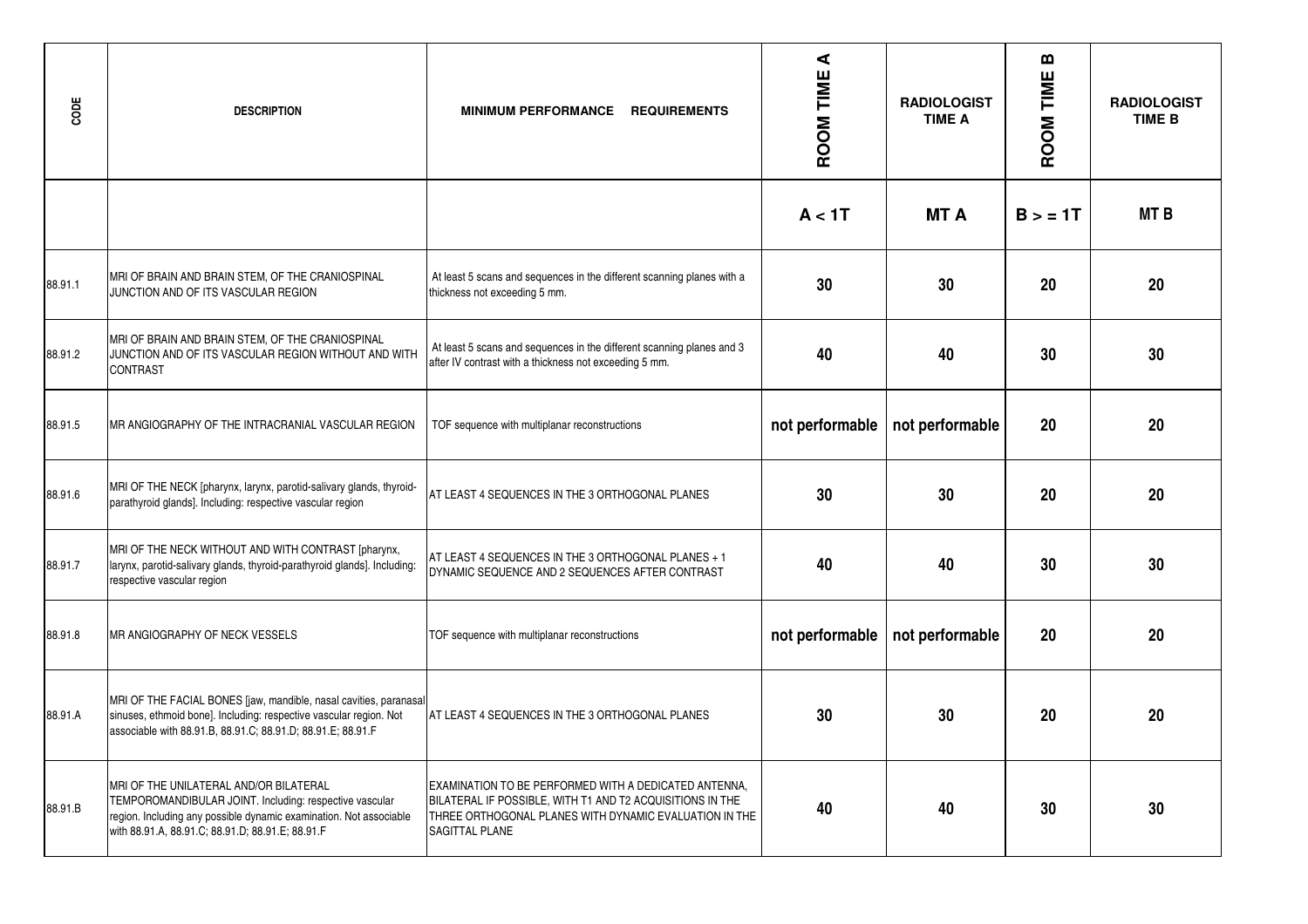| 88.91.C | MRI OF THE SELLA TURCICA. Including: respective vascular region.<br>Not associable with 88.91.A; 88.91.B, 88.91.D; 88.91.E; 88.91.F                                                                                                    | At least 5 acquisitions and sequences in the various scanning planes with<br>a thickness not exceeding mm.                                                                                                                                              | 30 | 30 | 20 | 20 |
|---------|----------------------------------------------------------------------------------------------------------------------------------------------------------------------------------------------------------------------------------------|---------------------------------------------------------------------------------------------------------------------------------------------------------------------------------------------------------------------------------------------------------|----|----|----|----|
| 88.91.D | MRI OF THE PETROUS BONES. Including: respective vascular<br>region. Not associable with 88.91.A; 88.91.B, 88.91.C; 88.91.E;<br>88.91.F                                                                                                 | At least 5 acquisitions and sequences in the various scanning planes with<br>a thickness not exceeding 2 mm and possible performance of high-<br>contrast sequences within 1 mm.                                                                        | 30 | 30 | 20 | 20 |
| 88.91.E | MRI OF THE ORBITS. Including: respective vascular region. Not<br>associable with 88.91.A; 88.91.B, 88.91.C; 88.91.D; 88.91.F                                                                                                           | At least 5 acquisitions and sequences in the various scanning planes with<br>a thickness not exceeding 3 mm and fat-suppressed sequences.                                                                                                               | 30 | 30 | 20 | 20 |
| 88.91.F | MRI OF THE WHOLE FACIAL SKELETON. Multilocal study of two or<br>more segments/regions. Including: respective vascular region. Not<br>associable with 88.91.A; 88.91.B, 88.91.C; 88.91.D; 88.91.E                                       | AT LEAST 4 SEQUENCES IN THE 3 ORTHOGONAL PLANES                                                                                                                                                                                                         | 30 | 30 | 20 | 20 |
| 88.91.G | MRI OF THE FACIAL SKELETON WITHOUT AND WITH CONTRAST<br>liaw, mandible, nasal cavities, paranasal sinuses, ethmoid bone].<br>Including: respective vascular region. Not associable with 88.91.H,<br>88.91.J, 88.91.K, 88.91.L, 88.91.M | AT LEAST 4 SEQUENCES IN THE 3 ORTHOGONAL PLANES + 1<br>DYNAMIC SEQUENCE AND 2 SEQUENCES AFTER CONTRAST                                                                                                                                                  | 40 | 40 | 30 | 30 |
| 88.91.6 | MRI OF THE NECK                                                                                                                                                                                                                        | AT LEAST 4 SEQUENCES IN THE 3 ORTHOGONAL PLANES                                                                                                                                                                                                         | 30 | 30 | 20 | 20 |
| 88.91.7 | MRI OF THE NECK WITHOUT AND WITH CONTRAST                                                                                                                                                                                              | AT LEAST 4 SEQUENCES IN THE 3 ORTHOGONAL PLANES + 1<br>DYNAMIC SEQUENCE AND 2 SEQUENCES AFTER CONTRAST                                                                                                                                                  | 40 | 40 | 30 | 30 |
| 88.91.H | JOINT WITHOUT AND WITH CONTRAST. Including: respective<br>vascular region. Including any possible dynamic examination. Not<br>associable with 88.91.G, 88.91.J, 88.91.K, 88.91.L, 88.91.M                                              | MRI OF THE UNILATERAL OR BILATERAL TEMPOROMANDIBULAR EXAMINATION TO BE PERFORMED WITH A DEDICATED ANTENNA,<br>BILATERAL IF POSSIBLE, WITH T1 AND T2 ACQUISITIONS IN THE<br>THREE ORTHOGONAL PLANES AND WITH DYNAMIC EVALUATION IN<br>THE SAGITTAL PLANE | 40 | 40 | 30 | 30 |
| 88.91.J | MRI OF THE SELLA TURCICA WITHOUT AND WITH CONTRAST.<br>Including: respective vascular region. Not associable with 88.91.G,<br>88.91.H, 88.91.K, 88.91.L, 88.91.M                                                                       | At least 5 scans and sequences in the various scanning planes with a<br>thickness not exceeding 3 mm and sequences, including dynamic<br>sequences, after IV contrast                                                                                   | 40 | 40 | 30 | 30 |
| 88.91.K | MRI OF THE PETROUS BONES WITHOUT AND WITH CONTRAST.<br>Including: respective vascular region. Not associable with 88.91.G,<br>88.91.H, 88.91.J, 88.91.L, 88.91.M                                                                       | At least 5 acquisitions and sequences in the various scanning planes with<br>a thickness not exceeding 2 mm, possible performance of high-contrast<br>sequences within 1 mm and sequences with a thickness not exceeding 2<br>mm after IV contrast.     | 40 | 40 | 30 | 30 |
| 88.91.L | MRI OF THE ORBITS WITHOUT AND WITH CONTRAST. Including:<br>respective vascular region. Not associable with 88.91.G, 88.91.H,<br>88.91.J, 88.91.K, 88.91.M                                                                              | At least 5 acquisitions and sequences in the various scanning planes with<br>a thickness not exceeding 3 mm and fat-suppressed sequences, before<br>and after IV contrast.                                                                              | 40 | 40 | 30 | 30 |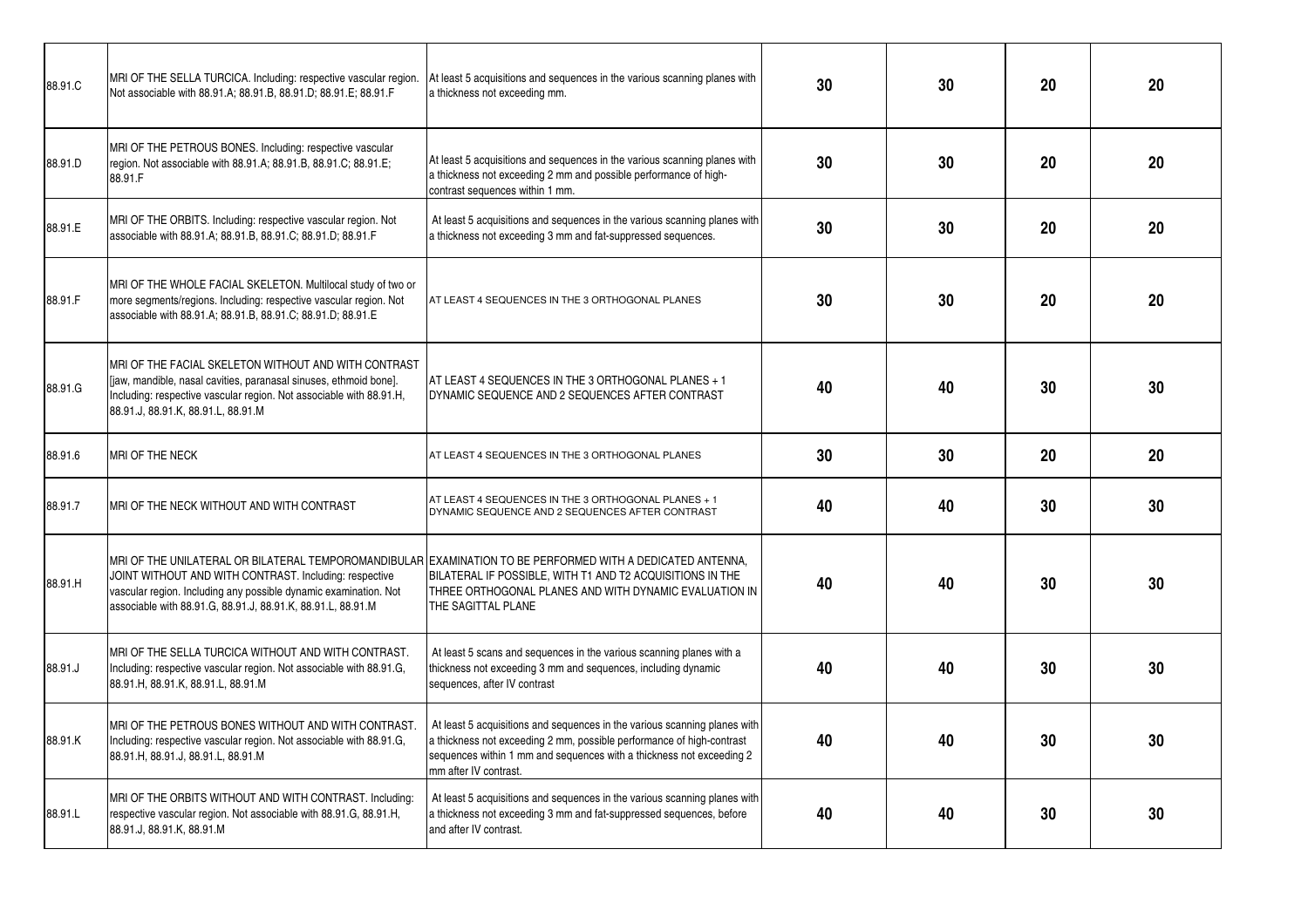| 88.91.M | MRI OF THE WHOLE FACIAL SKELETON WITHOUT AND WITH<br>CONTRAST. Multilocal study of two or more segments. Including:<br>respective vascular region. Not associable with 88.91.G, 88.91.H,<br>88.91.J, 88.91.K, 88.91.L | AT LEAST 4 SEQUENCES IN THE 3 ORTHOGONAL PLANES + 1<br>DYNAMIC SEQUENCE AND 2 SEQUENCES AFTER CONTRAST                                                                                   | 40              | 40              | 30 | 30 |
|---------|-----------------------------------------------------------------------------------------------------------------------------------------------------------------------------------------------------------------------|------------------------------------------------------------------------------------------------------------------------------------------------------------------------------------------|-----------------|-----------------|----|----|
| 88.91.N | MR ANGIOGRAPHY OF THE INTRACRANIAL VASCULAR REGION<br>WITHOUT AND WITH CONTRAST                                                                                                                                       | Two-phase technique after IV contrast                                                                                                                                                    | not performable | not performable | 20 | 20 |
| 88.91.P | MRI ANGIOGRAPHY OF THE NECK VESSELS WITHOUT AND WITH   AT LEAST 1 SEQUENCE WITH A SUBTRACTION TECHNIQUE AND<br>CONTRAST                                                                                               | CONTRAST                                                                                                                                                                                 | 40              | 40              | 30 | 30 |
| 88.91.Q | QUANTITATIVE MRI CEREBROSPINAL FLUID FLOWMETRY with a<br>phase-contrast technique.                                                                                                                                    | TOF sagittal and axial sequence targeted at the aqueduct of Silvius                                                                                                                      | not performable | not performable | 20 | 20 |
| 88.91.R | QUANTITATIVE MRI CEREBROSPINAL FLUID FLOWMETRY<br>ASSOCIATED WITH A BASELINE EXAMINATION                                                                                                                              | At least 5 acquisitions and sequences in the various scanning planes<br>with a thickness not exceeding 5 mm and a TOF sagittal and axial<br>sequence targeted at the aqueduct of Silvius | not performable | not performable | 35 | 35 |
| 88.91.S | FUNCTIONAL MRI STUDIES OF CORTICAL ACTIVATION                                                                                                                                                                         | According to radiologist's clinical indication                                                                                                                                           | not performable | not performable | 40 | 40 |
| 88.91.T | FUNCTIONAL MRI STUDIES OF CORTICAL ACTIVATION<br>ASSOCIATED WITH A BASELINE EXAMINATION                                                                                                                               | According to radiologist's clinical indication                                                                                                                                           | not performable | not performable | 60 | 60 |
| 88.92   | CHEST MRI [mediastinum, esophagus, lungs, chest wall] Including:<br>the respective vascular region                                                                                                                    | Either breath-hold or with respiratory gating                                                                                                                                            | not performable | not performable | 20 | 20 |
| 88.92.1 | CHEST MRI WITHOUT AND WITH CONTRAST [mediastinum,<br>esophagus, lungs, chest wall] Including: the respective vascular region                                                                                          | Either breath hold or with respiratory gating                                                                                                                                            | not performable | not performable | 30 | 30 |
| 88.92.2 | MRI ANGIOGRAPHY OF THE THORACIC REGION                                                                                                                                                                                | At least two dynamic T1-weighted post-contrast sequences<br>Max. thickness 2 mm                                                                                                          | not performable | not performable | 30 | 30 |
| 88.92.3 | <b>CARDIAC CINE MRI</b>                                                                                                                                                                                               | Prospective cardiac synchronization. IR-FSE sequences. Minimum planes<br>Short Axis and Long Axis                                                                                        | not performable | not performable | 20 | 20 |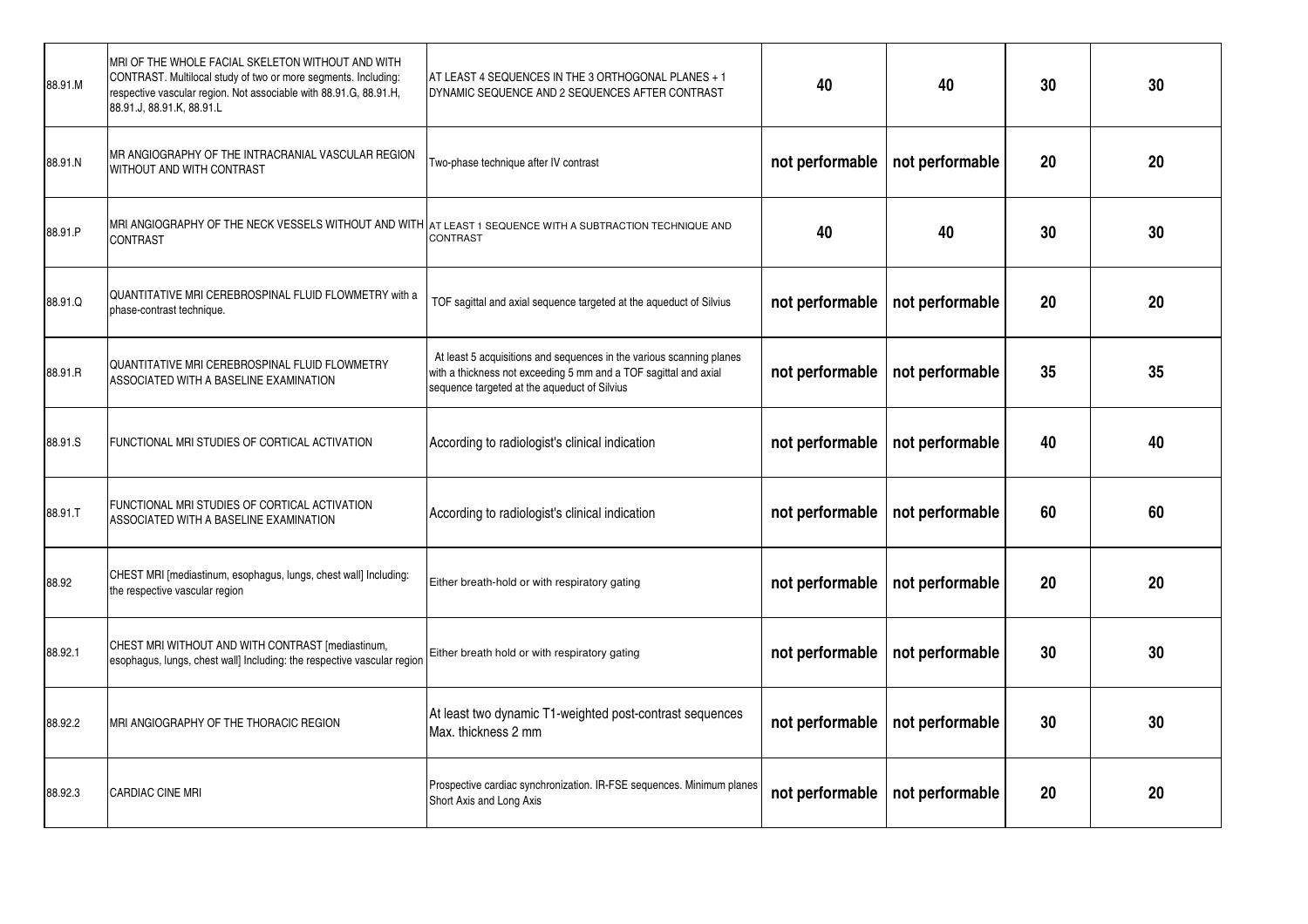| 88.92.4 | KINEMATIC MRI OF THE HEART WITHOUT AND WITH CONTRAST            | Prospective cardiac synchronization. IR-FSE and IR-FGR post-contrast<br>sequences. Minimum planes Short Axis and Long Axis                                              | not performable | not performable | 30                       | 30                       |
|---------|-----------------------------------------------------------------|-------------------------------------------------------------------------------------------------------------------------------------------------------------------------|-----------------|-----------------|--------------------------|--------------------------|
| 88.92.5 | KINEMATIC MRI OF THE HEART. Without and with functional stress  | Retrospective cardiac synchronization. Steady State Sequences.<br>Minimum planes Short Axis and Long Axis                                                               | not performable | not performable | 60                       | 60                       |
| 88.92.9 | UNI- AND/OR BILATERAL BREAST MRI WITHOUT AND WITH<br>CONTRAST   | Bilateral breast MRI complying with the accuracy criteria<br>defined by the StudySection                                                                                | not performable | not performable | 30                       | 30                       |
|         | BILATERAL BREAST MRI WITHOUT CONTRAST (IMPLANTS)                | Bilateral breast MRI complying with the accuracy criteria for<br>the study of a prosthesis defined by the Study Section                                                 | not performable | not performable | 20                       | 30                       |
|         | UNILATERAL BREAST MRI WITHOUT CONTRAST (IMPLANT)                | Unilateral breast MRI complying with the accuracy criteria for<br>the study of a prosthesis defined by the Study Section                                                | not performable | not performable | 30                       | 20                       |
|         | PERCUTANEOUS<br>TRU-CUT BREAST<br><b>GUIDANCE (CAD)</b>         | BIOPSY UNDER MRMARI-guided tru-cut breast biopsy complying with the accuracy<br>criteria defined by the Study Section                                                   | not performable | not performable | 50 (40)/65*              | 50 (40)/65*              |
|         | AND VAB                                                         | PERCUTANEOUS BREAST BIOPSY UNDER MR GUIDANCE (CAD) MRI-guided VAB breast biopsy with CAD centering complying<br>with the accuracy criteria defined by the Study Section | not performable | not performable | 45 (35)/60*              | 45 (35)/60*              |
|         | MRI-GUIDED LOCALIZATION FOLLOWING AN MRI-GUIDED BIOPSY<br>(CAD) | Detection following an MRI-guided breast biopsy in the same<br>session, complying with the accuracy criteria defined by the<br><b>Study Section</b>                     | not performable | not performable | 10                       | 10                       |
|         | MRI-GUIDED LOCALIZATION (CAD)                                   | Detection following an MRI-guided breast biopsy, complying<br>with the accuracy criteria defined by the Study Section                                                   | not performable | not performable | 40 (30) (with<br>max 50) | 40 (30) (with max<br>50) |
| 88.93.2 | MRI OF THE CERVICAL SPINE. Not associable with 88.93.6          | At least 4 sagittal and axial acquisitions                                                                                                                              | 30              | 30              | 20                       | 20                       |
| 88.93.3 | MRI OF THE DORSAL SPINE. Not associable with 88.93.6            | At least 4 sagittal and axial acquisitions                                                                                                                              | 30              | 30              | 20                       | 20                       |
| 88.93.4 | MRI OF THE LUMBOSACRAL SPINE. Not associable with 88.93.6       | At least 4 sagittal and axial acquisitions                                                                                                                              | 30              | 30              | 20                       | 20                       |
| 88.93.5 | MRI OF THE SACROCOCCYGEAL SPINE. Not associable with<br>88.93.6 | At least 4 sagittal and axial acquisitions                                                                                                                              | 30              | 30              | 20                       | 20                       |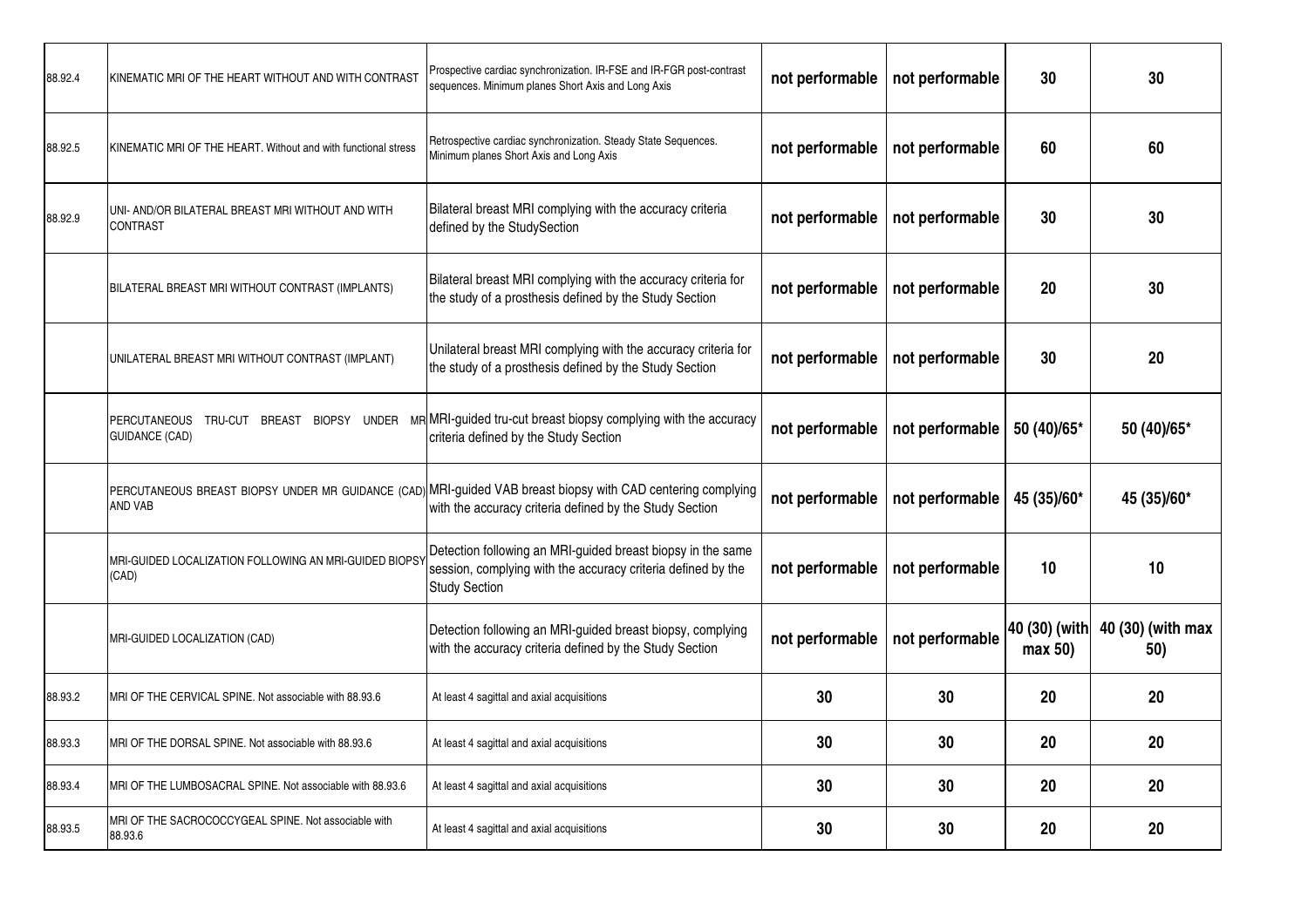| 88.93.6 | MRI OF THE WHOLE VERTEBRAL COLUMN. Not associable with<br>88.93.2, 88.93.3, 88.93.4, 88.93.5                                                            | At least 8 sagittal and axial acquisitions                               | 60              | 60              | 30 | 30 |
|---------|---------------------------------------------------------------------------------------------------------------------------------------------------------|--------------------------------------------------------------------------|-----------------|-----------------|----|----|
| 88.93.7 | MRI OF THE CERVICAL SPINE WITHOUT AND WITH CONTRAST.<br>Not associable with 89.93.B                                                                     | At least 6 sagittal and axial acquisitions before and after IV contrast  | 40              | 40              | 30 | 30 |
| 88.93.8 | MRI OF THE THORACIC SPINE WITHOUT AND WITH CONTRAST.<br>Not associable with 89.93.B                                                                     | At least 6 sagittal and axial acquisitions before and after IV contrast  | 40              | 40              | 30 | 30 |
| 88.93.9 | MRI OF THE LUMBOSACRAL SPINE WITHOUT AND WITH<br>CONTRAST. Not associable with 89.93.B                                                                  | At least 6 sagittal and axial acquisitions before and after IV contrast  | 40              | 40              | 30 | 30 |
| 88.93.A | MRI OF THE SACROCOCCYGEAL SPINE WITHOUT AND WITH<br>CONTRAST. Not associable with 89.93.B                                                               | At least 6 sagittal and axial acquisitions before and after IV contrast  | 40              | 40              | 30 | 30 |
| 88.93.B | MRI OF THE WHOLE VERTEBRAL COLUMN WITHOUT AND WITH<br>CONTRAST. Not associable with 88.93.7, 88.93.8, 88.93.9, 88.93.A                                  | At least 10 sagittal and axial acquisitions before and after IV contrast | 80              | 80              | 40 | 40 |
| 88.93.C | MR ANGIOGRAPHY OF THE SPINAL CORD WITH CONTRAST                                                                                                         | Only with a two-phase technique after IV contrast                        | not performable | not performable | 40 | 40 |
| 88.94   | MR ARTHROGRAPHY. Including a baseline examination. For each<br>joint region. Not associable with 88.32 and with MRI of the affected<br>articular region | At least 5 sequences (2 pre-contrast and 3 post-contrast)                | 40              | 40              | 30 | 30 |
| 88.94.4 | MRI OF THE SHOULDER. Including soft tissues, vascular region                                                                                            | At least 4 sequences minimum thickness < 4 mm                            | 30              | 30              | 20 | 20 |
| 88.94.5 | MRI OF THE ARM. Including soft tissues, vascular region                                                                                                 | At least 4 sequences minimum thickness < 4 mm                            | 30              | 30              | 20 | 20 |
| 88.94.6 | MRI OF THE ELBOW. Including soft tissues, vascular region                                                                                               | At least 4 sequences minimum thickness < 4 mm                            | 30              | 30              | 20 | 20 |
| 88.94.7 | MRI OF THE FOREARM. Including soft tissues, vascular region                                                                                             | At least 4 sequences minimum thickness < 4 mm                            | 30              | 30              | 20 | 20 |
| 88.94.8 | MRI OF THE WRIST. Including soft tissues, vascular region                                                                                               | At least 4 sequences minimum thickness < 4 mm                            | 30              | 30              | 20 | 20 |
| 88.94.9 | MRI OF THE HAND. Including soft tissues, vascular region                                                                                                | At least 4 sequences minimum thickness < 4 mm                            | 30              | 30              | 20 | 20 |
| 88.94.A | MRI OF THE PELVIS. Including soft tissues, vascular region                                                                                              | At least 4 sequences minimum thickness < 4 mm                            | 30              | 30              | 20 | 20 |
| 88.94.B | MRI OF THE UNILATERAL AND/OR BILATERAL COXOFEMORAL<br>JOINT. Including soft tissues, vascular region                                                    | At least 4 sequences minimum thickness < 4 mm                            | 30              | 30              | 20 | 30 |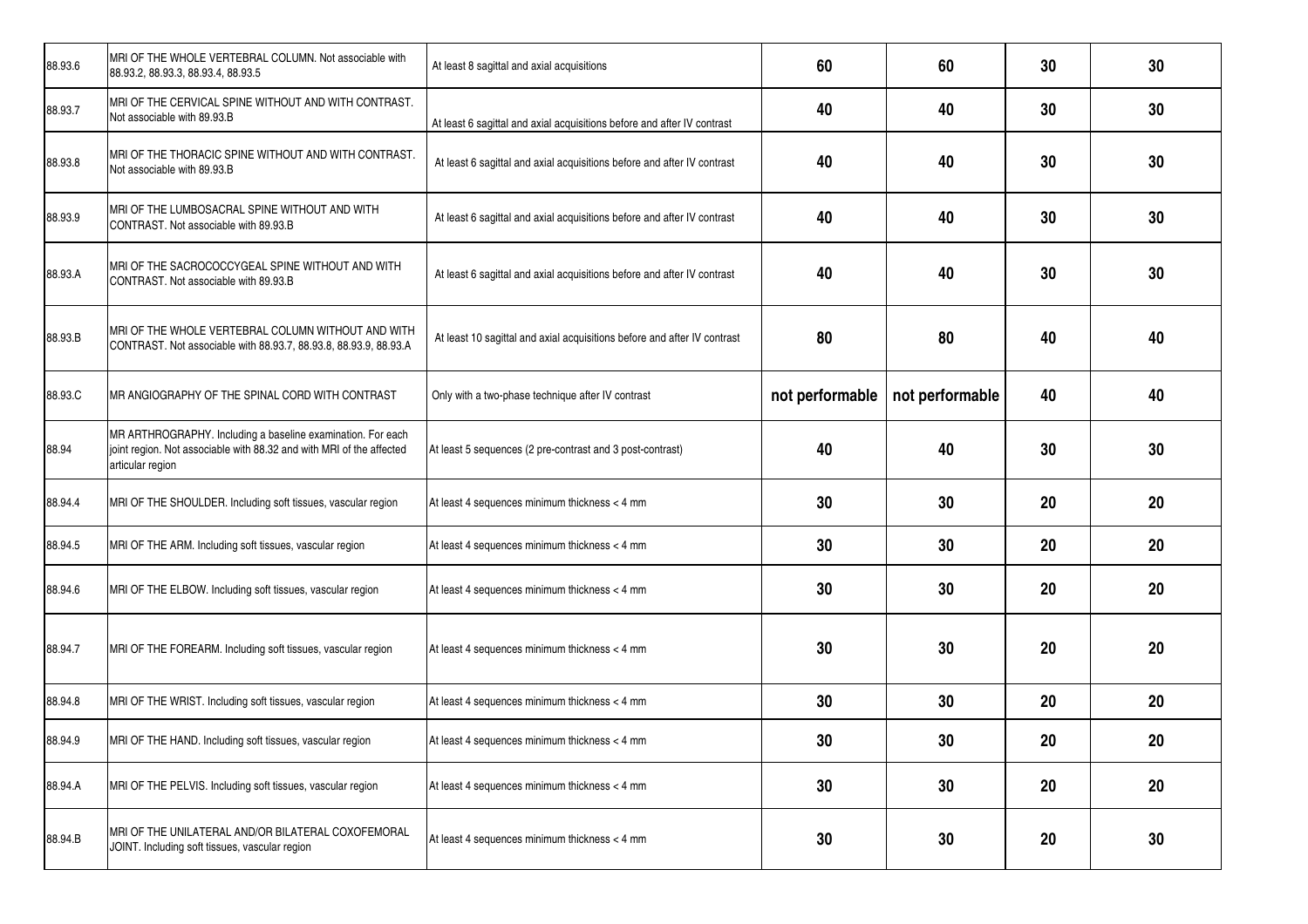| 88.94.C | MRI OF THE THIGH [MRI OF THE FEMUR]. Including soft tissues,<br>vascular region                                                        | At least 4 sequences minimum thickness < 4 mm | 30 | 30 | 20 | 20 |
|---------|----------------------------------------------------------------------------------------------------------------------------------------|-----------------------------------------------|----|----|----|----|
| 88.94.D | MRI OF THE KNEE. Including soft tissues, vascular region                                                                               | At least 4 sequences minimum thickness < 4 mm | 30 | 30 | 20 | 20 |
| 88.94.E | MRI OF THE LEG. Including soft tissues, vascular region                                                                                | At least 4 sequences minimum thickness < 4 mm | 30 | 30 | 20 | 20 |
| 88.94.F | MRI OF THE ANKLE. Including soft tissues, vascular region                                                                              | At least 4 sequences minimum thickness < 4 mm | 30 | 30 | 20 | 30 |
| 88.94.G | MRI OF THE FOOT. Including soft tissues, vascular region                                                                               | At least 4 sequences minimum thickness < 4 mm | 30 | 30 | 20 | 30 |
| 88.94.H | MRI OF THE SHOULDER WITHOUT AND WITH CONTRAST.<br>Including soft tissues, vascular region                                              | At least 5 sequences minimum thickness < 4 mm | 40 | 40 | 30 | 30 |
| 88.94.J | MRI OF THE ARM WITHOUT AND WITH CONTRAST. Including soft<br>tissues, vascular region                                                   | At least 5 sequences minimum thickness < 4 mm | 40 | 40 | 30 | 30 |
| 88.94.K | MRI OF THE ELBOW WITHOUT AND WITH CONTRAST. Including<br>soft tissues, vascular region                                                 | At least 5 sequences minimum thickness < 4 mm | 40 | 40 | 30 | 30 |
| 88.94.L | MRI OF THE FOREARM WITHOUT AND WITH CONTRAST. Including At least 5 sequences minimum thickness < 4 mm<br>soft tissues, vascular region |                                               | 40 | 40 | 30 | 30 |
| 88.94.M | MRI OF THE WRIST WITHOUT AND WITH CONTRAST. Including soft<br>tissues, vascular region                                                 | At least 5 sequences minimum thickness < 4 mm | 40 | 40 | 30 | 30 |
| 88.94.N | MRI OF THE HAND WITHOUT AND WITH CONTRAST. Including soft<br>tissues, vascular region                                                  | At least 5 sequences minimum thickness < 4 mm | 40 | 40 | 30 | 30 |
| 88.94.P | MRI OF THE PELVIS WITHOUT AND WITH CONTRAST. Including<br>soft tissues, vascular region                                                | At least 5 sequences minimum thickness < 4 mm | 40 | 40 | 30 | 30 |
| 88.94.Q | MRI OF THE UNILATERAL AND/OR BILATERAL COXOFEMORAL<br>JOINT WITHOUT AND WITH CONTRAST. Including soft tissues,<br>vascular region      | At least 5 sequences minimum thickness < 4 mm | 40 | 40 | 30 | 30 |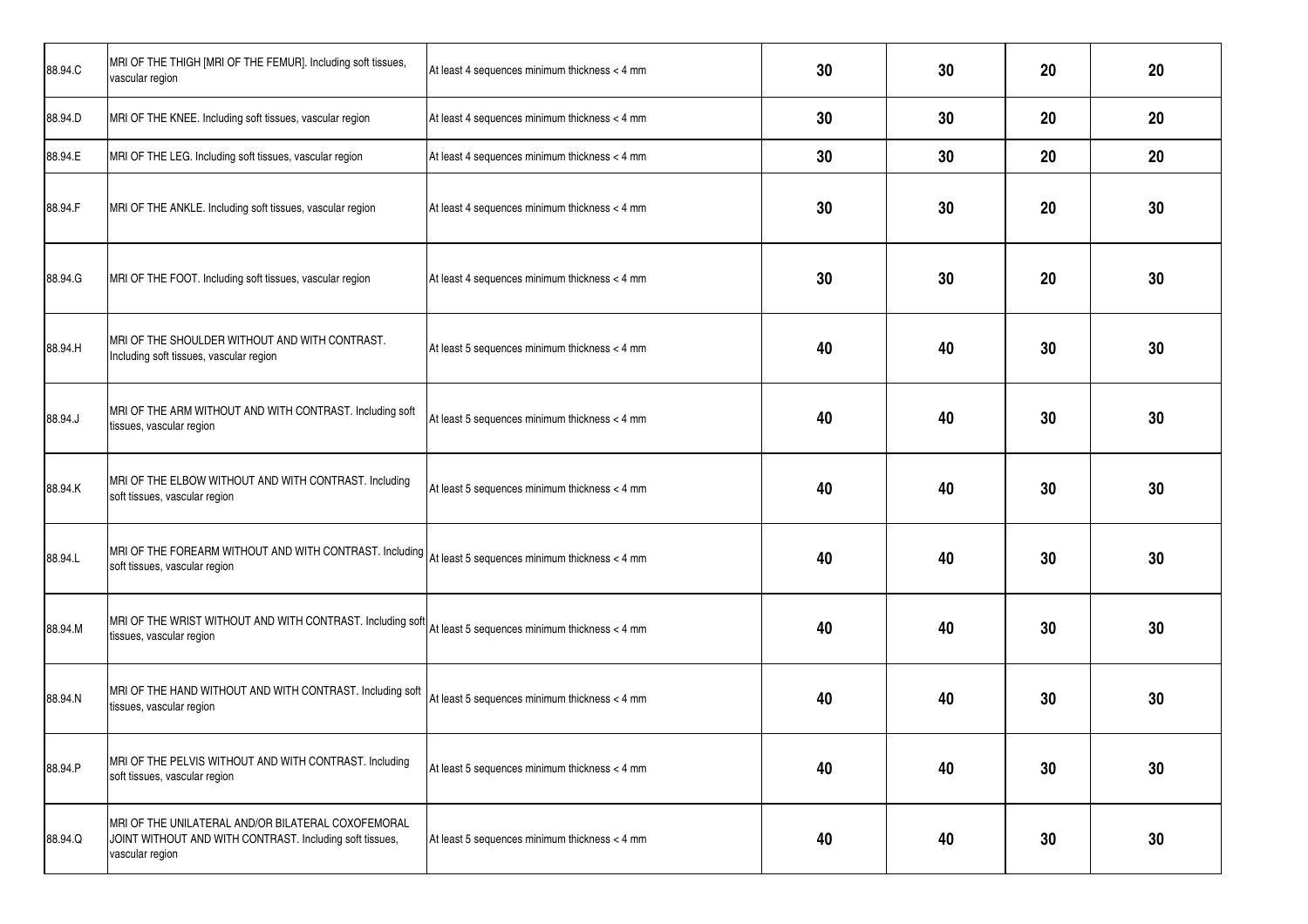| 88.94.R | MRI OF THE THIGH [MRI OF THE FEMUR] WITHOUT AND WITH<br>CONTRAST. Including soft tissues, vascular region                                                                                            | At least 5 sequences minimum thickness < 4 mm                    | 40              | 40                                | 30 | 30 |
|---------|------------------------------------------------------------------------------------------------------------------------------------------------------------------------------------------------------|------------------------------------------------------------------|-----------------|-----------------------------------|----|----|
| 88.94.S | MRI OF THE KNEE WITHOUT AND WITH CONTRAST. Including soft<br>tissues, vascular region                                                                                                                | At least 5 sequences minimum thickness < 4 mm                    | 40              | 40                                | 30 | 30 |
| 88.94.T | MRI OF THE LEG WITHOUT AND WITH CONTRAST. Including soft<br>tissues, vascular region                                                                                                                 | At least 5 sequences minimum thickness < 4 mm                    | 40              | 40                                | 30 | 30 |
| 88.94.U | MRI OF THE ANKLE WITHOUT AND WITH CONTRAST. Including soft<br>tissues, vascular region                                                                                                               | At least 5 sequences minimum thickness < 4 mm                    | 40              | 40                                | 30 | 30 |
| 88.94.V | MRI OF THE FOOT WITHOUT AND WITH CONTRAST. Including soft<br>tissues, vascular region                                                                                                                | At least 5 sequences minimum thickness < 4 mm                    | 40              | 40                                | 30 | 30 |
| 88.94.W | MR ANGIOGRAPHY OF LOWER EXTREMITIES                                                                                                                                                                  | At least 4 sequences minimum thickness < 2 mm                    | not performable | not performable                   | 20 | 20 |
| 88.94.X | <b>MR ANGIOGRAPHY OF UPPER EXTREMITIES</b>                                                                                                                                                           | At least 4 sequences minimum thickness < 2 mm                    | not performable | not performable                   | 20 | 20 |
| 88.94.Y | IMR ANGIOGRAPHY OF LOWER EXTREMITIES WITHOUT AND<br>WITH CONTRAST                                                                                                                                    | At least 6 sequences, subtraction, minimum thickness < 2 mm      | not performable | not performable                   | 30 | 30 |
| 88.94.Z | MR ANGIOGRAPHY OF UPPER EXTREMITIES WITHOUT AND WITH<br><b>CONTRAST</b>                                                                                                                              | At least 4 sequences minimum thickness < 2 mm                    | not performable | not performable                   | 30 | 30 |
| 88.95.1 | MRI OF THE UPPER ABDOMEN. Including: liver and biliary tract,<br>spleen, pancreas, kidney and adrenal glands, retroperitoneal space,<br>and the respective vascular region                           | At least 6 axial and coronal acquisitions in baseline conditions | not performable | not performable                   | 20 | 20 |
| 88.95.2 | MRI OD THE UPPER ABDOMEN, WITHOUT AND WITH CONTRAST<br>Including: liver and biliary tract, spleen, pancreas, kidney and adrenal<br>glands, retroperitoneal space, and the respective vascular region | At least 6 axial and coronal acquisitions + IV contrast          |                 | not performable   not performable | 30 | 30 |
| 88.95.3 | MR ANGIOGRAPHY OF THE UPPER ABDOMEN                                                                                                                                                                  | Fast 3D scans                                                    |                 | not performable   not performable | 20 | 20 |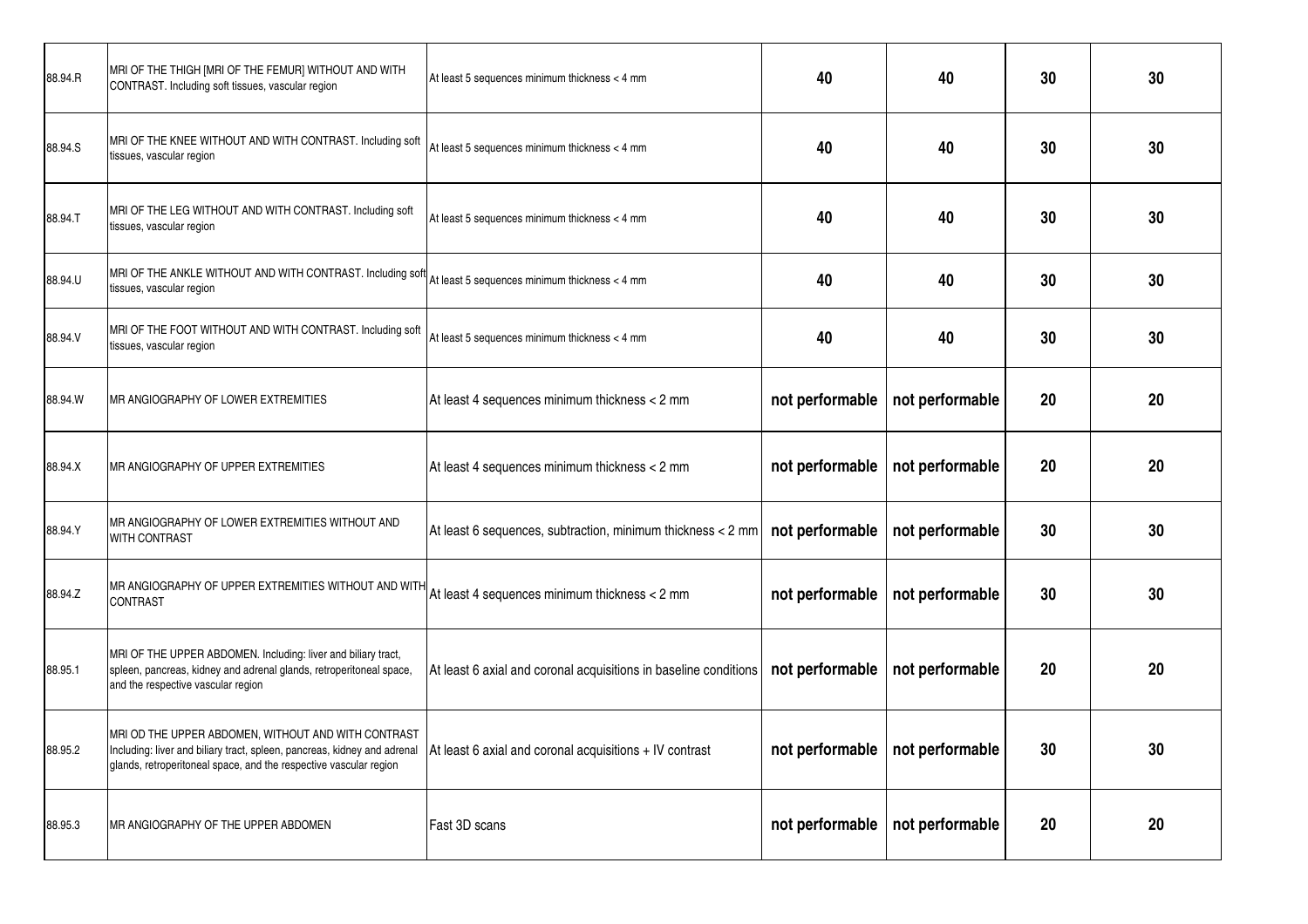| 88.95.4  | MRI OF THE LOWER ABDOMEN AND PELVIC CAVITY. Including the<br>respective vascular region                                                        | At least 5 scans in the 3 spatial planes                        | 30              | 30              | 20  | 20 |
|----------|------------------------------------------------------------------------------------------------------------------------------------------------|-----------------------------------------------------------------|-----------------|-----------------|-----|----|
| 88.95.5  | MRI OF THE LOWER ABDOMEN AND OF THE PELVIC CAVITY<br>WITHOUT AND WITH CONTRAST. Including the respective vascular<br>region                    | At least 5 scans in the 3 spatial planes + contrast             | 40              | 40              | 30  | 30 |
| 88.95.6  | MR ANGIOGRAPHY OF THE LOWER ABDOMEN                                                                                                            | Fast 3D scans                                                   | not performable | not performable | 20  | 20 |
| 88.95.7  | MRI ANGIOGRAPHY OF THE UPPER ABDOMEN WITHOUT AND<br>WITH CONTRAST                                                                              | Fast 3D scans before and after contrast                         | not performable | not performable | 30  | 30 |
| 88.95.8  | MRI OF GROIN - SCROTUM AND/OR PENIS. Including the respective<br>vascular region.                                                              | At least 5 scans in the axial and sagittal planes               | 30              | 30              | 20  | 20 |
| 88.95.9  | MRI OF THE GROIN - SCROTUM AND/OR PENIS WITHOUT AND<br>WITH CONTRAST. Including the respective vascular region. Not<br>associable with 88.95.5 | At least 5 scans in the axial and sagittal planes + IV contrast | 40              | 40              | 30  | 30 |
| 88.95.A  | MRI ANGIOGRAPHY OF THE LOWER ABDOMEN WITHOUT AND<br>WITH CONTRAST                                                                              | Fast 3D scans before and after contrast                         | not performable | not performable | 30  | 30 |
| 88.95.B  | ENDOCAVITARY MRI                                                                                                                               | At least 5 scans in the 3 spatial planes                        | not performable | not performable | 20  | 20 |
| 88.95.C  | ENDOCAVITARY MRI WITHOUT AND WITH CONTRAST                                                                                                     | At least 6 scans in the 3 spatial planes                        | not performable | not performable | 30  | 30 |
| 88.95.D  | MRI OF THE LOWER ABDOMEN WITH DYNAMIC STUDY OF THE<br>PELVIC FLOOR                                                                             | At least 4 sequences                                            | 30              | 30              | 20  | 20 |
| inserted | SMALL BOWEL MR ENTEROGRAPHY WITH CONTRAST (with a<br>tube)                                                                                     | At least 13 sequences                                           | 60              | 60              | 45  | 45 |
| inserted | SMALL BOWEL MRI WITH CONTRAST (orally)                                                                                                         | At least 13 sequences                                           | 60              | 60              | 45' | 45 |
| inserted | LARGE BOWEL MRI COLONOGRAPHY WITH CONTRAST                                                                                                     | At least 9 sequences                                            | 60              | 60              | 45' | 45 |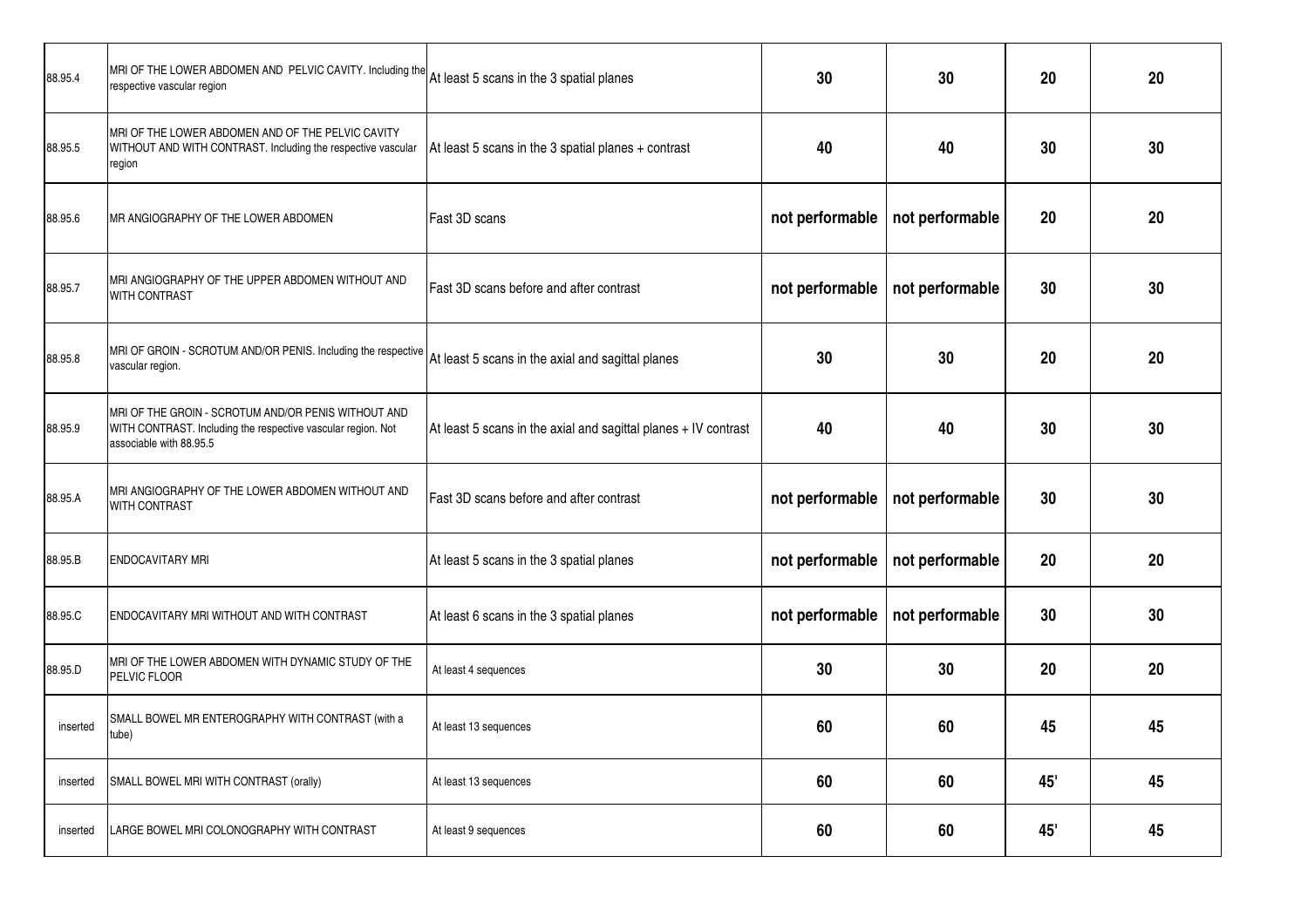| 88.95.E | <b>MR UROGRAPHY</b>                                                                          | MRI pyelography with Haste and/or T2w single-shot TSE sequences. A single and<br>thick-slice technique (90-110 mm) -Multislice technique (2-4 mm) Coronal, axial,<br>and/or sagittal scans. Optional conventional MRI study with T1 and T2 sequences<br>(breath-hold or triggered). -512 x512 T2w TSE, thin scans (2-3 mm) in the coronal<br>plane. - Axial and/or coronal True Fisp (optional). G3 3D volumetric excretory MR<br>urography (VIBE, THRIVE, LAVA) with coronal FS, fast-bolus post-GD, with<br>acquisition in the arterial, parenchymal and late phases eliminated by the kidney<br>(between 5 and 10-15 minutes). Possible integration with a conventional MRI<br>study | not performable                    | not performable | 30 | 30 |
|---------|----------------------------------------------------------------------------------------------|-----------------------------------------------------------------------------------------------------------------------------------------------------------------------------------------------------------------------------------------------------------------------------------------------------------------------------------------------------------------------------------------------------------------------------------------------------------------------------------------------------------------------------------------------------------------------------------------------------------------------------------------------------------------------------------------|------------------------------------|-----------------|----|----|
| 88.95.F | <b>FETAL MRI</b>                                                                             | An examination to be performed after 2nd-level US (if possible at referral centers), upon a<br>targeted provisional diagnosis from the nineteenth week on. Device with a 1.5 T field<br>Sequences in the axial, coronal and sagittal planes<br>T2-weighted single-shot turbo-spin-echo sequences<br>Flair sequences<br>T1-weighted gradient-echo sequences without and with FS<br>DWI sequences with b values of 50 200 700<br>SSFP sequences                                                                                                                                                                                                                                           | not performable                    | not performable | 40 | 40 |
| 88.97.1 | DIFFUSION MRI Including diffusion tensor imaging.                                            | Suspected vascular or expansile pathology                                                                                                                                                                                                                                                                                                                                                                                                                                                                                                                                                                                                                                               | not performable                    | not performable | 10 | 10 |
| 88.97.2 | DIFFUSION MRI ASSOCIATED WITH A BASELINE EXAMINATION.<br>Including diffusion tensor imaging. | Suspected vascular or expansile pathology                                                                                                                                                                                                                                                                                                                                                                                                                                                                                                                                                                                                                                               | tensor cannot be<br>performed. 30' | not performable | 40 | 40 |
| 88.97.3 | MR SPECTROSCOPY                                                                              | Either single or multivoxel                                                                                                                                                                                                                                                                                                                                                                                                                                                                                                                                                                                                                                                             | not performable                    | not performable | 20 | 20 |
| 88.97.4 | MR SPECTROSCOPY ASSOCIATED WITH A BASELINE<br><b>EXAMINATION</b>                             | Either single or multi-voxel with the same parameters as the baseline<br>examination                                                                                                                                                                                                                                                                                                                                                                                                                                                                                                                                                                                                    | not performable                    | not performable | 50 | 50 |
| 88.97.5 | PERFUSION MRI                                                                                | Always, before and after IV contrast, vascular and expansile pathology,<br>development of parametric maps                                                                                                                                                                                                                                                                                                                                                                                                                                                                                                                                                                               | not performable                    | not performable | 10 | 10 |
| 88.97.6 | PERFUSION MRI ASSOCIATED WITH A BASELINE EXAMINATION                                         | Always before and after IV contrast, vascular and expansile pathology,<br>with development of parametric maps                                                                                                                                                                                                                                                                                                                                                                                                                                                                                                                                                                           | not performable                    | not performable | 40 | 40 |
| 88.97.7 | <b>DIFFUSION-PERFUSION MRI</b>                                                               |                                                                                                                                                                                                                                                                                                                                                                                                                                                                                                                                                                                                                                                                                         | not performable                    | not performable | 20 | 20 |
| 88.97.8 | DIFFUSION-PERFUSION MRI WITHOUT AND WITH CONTRAST<br>ASSOCIATED WITH A BASELINE EXAMINATION  |                                                                                                                                                                                                                                                                                                                                                                                                                                                                                                                                                                                                                                                                                         | not performable                    | not performable | 50 | 50 |